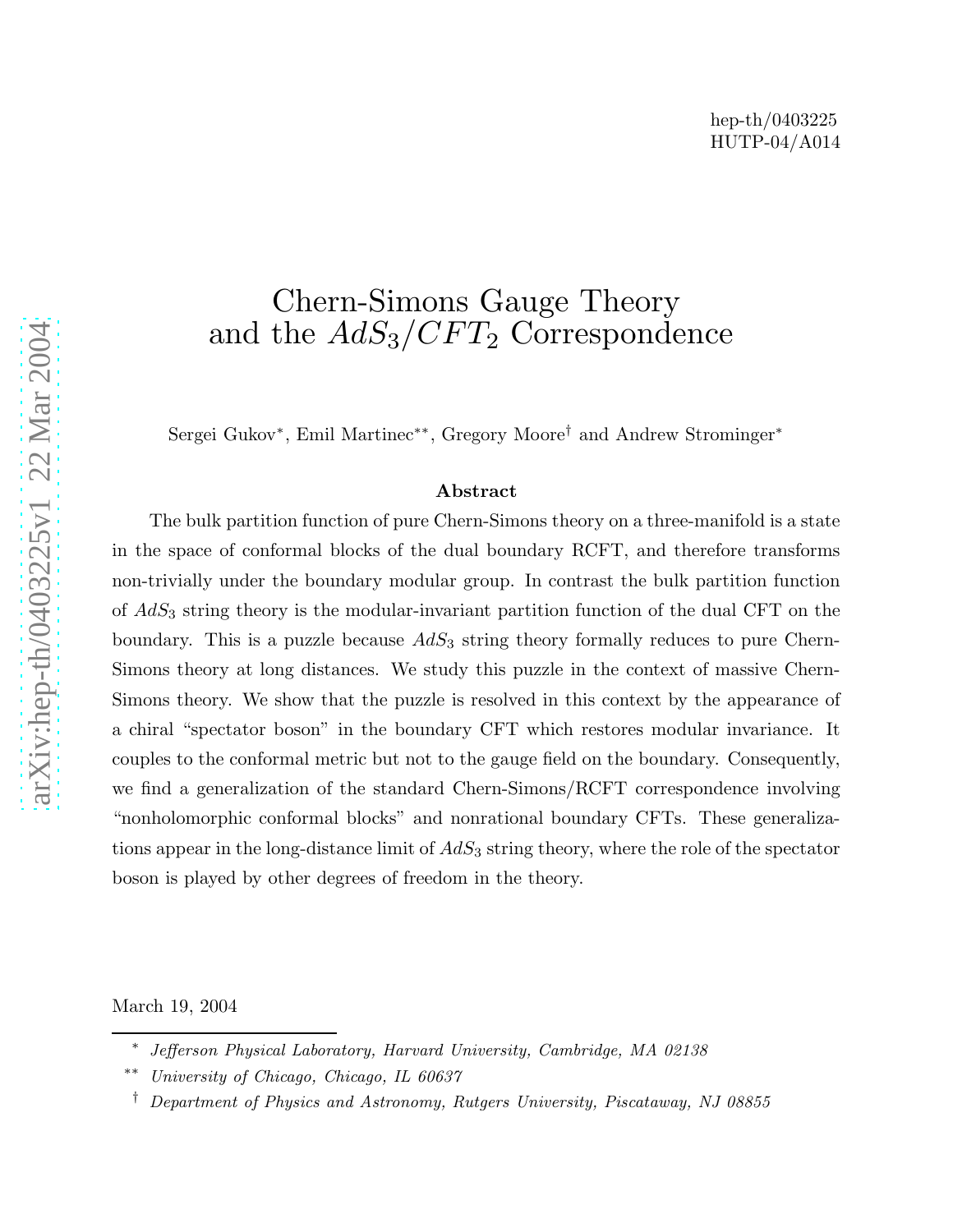#### Contents

| 2.1. The classical theory entering theory is a contracted by the contracted by the contracted by the contracted by the contracted by the contracted by the contracted by the contracted by the contracted by the contracted by | -7 |
|--------------------------------------------------------------------------------------------------------------------------------------------------------------------------------------------------------------------------------|----|
| Solutions to equations of motion $\ldots \ldots \ldots \ldots \ldots \ldots \ldots$<br>2.2.                                                                                                                                    |    |
| 2.3.                                                                                                                                                                                                                           |    |
|                                                                                                                                                                                                                                |    |
|                                                                                                                                                                                                                                |    |
|                                                                                                                                                                                                                                |    |
|                                                                                                                                                                                                                                |    |
| 2.8. Holographic mapping to the Gaussian model 14                                                                                                                                                                              |    |
|                                                                                                                                                                                                                                |    |
|                                                                                                                                                                                                                                |    |
| 3.2. Equations of motion $\ldots \ldots \ldots \ldots \ldots \ldots \ldots \ldots \ldots \ldots \ldots$                                                                                                                        |    |
| 3.3. Hamiltonian formalism: Symmetric formulation $(x = 0)$ 18                                                                                                                                                                 |    |
|                                                                                                                                                                                                                                |    |
| 3.5. Groundstates on $T^2$ and the subset of the subset of the subset of the subset of the subset of the subset of the subset of the subset of the subset of the subset of the subset of the subset of the subset of the subs  |    |
|                                                                                                                                                                                                                                |    |
|                                                                                                                                                                                                                                |    |
|                                                                                                                                                                                                                                |    |
| 4.1. Quantization of the purely topological theory enterstance extended as a set of the purely topological theory enterstance extended as a set of $28$                                                                        |    |
| 4.2. Hamiltonian analysis and Gauss law resources and service and service and service and service and service and service and service and service and service and service and service and service and service and service and  |    |
|                                                                                                                                                                                                                                |    |
|                                                                                                                                                                                                                                |    |
|                                                                                                                                                                                                                                |    |
|                                                                                                                                                                                                                                |    |
|                                                                                                                                                                                                                                |    |
|                                                                                                                                                                                                                                |    |

#### 1. Introduction

One of the most beautiful examples of a holographic correspondence is the equivalence between three-dimensional Chern-Simons gauge theory and the chiral half of a rational con-formalfield theory [[1\]](#page-40-0). (For reviews see [\[2](#page-40-0),[3,4](#page-40-0)]). We will refer to this as the CSW/RCFT correspondence. In recent years a more ambitious example of holography has been investigated, that of the AdS/CFT correspondence [\[5](#page-40-0)]. In this paper we discuss some aspects of the relation between these two holographic dualities.

We expect to find a relation between the AdS/CFT correspondence and the CSW/RCFT correspondence in the special case of superstring theories on spacetimes of the form  $AdS_3 \times K_7$ , where  $K_7$  is a compact 7-manifold. The reason is that the low energy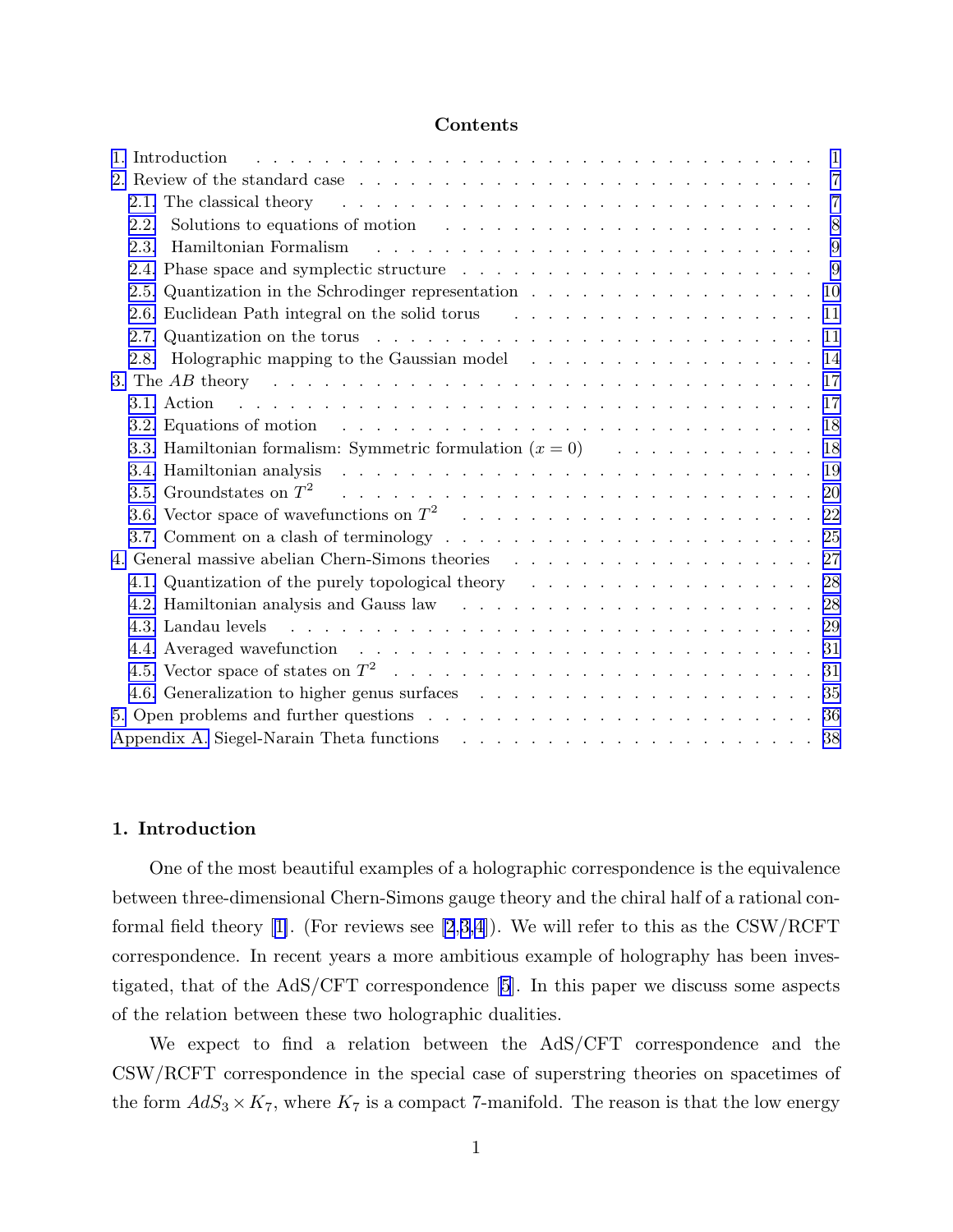<span id="page-2-0"></span>supergravity on  $AdS<sub>3</sub>$  typically contains gauge fields with Chern-Simons terms. This raises a puzzle when  $K_7$  is a product of spheres, such as  $K_7 = S^3 \times (S^1)^4$  or  $K_7 = S^3 \times S^3 \times S^1$ , because in those cases the dual conformal field theory associated with the  $S<sup>1</sup>$  factors is in general *not* a rational conformal field theory. The present paper resolves that puzzle.

In this paper we examine in some detail the holography of the massive abelian gauge theories that appear in the  $AdS/CFT$  examples we have just cited. At long distances these theories are dominated by the Chern-Simons terms. We will show that the partition function of these theories has a kind of factorization into "non-holomorphic conformal blocks," which transform in a finite-dimensional representation of the modular group. They are associated to a theory of a *nonchiral* boson, consisting of the usual chiral boson plus an antichiral "spectator", and have a continuously variable radius. We think this is an interesting extension of the standard holographic duality of CSW theory to the chiral half of a rational conformal field theory.

Let us describe our results in some more detail. In section 2 we review the well-studied example of a single massive abelian gauge field with action [\[6](#page-40-0),[7\]](#page-40-0)

$$
S = \int \frac{1}{2e^2} dA * dA - 2\pi ikA dA.
$$
 (1.1)

(Here it is in euclidean signature; our conventions are spelled out in the text below.) The partition function of the theory is a product of two factors; one factor is associated with a massive scalar field, and the other with a topological sector of the theory. We are mainly interested in the latter, although we shall see that the effects of the first term do not entirely disappear at long distances. The most natural way to study this theory — especially in the context of  $AdS_3$  string theory — is to compute the path integral on a three-manifold Y as a function of the boundary conditions on the metric and gauge fields on  $X := \partial Y$ .

In this paper we focus on the quantization of the theory on a solid torus with Dirichlet boundary conditions for the gauge fields. We consider the limit of an infinite-volume torus (such as a quotient by Z of hyperbolic space). In this limit we can study the partition function by studying the groundstate of the gauge theory on  $T^2$ . We do this by solving explicitly for the Landau level wavefunctions in the quantization on the plane, and then projecting onto gauge invariant wavefunctions, taking proper account of the Gauss law. In this way we produce a finite dimensional space of wavefunctions, and the partition function on the torus is a linear combination of these wavefunctions.

In the above approach it turns out to be important to include both chiralities of the boson on the boundary, although only one of these couples to the gauge field -this being the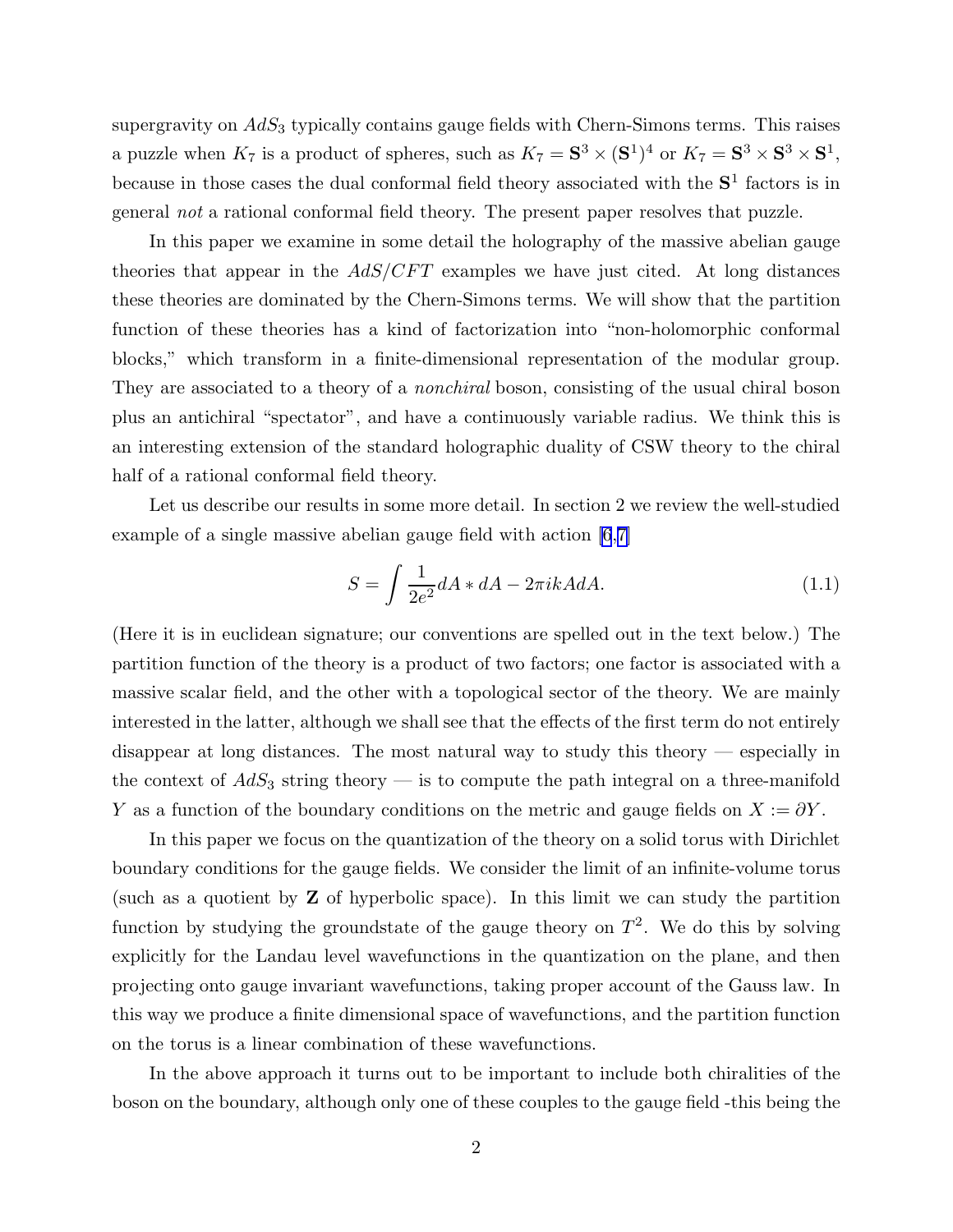<span id="page-3-0"></span>usual chiral boson of CSW theory. Put differently, the partition function on the solid torus, in the limit of infinite volume, is equivalent to that of a nonchiral boson with Euclidean action:

$$
\pi k \int d\phi * d\phi + 4\pi i k \int \bar{\partial}\phi \wedge A^{1,0} \tag{1.2}
$$

where  $\phi \sim \phi + 1$  and therefore the target space of the boson is a circle of radius  $R^2 = k\alpha'$ . (We have assumed  $k > 0$ ). The fact that we can even speak of the radius shows that we must include both left- and right-movers. We refer to the left-moving part of  $\phi$ , which is invisible to A, as a "spectator chiral boson." Note that the spectator does couple to the conformal metric on the boundary.

In section 3 we turn to the main model of interest here, namely the theory of two abelian gauge fields with off-diagonal Chern-Simons coupling. The action is:

$$
S_a = \int \frac{1}{2e_A^2} dA * dA + \frac{1}{2e_B^2} dB * dB - 2\pi ikA dB \tag{1.3}
$$

Our primary motivation is that this is the form of Lagrangian appearing in the low-energy supergravity theory on  $AdS_3$  in the examples cited above, although as we discuss at the end of this introduction, there are other potential applications of our remarks.

The topological sector of the theory has two parameters, these are the integer k and the real number  $\mu := |e_B/e_A|$ . One might think that (1.3) is a trivial extension of [\(1.1](#page-2-0)) since one could introduce the change of variables

$$
A = \frac{1}{\sqrt{2\mu}} (A^{(+)} - A^{(-)})
$$
  
\n
$$
B = \sqrt{\frac{\mu}{2}} (A^{(+)} + A^{(-)})
$$
\n(1.4)

whichgives two copies of ([1.1](#page-2-0)), but with  $e^2 \rightarrow |e_A e_B|$ , and  $k \rightarrow +\frac{1}{2}$  $\frac{1}{2}k$  for one term while  $k \to -\frac{1}{2}k$  for the other. It turns out that we do not get a trivial extension of the previous theory, because of the quantization conditions on the periods of  $A$  and  $B$ . The dual theory is a theory of two bosons,  $\phi^A$ ,  $\phi^B$  of period 1 with Euclidean action of the form  $S_1 + S_2 + S_3$ where

$$
S_1 = \frac{\pi k}{2} \int \mu d\phi^A * d\phi^A + \mu^{-1} d\phi^B * d\phi^B \qquad (1.5)
$$

shows the bosons have radius  $R_A^2 = \frac{1}{2}$  $\frac{1}{2}k\mu\alpha'$  and  $R_B^2 = \frac{1}{2}$  $\frac{1}{2}k\mu^{-1}\alpha'$  while

$$
S_2 = i\pi k \int d\phi^A \wedge d\phi^B
$$
 (1.6)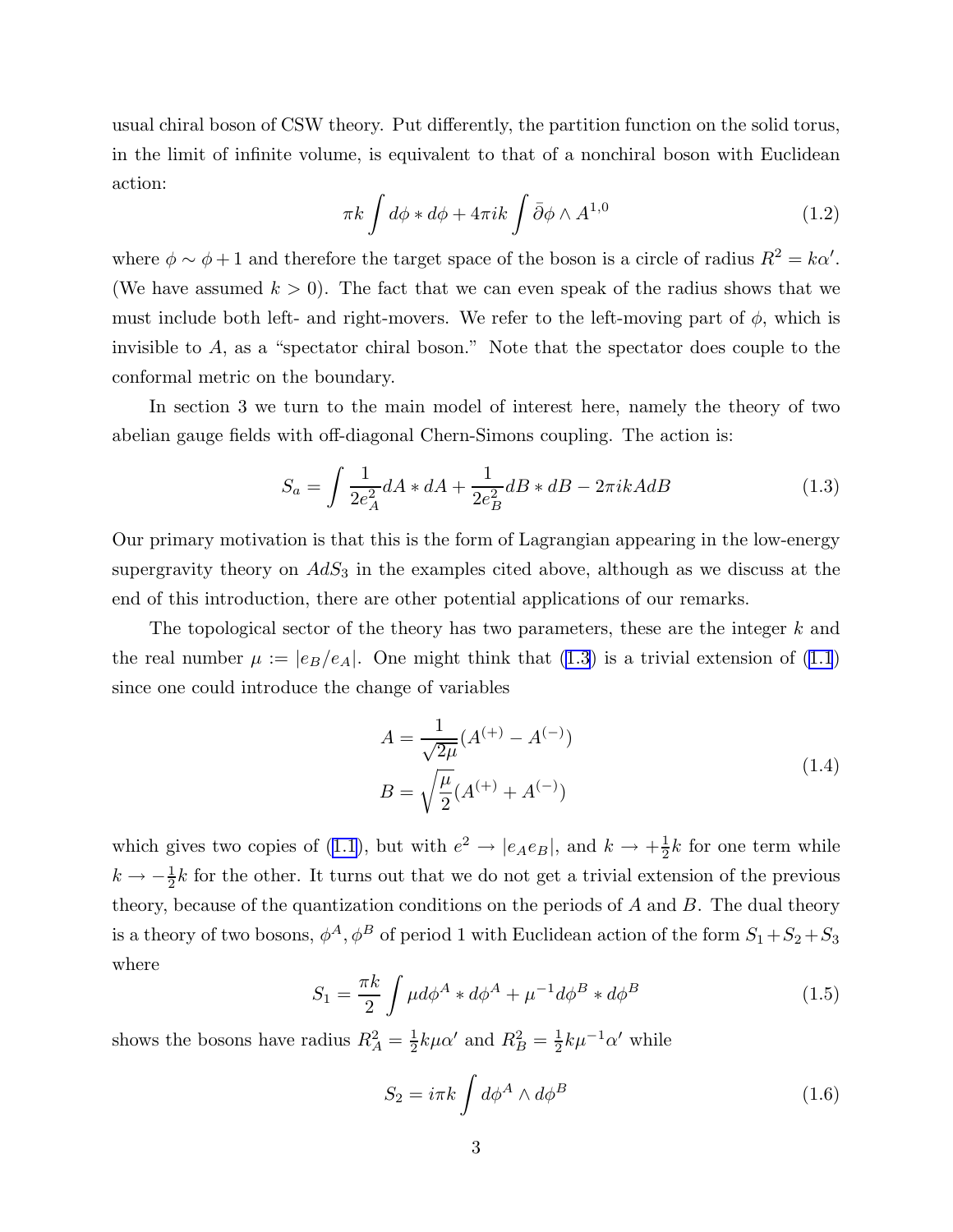<span id="page-4-0"></span>shows there is a nontrivial  $B$ -field, for  $k$  odd, and finally

$$
S_3 = 2\pi i k \int \left[ (A^{(-)})^{0,1} \wedge \partial \phi^{(-)} - (A^+)^{1,0} \wedge \bar{\partial} \phi^{(+)} \right] \tag{1.7}
$$

gives the coupling to the gauge fields. In conformity with [\(1.4](#page-3-0)) we have defined

$$
\phi^{(+)} := \frac{1}{\sqrt{2}} (\mu^{-1/2} \phi^B + \mu^{1/2} \phi^A)
$$
  

$$
\phi^{(-)} := \frac{1}{\sqrt{2}} (\mu^{-1/2} \phi^B - \mu^{1/2} \phi^A)
$$
 (1.8)

Note that  $\phi_L^{(-)} + \phi_R^{(+)}$  is a nonchiral scalar coupling to the gauge fields, but, for  $\mu$  nonrational, it does not have a well-defined periodicity, as promised.

The radii satisfy<sup>1</sup>

$$
\frac{R_A}{R_B} = \mu
$$
  

$$
R_A R_B = k
$$
 (1.9)

Although the boundary conformal field theory is *not* rational (when  $\mu$  is not rational), thanks to the quantization of  $R_A R_B$ , the partition function on the torus is always a linear combination:

$$
Z = \sum_{\beta \in \Lambda^* / \Lambda} \zeta^{\beta} \Psi_{\beta}(A, B). \tag{1.10}
$$

Here  $\Psi_{\beta}(A, B)$  span a finite-dimensional space of states. They are proportional to Siegel-Narain theta functions (defined in appendix A) associated to the hyperbolic lattice  $\Lambda =$  $\sqrt{k}II^{1,1}$ , and

$$
\beta \in \Lambda^* / \Lambda \cong (\mathbf{Z}/k\mathbf{Z})^2. \tag{1.11}
$$

The  $\Psi_{\beta}$  are also not holomorphic in  $\tau$ , but do transform in a simple finite dimensional representation of the modular group. These higher level theta functions generalize the familiar holomorphic level k theta functions of RCFT. The case  $k = 1$  is simply the modular invariant partition function of a single compact boson.

In section 4 we show that our considerations easily extend to the most general abelian Chern-Simons theory with gauge group  $U(1)^d$  and action

$$
\int \frac{1}{2e^2} \lambda_{\alpha\beta}^{-1} dA^{\alpha} * dA^{\beta} - 2\pi i K_{\alpha\beta} A^{\alpha} dA^{\beta}
$$
 (1.12)

<sup>1</sup> In what follows,  $\alpha' = 2$  unless noted otherwise.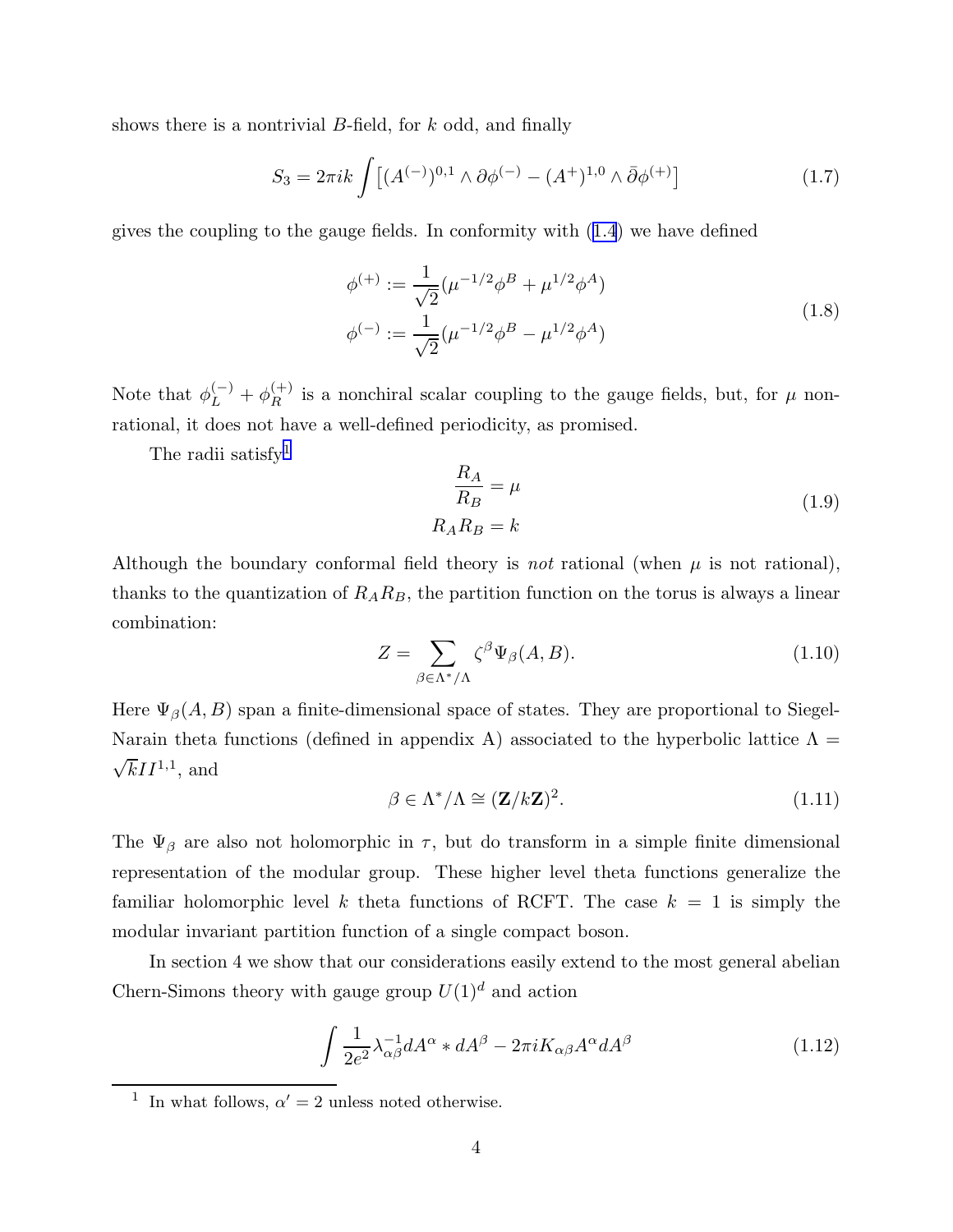where  $2K_{\alpha\beta}$  is an even integral nondegenerate symmetric matrix, and hence defines a lattice  $\bar{\Lambda}$ , while  $\lambda^{\alpha\beta}$  is a positive definite symmetric matrix. The boundary theory, including the spectator chiralities, is a theory of d nonchiral bosons. The metric for the bosons is determined by  $\lambda^{\alpha\beta}$  and  $K_{\alpha\beta}$  while the B-field is

$$
-2\pi i \int \sum_{\alpha < \beta} K_{\alpha\beta} d\phi^{\alpha} \wedge d\phi^{\beta} \tag{1.13}
$$

Left plus right movers move in a target space  $V_L \oplus V_R$ , where  $V \cong \mathbf{R}^d$ . Using the data of both  $\lambda^{\alpha\beta}$  and  $K_{\alpha\beta}$  one constructs a projection matrix  $P_{\pm}$  on V which is compatible with the projection into left and right movers. The bosons coupling to the gauge fields lie in  $V_{L,-}$  ⊕  $V_{R,+}$ . The "spectator chiralities" lie in  $V_{L,+}$  ⊕  $V_{R,-}$ .

Finally, the computations also generalize in a natural way from the torus to higher genus Riemann surfaces.

Now let us discuss the relation to the purely topological CSW theory. In the AB theory, the space of states spanned by  $\Psi_{\beta}$  in [\(1.10\)](#page-4-0) is  $k^2$ -dimensional, in harmony with a standard analysis of the pure Chern-Simons theory associated to the  $e_A^2, e_B^2 \to \infty$  limit of([1.3](#page-3-0))[[1,8,9](#page-40-0),[10\]](#page-40-0). Indeed, the topological Hilbert space and the representation of the modular group are independent of  $\mu$  (and independent of  $\lambda^{\alpha\beta}$  in the higher rank case). Nevertheless, the path integral on the torus naturally introduces  $\mu$ -dependence in the basis of wavefunctions, and is essential in writing the path integral of the massive Chern-Simons theory. The dependence of the topological field theory on  $\mu$  is quite analogous to the dependence of the topological Hilbert spaces  $\mathcal{H}(X)$  associated to a Riemann surface X on the complex structure of X. Because it is the fields  $A_z^{(+)}$ ,  $A_{\bar{z}}^{(-)}$  which couple to the currents, the holomorphic polarization is more natural when using the AdS/CFT correspondence. Indeed, the path integral on  $AdS_3$  with no operator insertions is in the state [\(1.10\)](#page-4-0) with  $\zeta^{\beta} \sim \delta_{\beta,0}.$ 

Our work touches on a number of other closely related investigations. First it touches on an old problem in the CSW/RCFT correspondence. The chiral half of an RCFT is only part of the data needed to construct the conformal field theory, as stressed in [\[11](#page-40-0),[12\]](#page-40-0). Indeed, in general different CFT's can be made from gluing together the chiral parts using differentautomorphisms of the fusion rules  $[12,13]$  $[12,13]$  $[12,13]$ . <sup>2</sup> Thus, a vexing question has always

 $2$ There are important subtleties in this statement which have been investigated in [[14,15,16\]](#page-40-0). However they do not affect the very simple models considered in this paper.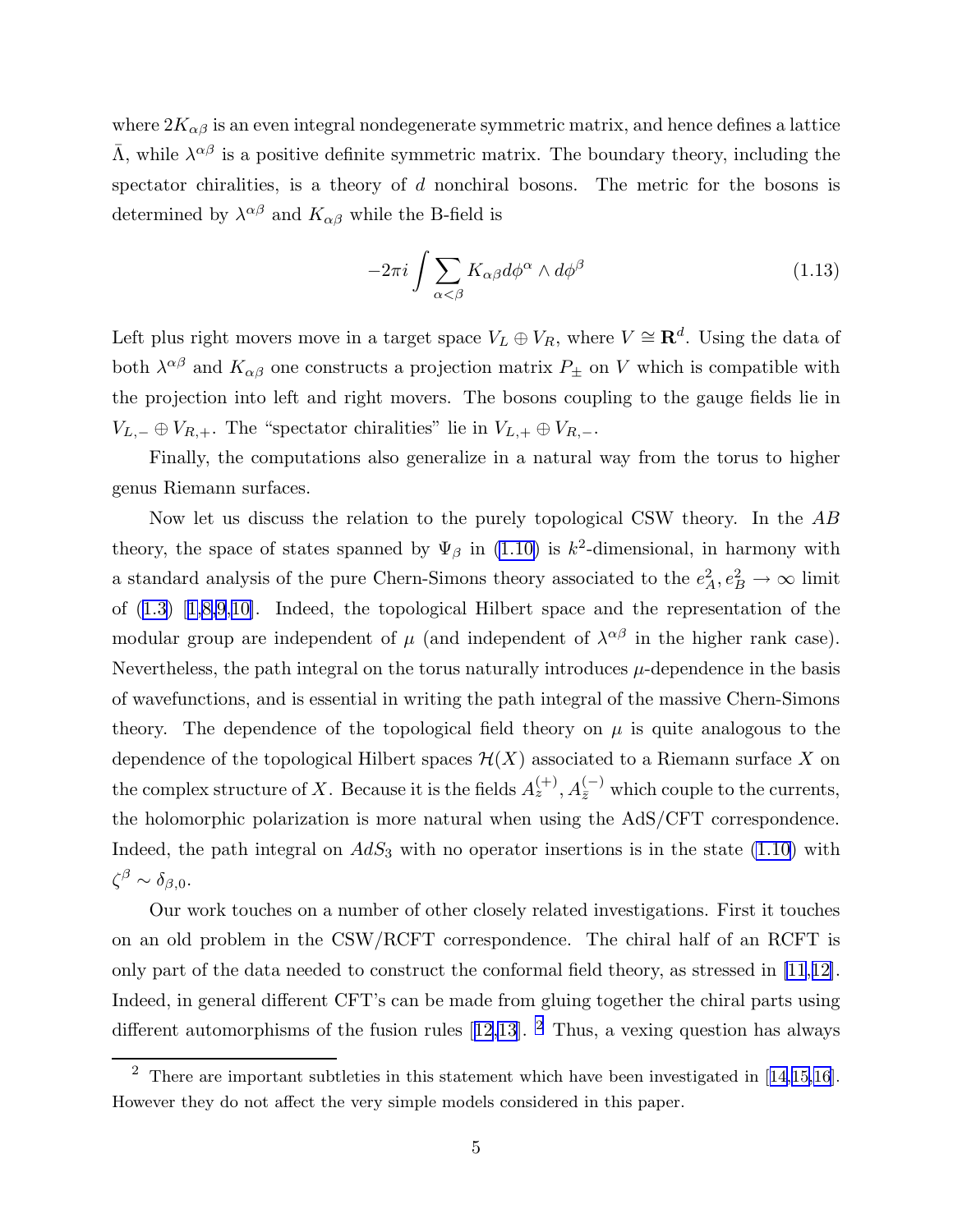been: "How does one modify the CSW theory to incorporate both left- and right-movers?" The present paper provides the beginning of an answer to that question, at least in the case of abelian gauge theories.

The importance of including the kinetic terms  $\sim \int F * F$  in studying the holography of abelian Chern-Simons theory was stressed by S. Carlip and Y. Kogan in their attempt to rewrite string theory as a topological membrane theory [\[17](#page-40-0)]. They did not explain the role of left- and right-movers in the way we are doing, but introduced this term to account for dependence on the boundary conformal structure. More recently, off-diagonal Chern-Simons terms have been discussed by Witten in [\[10](#page-40-0)]. In his discussion it is crucial that the theory with  $k = 1$  is "trivial." What this means, in our context, is that there is only one wavefunction  $\Psi_{\beta}$ , and it transforms trivially under the modular group. Indeed, as we have noted, the level 1 Siegel-Narain theta function is simply the theta function appearing in the modular invariant partition function of a conformal field theory of both left- and right-movers.

The present computations might conceivably find a use in condensed matter physics, where classification of quantum hall states involves the study of general abelian Chern-Simons gauge theories[[18,19,20](#page-41-0),[21,22,23](#page-41-0),[24\]](#page-41-0). Curiously, for related reasons, massive Chern-Simons theories with two gauge fields and opposite sign Chern-Simons terms have recently been recognized as being important in condensed matter physics with a view to-wards quantum computation. See, for example, [\[25](#page-41-0)]<sup>3</sup> Also in [\[10](#page-40-0)] Witten pointed out that the triviality of the AB theory for  $k = 1$  has important consequences for the classification of quantum Hall states. In the simple case where we do not consider spin theories, the results of this paper, combined with the Nikulin embedding theorem [\[26](#page-41-0)] show that abelian Chern-Simons theories are classified by the signature of  $\Lambda$  modulo 24, together with the discriminant form of the lattice  $\Lambda$ , where  $\Lambda$  is the lattice determined by  $-2K_{\alpha\beta}$ .

Finally, one motivation for the present work was a project involving the  $AdS/CFT$ correspondence, so let us mention briefly here some implications for the  $AdS/CFT$  correspondence. (Further details are in[[27\]](#page-41-0).) The relevance of topological field theories to the AdS/CFT correspondence was first discussed in [\[28](#page-41-0)]. The authors of[[29\]](#page-41-0) discussed in some detail the singleton sector of supergravity theories in the AdS/CFT correspondence in a variety of dimensions. We will improve on [\[29](#page-41-0)] in two ways. First, we show that the Hamiltonian for the singleton is naturally chosen by using Dirichlet boundary conditions

<sup>3</sup> We thank Paul Fendley for pointing this out.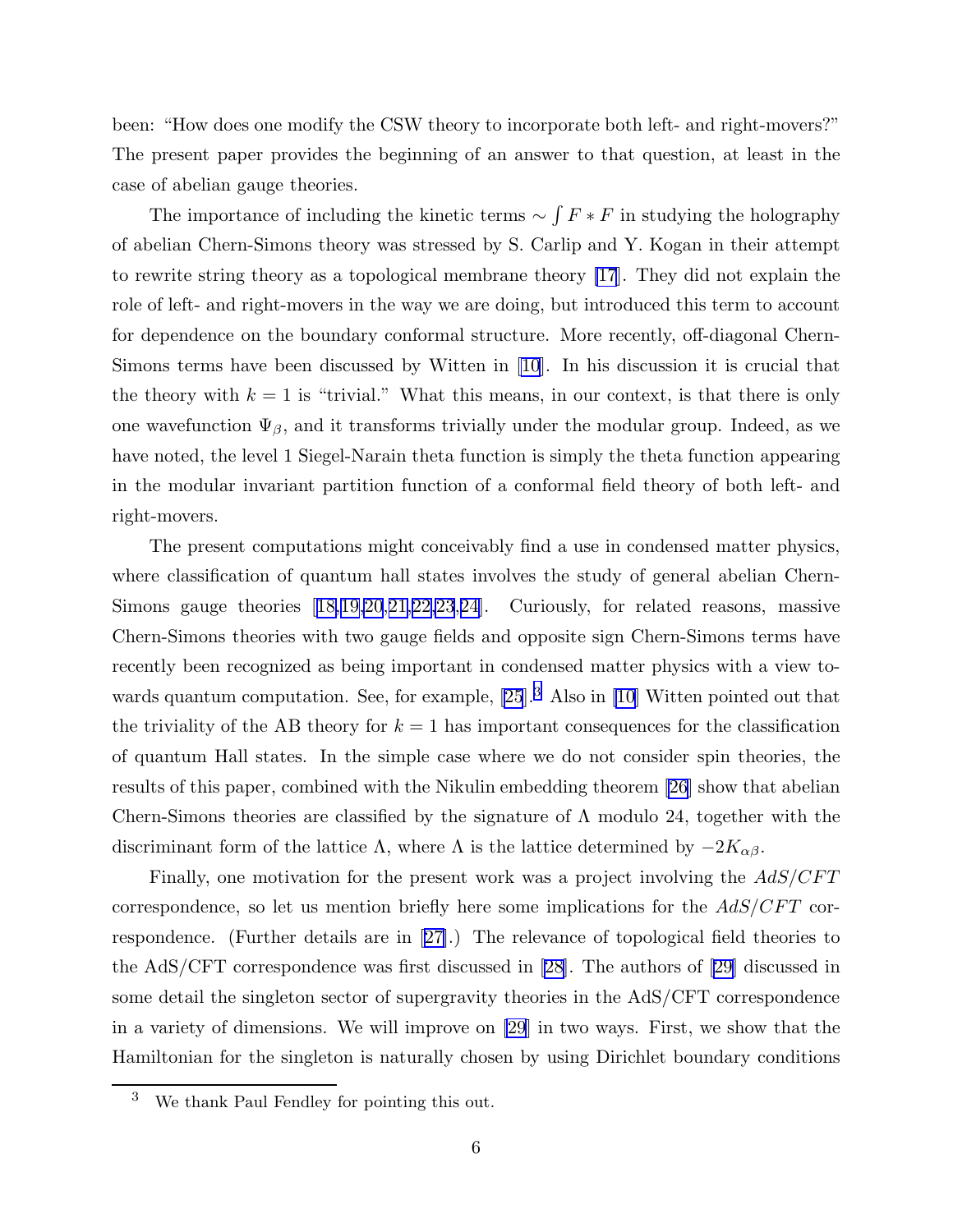<span id="page-7-0"></span>for the second order system in the Euclidean path integral. Second we show how one can discuss the radius of the singleton scalar.

We have studied here the simple free-field theory of abelian gauge fields. In the AdS/CFT context these gauge fields couple to other degrees of freedom in the low energy supergravity. Nevertheless, based on simple considerations of the decoupling of topological modes at long distance, we conjecture that the full partition function of the string theory on  $AdS_3 \times K_7$  can still be written as

$$
Z_{\rm string} = \sum_{\beta} \zeta_{\rm string}^{\beta} \Psi_{\beta}(A, B) \tag{1.14}
$$

where $\zeta_{\text{string}}^{\beta}$  is A, B-independent, and  $\Psi_{\beta}(A, B)$  are the same functions as in ([1.10](#page-4-0)). That is, the dependence on the boundary values of the  $U(1)$  gauge fields is given by a wavefunction in the topological Hilbert space determined by the free massive gauge theory. The essential difference from the massive gauge theory (which is *not* a holographic theory, since itdoes not contain gravity), is that  $\zeta_{\text{string}}^{\beta}$  only depends on boundary data. In [[27\]](#page-41-0) the conjecture (1.14) is used to investigate the holographic correspondence for  $AdS_3 \times S^3 \times S^3 \times S^1$ .

#### 2. Review of the standard case

The massive 3d gauge theory was analyzed in a classic paper [\[6,7](#page-40-0)] and the topological sector of the theory was understood in [\[30](#page-41-0),[1,](#page-40-0)[31](#page-41-0)[,8](#page-40-0),[9\]](#page-40-0). We review it here as preparation for the AB theory.

#### *2.1. The classical theory*

We are interested in studying abelian Chern-Simons gauge theory on a topologically non-trivial 3-manifold  $Y$ . In this section, we focus on the simplest example of such a theory, with  $U(1)$  gauge group, whose action is (in Euclidean signature),

$$
S_E = \int \frac{1}{2e^2} dA * dA - 2\pi ikA dA \qquad (2.1)
$$

Here, the gauge connection A is a section of a principal  $U(1)$ -bundle over Y, normalized so that dA has integral periods and large gauge transformations are  $A \rightarrow A + \omega$  with  $\omega$  a closed 1-form with integral periods. In order to obtain the partition function of the Euclidean theory, one has to integrate over the space of all gauge connections A (modulo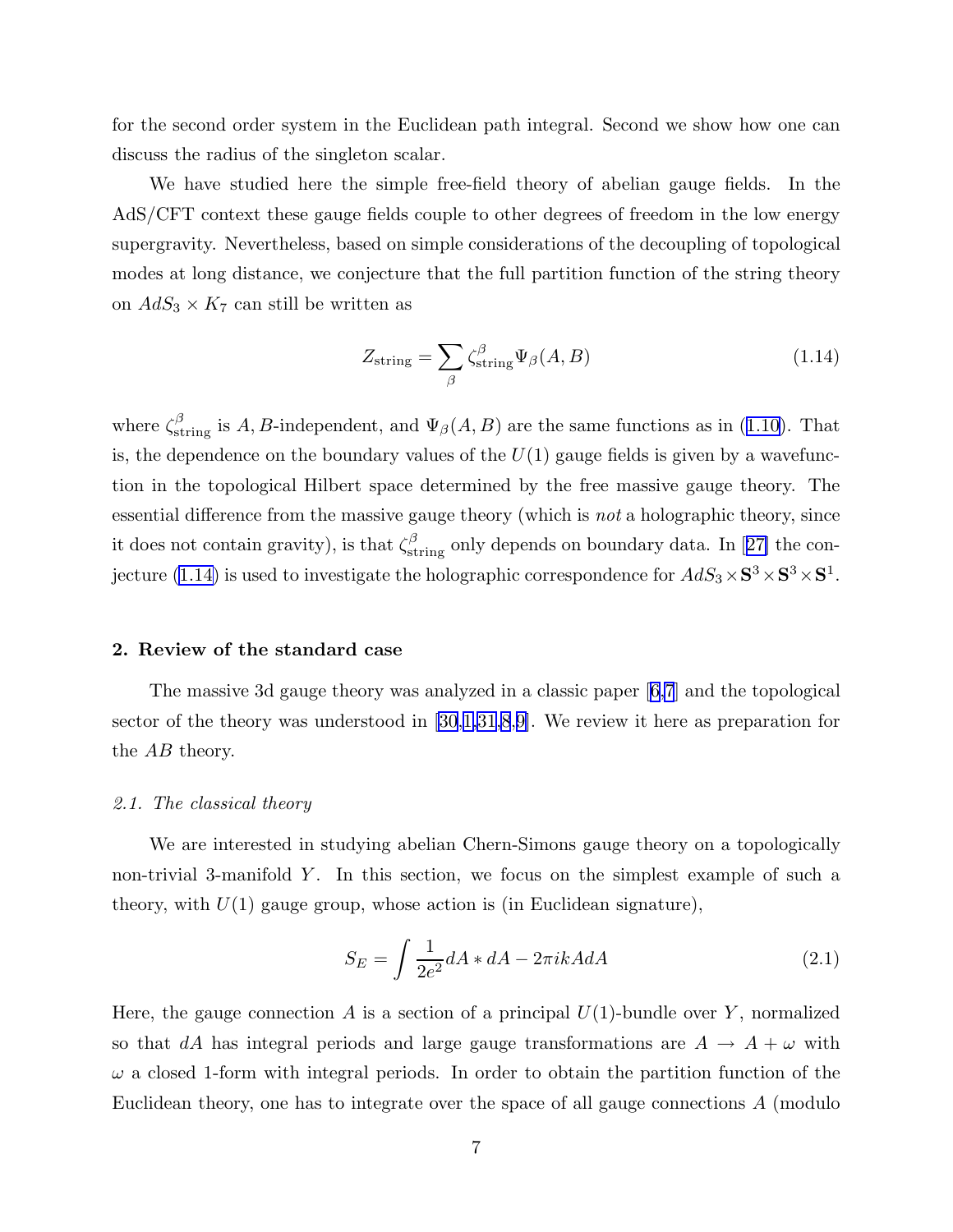<span id="page-8-0"></span>the gauge equivalence) with the measure  $e^{-S}$ . Similarly, on the Lorentzian space-time with signature  $(-, +, +)$  the action looks like

$$
S = \int \frac{-1}{2e^2} dA * dA + 2\pi k A dA \qquad (2.2)
$$

and the measure is given by  $e^{iS}$ .

The coupling  $k$  is an integer if the Euclidean theory is to be well-defined on all 3manifolds. If we use spin bounding 4-folds then we can take  $k_{min} = \pm \frac{1}{2}$  $\frac{1}{2}$ .

The coupling  $e^2$  has dimensions of mass. Under a conformal rescaling  $g_{\mu\nu} \to \Omega^2 g_{\mu\nu}$ of the 3-dimensional metric the first term in the action scales as  $\Omega^{-1}$ , while the second is invariant. Therefore, we expect that at long distances the topological term dominates. Note that in this sense the long-distance limit is the  $e^2 \to \infty$  limit.

The equations of motion are

$$
d * F - 4\pi k e^2 F = 0 \tag{2.3}
$$

In the presence of a boundary we vary in a space of fields such that the two form

$$
\delta A \wedge (*F - 2\pi ke^2 A) = 0 \tag{2.4}
$$

vanishes when pulled back to the boundary.

#### *2.2. Solutions to equations of motion*

We are interested in formulating carefully the phase space of the theory. One way of formulating physical phase space is that it is the space of gauge inequivalent solutions of the equations of motion.

In the present theory, thanks to linearity the space of (not necessarily gauge inequivalent) solutions of the equations of motion is a product

$$
S = S_f \times S_{nf} \tag{2.5}
$$

where  $S_f$  is the space of flat solutions  $F = 0$ . These are the solutions of the topological sector.  $A = A_f + A_{nf}$  where  $A_{nf}$  is orthogonal to the flat subspace in, say, the Hodge metric.

More generally, on  $Y = X \times \mathbf{R}$ , X compact we can take  $A = A_f + A_{nf}$  where the nonflat component  $A_{nf}$  is defined by saying it is orthogonal to ker d in the Hodge metric. The space of solutions to the equations of motion is a *product*. When X is noncompact one needs to include boundary conditions, and the space of solutions might or might not be a product.

The main result of[[6,7](#page-40-0)] is the "equivalence" of the massive gauge theory to a theory of a massive scalar field. In our context this means that we can identify the factor  $S_{nf}$ with the space of solutions of the massive scalar equation.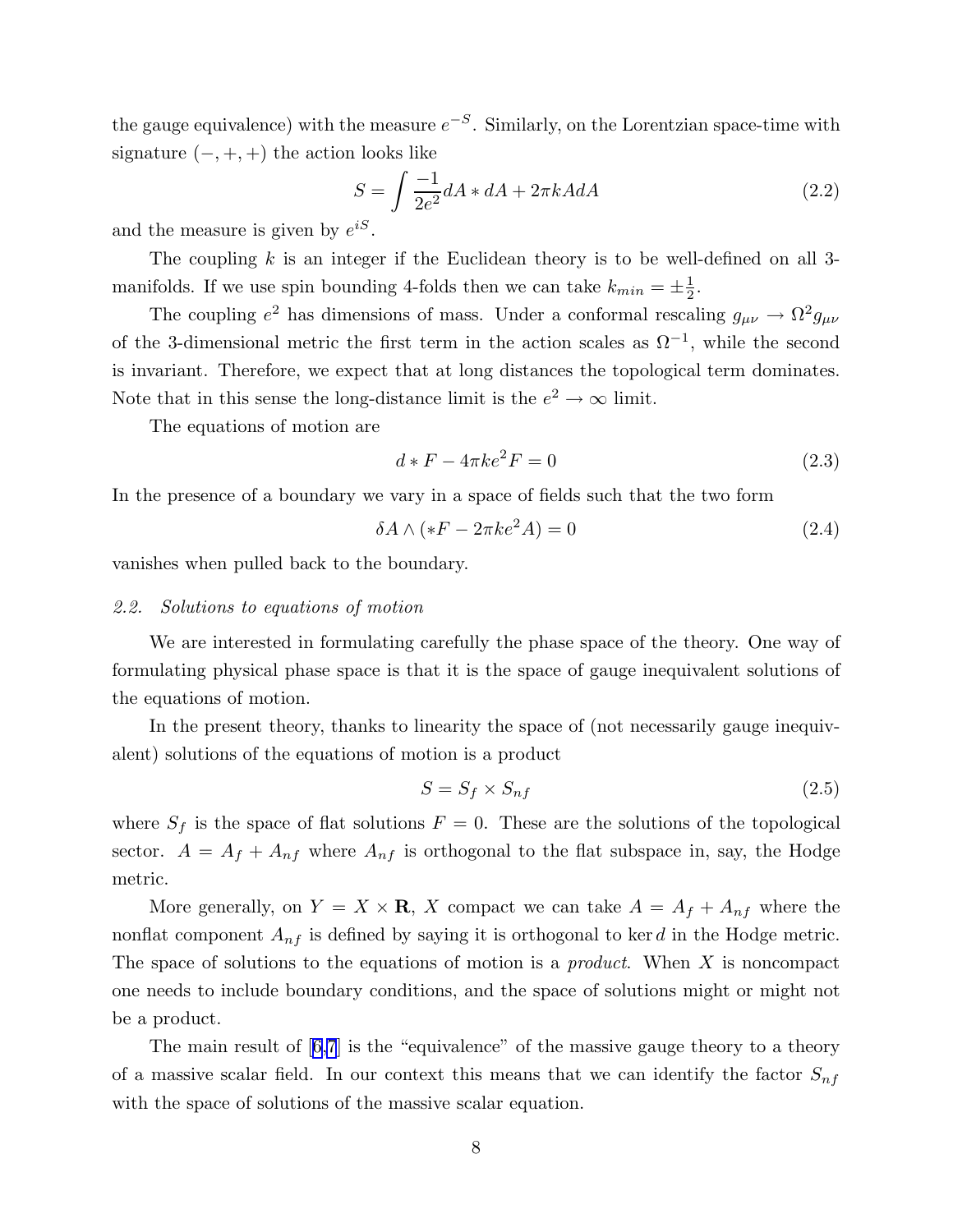#### <span id="page-9-0"></span>*2.3. Hamiltonian Formalism*

Let us work out the Hamiltonian formulation on a spacetime of the form  $X \times \mathbf{R}$ , with metric  $-dt^2 + g_{ij}dx^idx^j$  and orientation  $dtdx^1dx^2$ . The canonically conjugate momentum as a vector-density is  $(\epsilon^{12} = +1)$ :

$$
\Pi^i = \frac{1}{e^2} \sqrt{g} g^{ij} (\dot{A}_j - \partial_j A_0) + 2\pi k \epsilon^{ij} A_j \tag{2.6}
$$

The action can be written as  $S = \int dt L$  with

$$
L = \int_X \Pi^i \dot{A}_i - H + \int_X A_0 \left( \partial_i \Pi^i + 2\pi k \epsilon^{ij} \partial_i A_j \right) \tag{2.7}
$$

where we find a Hamiltonian

$$
H = \int_{X} \frac{e^2}{2\sqrt{g}} g_{ij} E^i E^j + \frac{1}{2e^2} F \wedge *_2 F \tag{2.8}
$$

where  $*_2$  is the Hodge star on X and

$$
E^i := \Pi^i - 2\pi k \epsilon^{ij} A_j \tag{2.9}
$$

(We will also denote  $E^i = \tilde{\Pi}^i$  below.) The Gauss law is:

$$
\partial_i \Pi^i + 2\pi k \epsilon^{ij} \partial_i A_j = 0 \tag{2.10}
$$

That is,  $\nabla \cdot E + 4\pi kB = 0$ .

#### *2.4. Phase space and symplectic structure*

There are two descriptions of the phase space, depending on how one works with Hamiltonian reduction.

One way to formulate physical phase space is as the space of gauge inequivalent solutions of the equations of motion. This point of view makes it obvious that the phase space is a product of the phase space for flat gauge fields and for nonflat gauge fields,  $P = P_f \times P_{nf}$  for the flat and nonflat parts of the theory.

Another way to formulate the theory "upstairs" in  $A_0 = 0$  gauge is to take phase space to be the cotangent space with coordinates  $(\Pi^i, A_i)$  and symplectic form:

$$
\Omega = \int_{X} \delta \Pi^{i} \wedge \delta A_{i} \tag{2.11}
$$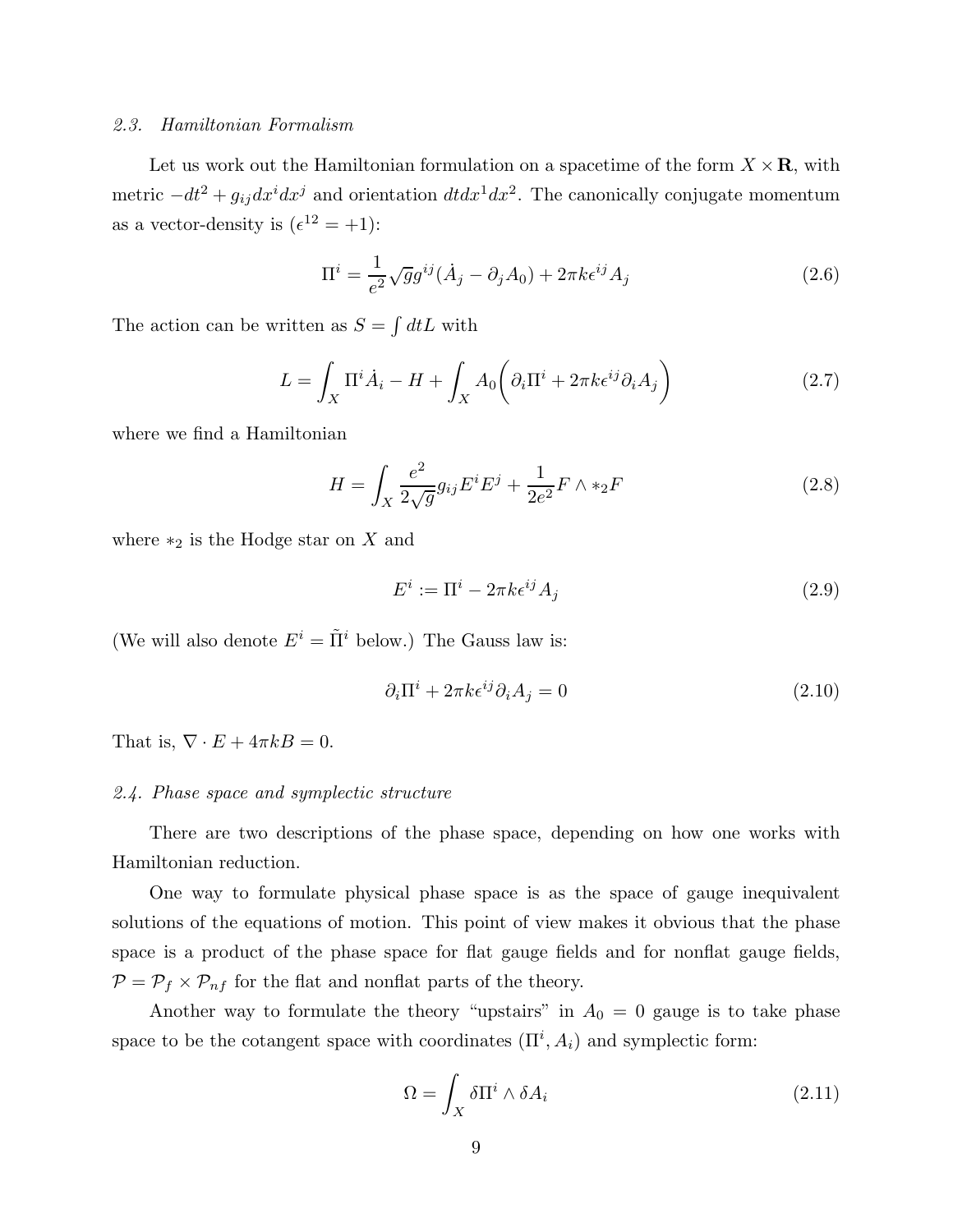<span id="page-10-0"></span>where  $\delta$  is exterior derivative on the infinite dimensional phase space. Notice that when  $(2.11)$  $(2.11)$  $(2.11)$  is restricted to the subspace of flat gauge fields, by  $(2.9)$  we get second class constraints and the phase space is the Chern-Simons symplectic form

$$
\Omega_f = \int_X 2\pi k \delta A \wedge \delta A \tag{2.12}
$$

This is gauge invariant on the subspace  $F = 0$  and one may then perform Hamiltonian reduction.

It is instructive to consider the  $e^2 \to \infty$  limit. Using [\(2.8\)](#page-9-0), we see that if we restrict to finite energy field configurations then we must set  $E<sup>i</sup> = 0$ . Then, by the Gauss law we must put  $F = 0$ . As we have said, restriction to this subspace imposes second class constraints and we are restricting to the flat factor in phase space.

#### *2.5. Quantization in the Schrodinger representation*

If we quantize on phase space and then impose the Gauss law we have wavefunctionals  $\Psi(A_i)$ , and we quantize using the symplectic form [\(2.11\)](#page-9-0). Thus

$$
\Pi^i = -i\frac{\delta}{\delta A_i} \tag{2.13}
$$

Since we can split  $A = A_f + A_{nf}$  and the Hamiltonian does not mix these, the Hilbert space of the theory is naturally thought of as a product

$$
\mathcal{H} = \mathcal{H}_f \otimes \mathcal{H}_{nf} \tag{2.14}
$$

where  $\mathcal{H}_f$  is the space of wavefunctions of flat potentials.

The Gauss law is:

$$
\Psi(A + \omega) = e^{-2\pi i k \int \omega \wedge A} \Psi(A) \tag{2.15}
$$

This is valid also for large gauge transformations. <sup>4</sup> Here  $\omega$  is a closed 1-form with integral periods. Note that this does not affect the  $A_{nf}$  variable.

<sup>&</sup>lt;sup>4</sup> This requires explanation. The proper mathematical formulation involves regarding  $\Psi$  as a section of a line bundle over the space of gauge potentials  $\mathcal{A}(X)$  on X. We then lift the group action, and find that a lift only exists when  $c_1(P) = 0$ . There is a canonical trivialization of the line in this case, as well as a canonical connection, and the wavefunction becomes a function. A similar discussion holds for the more subtle case of the M-theory C-field[[32\]](#page-41-0).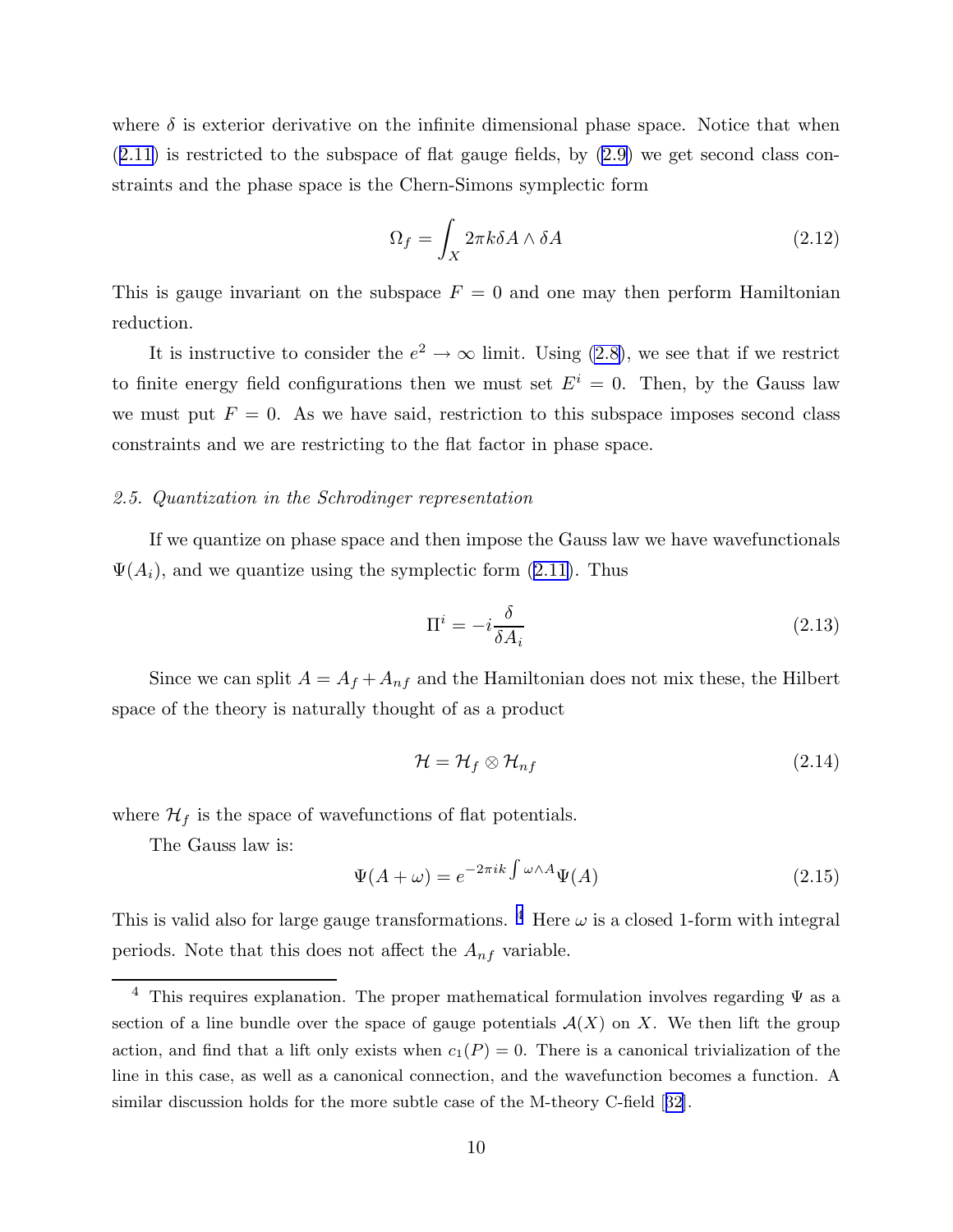#### <span id="page-11-0"></span>*2.6. Euclidean Path integral on the solid torus*

We will determine the Hamiltonian for the singletons by considering the Euclidean path integral of the theory on the solid torus, and then interpreting that path integral in terms of Hamiltonian evolution in the radial direction.

Since our action is second order in derivatives, when formulating the path integral on a handlebody Y we should specify all components of  $A_X$  on the boundary X. This is to be contrasted with the Chern-Simons path integral which is a phase space path integral, and in which we specify just one component of  $A<sub>X</sub>$  on the boundary X.

Let us consider the Euclidean partition function of the theory on a solid torus with radius  $\rho$  denoted  $Y_{\rho} \cong D \times S^1$ . We assume the torus has a metric that behaves asymptotically like  $d\rho^2 + \Omega^2(\rho)g_X$ . The path integral defines a state  $\Psi_{Y_\rho}(A)$  given by

$$
\Psi_{Y_{\rho}}(A) = \int \frac{dA_Y}{\text{vol}(\mathcal{G}(Y))} e^{-\int \frac{1}{2e^2} dA * dA + 2\pi i k \int A dA}
$$
\n(2.16)

where  $\mathcal{G}(Y)$  is the gauge group on  $Y_{\rho}$ . We can understand the behavior for  $\rho \to \infty$  just from the above understanding of the spectrum.

We can view the evolution to large  $\rho$  as evolution in a Euclidean time direction. The large  $\rho$  behavior projects onto the lowest energy states.

$$
\lim_{\rho \to \infty} \Psi_{Y_{\rho}}(A) = e^{-\rho E_0} \Psi_0 \tag{2.17}
$$

with  $\Psi_0$  in the space of ground states on the torus with energy  $E_0$ . The insertion of local operators such as Wilson lines or other disturbances induces transitions between vectors within this space of ground states.

#### *2.7. Quantization on the torus*

We now consider quantization on  $T^2 \times \mathbf{R}$ . Our wavefunction is  $\Psi(A_f) \otimes \Psi(A_{nf})$ . The spectrum of the nonflat sector is clear, and we take the unique groundstate wavefunction for this factor: It is the product of harmonic oscillator groundstates for the oscillators of the massive scalar of  $[6,7]$  $[6,7]$ . In this section we drop this factor so we can focus on the dependence on  $A_f$ .

To simplify matters, we work on a torus  $X = T^2$  with  $z = \sigma^1 + \tau \sigma^2$  and metric  $\Omega^2|dz|^2$ ,  $\sigma^i \sim \sigma^i + 1$ . We fix the small gauge transformations by assuming  $A_f$  is constant.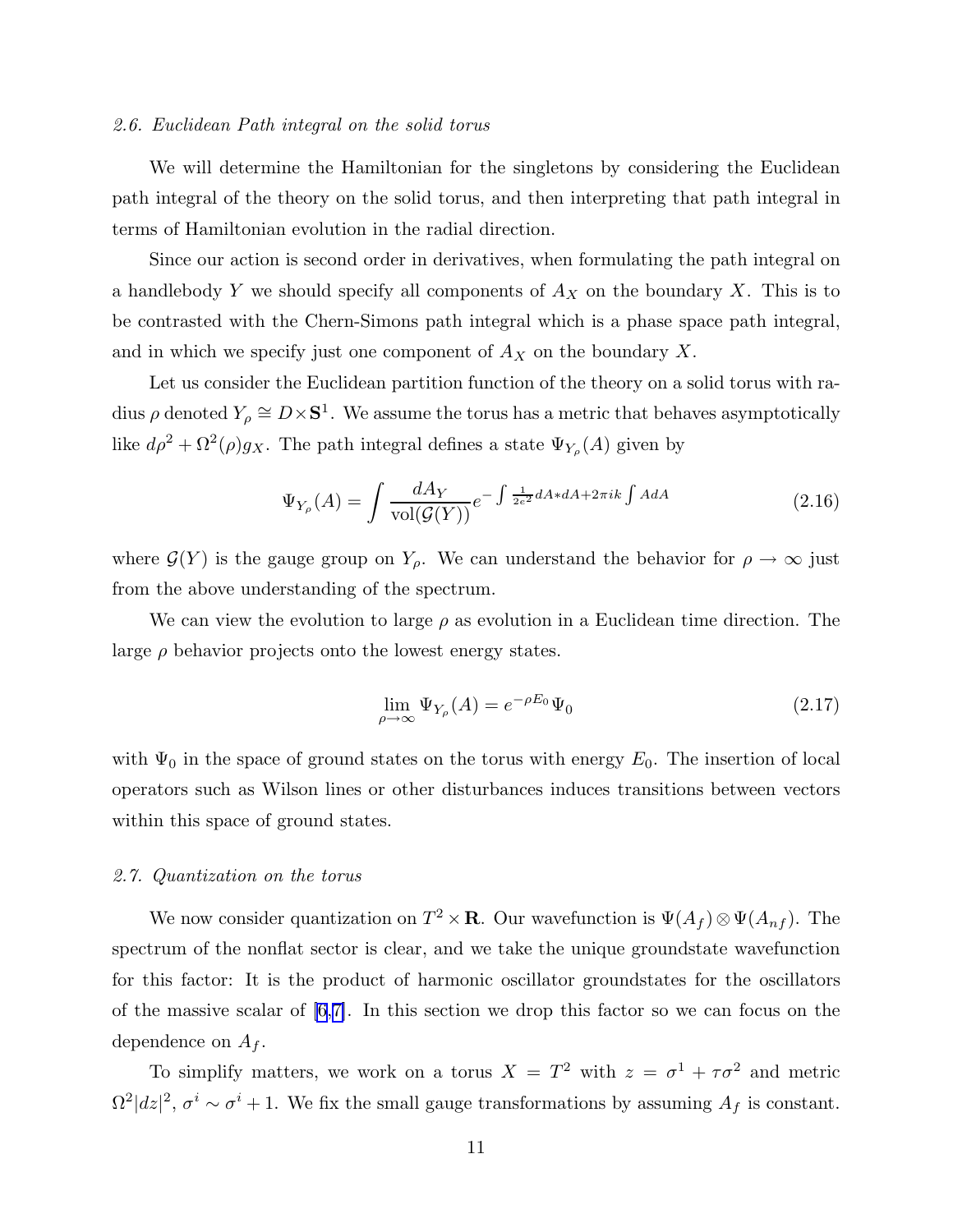<span id="page-12-0"></span>In complex coordinates  $A = A_z dz + A_{\bar{z}} d\bar{z}$  we have

$$
A_z = \frac{A_2 - \bar{\tau}A_1}{\tau - \bar{\tau}} \qquad A_{\bar{z}} = -\frac{A_2 - \tau A_1}{\tau - \bar{\tau}}.
$$

We further define the zero mode of the shifted momentum [\(2.9](#page-9-0)) as

$$
\tilde{\Pi}^{z} = \int d^{2}z \left( -i \frac{\delta}{\delta A_{z}(z)} - 2\pi k \epsilon^{z\bar{z}} A_{\bar{z}}(\bar{z}) \right) = -i \left( \frac{\partial}{\partial A_{z}} - 4\pi k \text{Im}\tau A_{\bar{z}} \right)
$$
\n
$$
\tilde{\Pi}^{\bar{z}} = -i \left( \frac{\partial}{\partial A_{\bar{z}}} + 4\pi k \text{Im}\tau A_{z} \right)
$$
\n(2.18)

so that the Hamiltonian is:

$$
H = \frac{e^2}{4\mathrm{Im}\tau} (\tilde{\Pi}^z \tilde{\Pi}^{\bar{z}} + \tilde{\Pi}^{\bar{z}} \tilde{\Pi}^z)
$$
 (2.19)

Note that these do not commute:  $[\tilde{\Pi}^z, \tilde{\Pi}^{\bar{z}}] = -8\pi k \text{Im}\tau$ . The ground state energy density is  $2\pi |k|e^2$  and is infinitely degenerate, as in the standard Landau-level problem. If  $k > 0$ we have

$$
\tilde{\Pi}^{\bar{z}}\Psi = 0 \Rightarrow \Psi = e^{-4\pi k \text{Im}\tau} A_z A_{\bar{z}} \psi(A_z)
$$
\n(2.20)

If  $k < 0$  we have

$$
\tilde{\Pi}^z \Psi = 0 \Rightarrow \Psi = e^{4\pi k \text{Im}\tau} A_z A_{\bar{z}} \psi(A_{\bar{z}})
$$
\n(2.21)

Here  $\psi$  are arbitrary holomorphic functions. Indeed, if we take  $\psi = \psi_{\lambda}$ , where

$$
\psi_{\lambda}(x) := e^{\lambda x} \tag{2.22}
$$

then the set of wavefunctions  $\{\Psi_{\lambda} | \lambda \in \mathbf{C}\}\$  is an overcomplete set spanning the infinitedimensional lowest Landau level.

The set of states spanned by (2.22) is infinite dimensional, but when we consider gauge invariant wavefunctions on the torus the lowest Landau level (LLL) becomes finite dimensional. We have already enforced the invariance under small gauge transformations by choosing our flat connections to be constants on the torus. We can impose the invariance under large gauge transformations by averaging over large gauge transformations. Given *any* wavefunction  $\Psi(A)$  the average:

$$
\bar{\Psi}(A) := \sum_{\omega \in \text{Harm}_Z^1} \Psi(A + \omega) e^{2\pi i k \int \omega A} \tag{2.23}
$$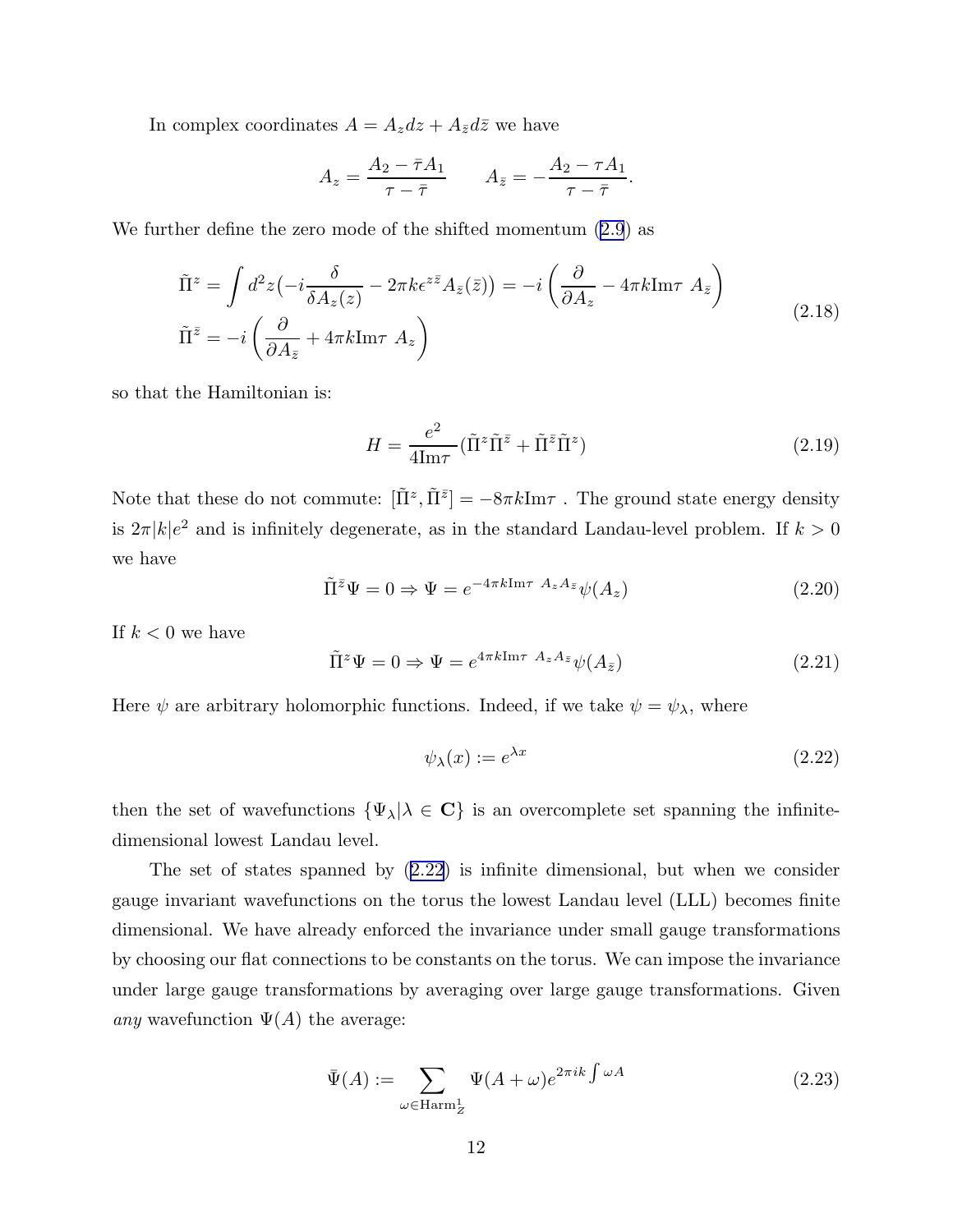<span id="page-13-0"></span>where  $\mathrm{Harm}^1_Z$  are the harmonic 1-forms with integral periods, transforms according to the Gausslaw  $(2.15)$  $(2.15)$  $(2.15)$ .

Now assume  $k > 0$  and get the projected wavefunctions of the LLL:

$$
\bar{\Psi}(A) := \mathcal{N}e^{-4\pi k \text{Im}\tau} A_z A_{\bar{z}} \sum_{\omega \in \text{Harm}_Z^1} e^{-4\pi k \text{Im}\tau \omega_z \omega_{\bar{z}}} e^{-8\pi k \text{Im}\tau \omega_{\bar{z}} A_z} \psi(A_z + \omega_z)
$$
(2.24)

where  $\mathcal N$  is a normalization constant, which might depend on  $\tau$ .

Let us now consider the space of wavefunctions — as functions of  $A_z$  — that we obtain from (2.24) and [\(2.22](#page-12-0)). At first, one might think that the space is infinite dimensional since  $\lambda$  in [\(2.22\)](#page-12-0) can be any complex number. However, using the Poisson summation formula we find that

$$
\overline{\Psi_{\lambda}} = e^{-4\pi k \text{Im}\tau} \ (A_z A_{\bar{z}} + A_z^2) - \frac{\lambda^2}{16\pi k \text{Im}\tau} \sqrt{\frac{\text{Im}\tau}{k}} \sum q^{\frac{1}{2}p_L^2} \bar{q}^{\frac{1}{2}p_R^2} e^{-\frac{p_R}{R} 8\pi k \text{Im}\tau} \ A_z - \frac{p_L}{R} \lambda \tag{2.25}
$$

where  $q = e^{2\pi i \tau}$ , and

$$
p_L = (n/R + mR/2), p_R = (n/R - mR/2)
$$
  
\n
$$
R^2 = 2k
$$
\n(2.26)

We recognize that we have the soliton sum of the partition function of a scalar field with radius R. Since  $R^2 = 2k$  is integral it is a rational conformal field theory, and the infinite sum can be split as a finite sum of terms of the form  $f_i(A)g_i(\lambda)$ . The sublattices  $p_L = 0$ and  $p_R = 0$  are of index 2k in the Narain lattice  $(p_L; p_R)$ . Indeed, after a little algebra we see that (2.25) can be written as:

$$
\overline{\Psi_{\lambda}} = e^{-Q} \sqrt{\frac{\text{Im}\tau}{k}} \sum_{0 \le \mu < 2k} \Theta_{-\mu,k} (-2i \text{Im}\tau \ A_z, -\bar{\tau}) \Theta_{\mu,k} (\frac{-\lambda}{4\pi i k}, \tau). \tag{2.27}
$$

where

$$
Q = 4\pi k \text{Im}\tau \left( A_z A_{\bar{z}} + A_z^2 \right) + \frac{\lambda^2}{16\pi k \text{Im}\tau} \tag{2.28}
$$

The level k theta functions  $\mu = -k+1, \ldots, k$  are defined by

$$
\Theta_{\mu,k}(\omega,\tau) = \sum_{n \in \mathbf{Z}} q^{k(n+\mu/(2k))^2} y^{(\mu+2kn)} \tag{2.29}
$$

where  $y = \exp(2\pi i\omega)$ . Equation (2.27) shows quite explicitly that the space of quantum states is in fact only finite dimensional. A basis for the vector space of states is

$$
\psi_{\mu} = \mathcal{N}\sqrt{\frac{\text{Im}\tau}{k}}e^{-4\pi k\text{Im}\tau} \ (A_z A_{\bar{z}} + A_z^2)\Theta_{-\mu,k}(-2i\text{Im}\tau \ A_z, -\bar{\tau}) \qquad 1 \le \mu \le 2k \tag{2.30}
$$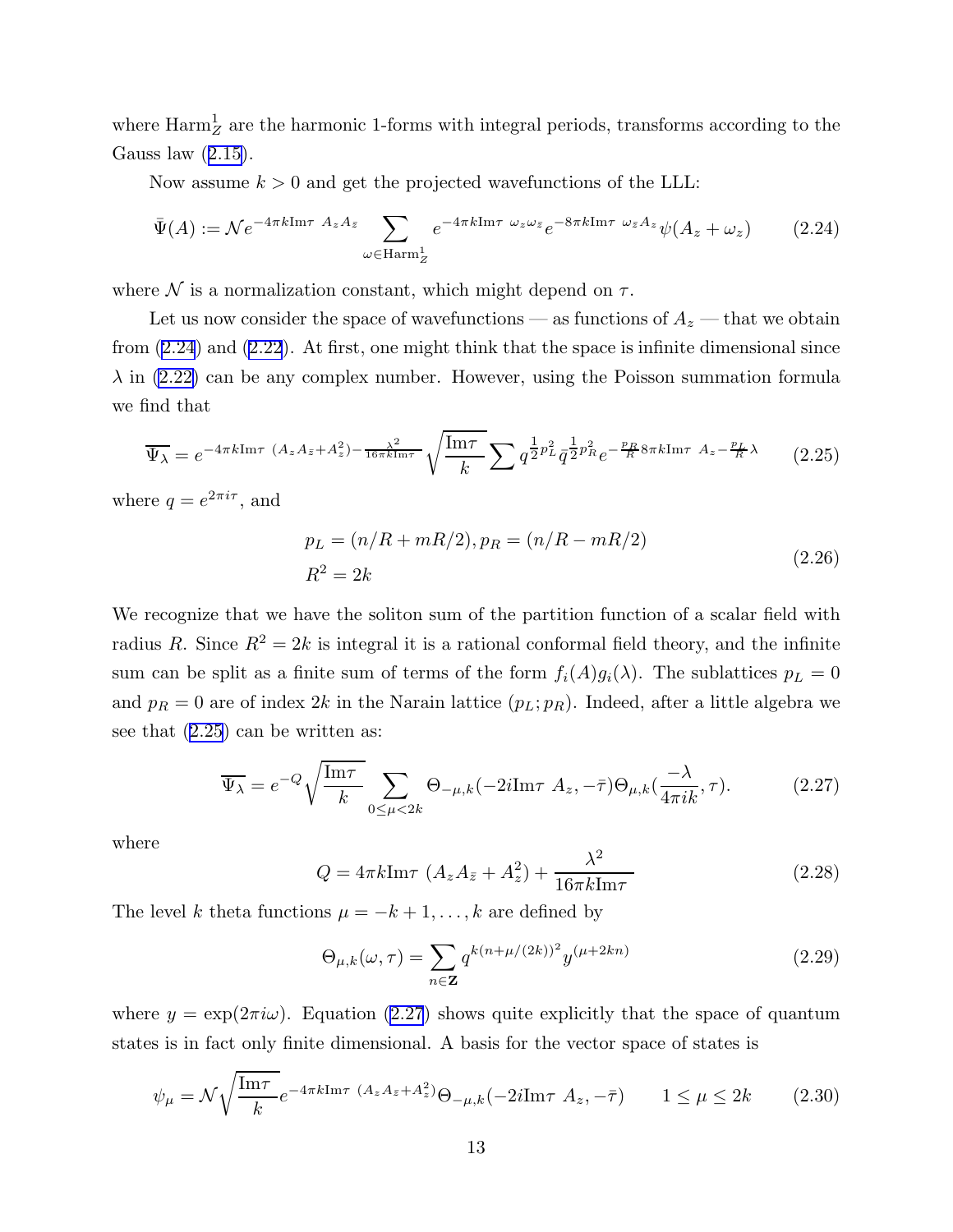<span id="page-14-0"></span>Finally, we would like to determine the normalization  $N$ . We do this following a trick in [\[9](#page-40-0)].

The flat gauge fields on the torus can be written  $A = d\chi + A_z dz + A_{\bar{z}} d\bar{z}$ . From the Gauss law  $\Psi(A) = \psi(A_z, A_{\bar{z}})$ . However there is a Jacobian for the change of variables from A to  $\chi, A_z, A_{\bar{z}}$ . Now

$$
\int \frac{[dA]}{\text{vol}\mathcal{G}} \Psi_{\mu}^{*}[A] \Psi_{\nu}[A] = \det'(d) \int_{0}^{1} dA_{1} \int_{0}^{1} dA_{2} \psi_{\mu}^{*} \psi_{\nu}
$$
\n(2.31)

We can regularize  $\det'(d) = \sqrt{\text{Im}\tau} |\eta|^2$ . We can also evaluate the inner product of the states([2.30\)](#page-13-0):

$$
\int_0^1 dA_1 \int_0^1 dA_2 \psi_{\mu}^* \psi_{\nu} = \delta_{\mu,\nu} \frac{\text{Im}\tau}{k} |\mathcal{N}|^2 \int_0^1 dA_1 \sum_n e^{-4\pi k \text{Im}\tau} (A_1 + n - \mu/2k)^2
$$
\n
$$
= \frac{\sqrt{\text{Im}\tau}}{2k^{3/2}} |\mathcal{N}|^2
$$
\n(2.32)

Normalizing the wavefunctions to one gives:

$$
\psi_{\mu} = \frac{k^{3/4}}{\bar{\eta}} e^{-4\pi k \text{Im}\tau \ (A_z A_{\bar{z}} + A_z^2)} \Theta_{-\mu,k}(-2i \text{Im}\tau \ A_z, -\bar{\tau})
$$
\n(2.33)

#### Remarks:

- 1. The higher Landau levels are obtained by acting with  $\tilde{\Pi}^z$  to give energy densities  $2\pi k e^2 (2N+1)$  $2\pi k e^2 (2N+1)$  $2\pi k e^2 (2N+1)$ ,  $N > 0$ . Note that  $(2.24)$  $(2.24)$  is independent of  $e^2$ , and hence has a smooth limit as  $e^2 \to \infty$ . Moreover, the gap between Landau levels becomes infinite in this limit.
- 2. The dependence on  $A_z$  is that of the wavefunctions in the holomorphic polarization of the pure Chern-Simons theory. Equivalently, they are conformal blocks for the Gaussian model at  $R^2 = 2k$ , coupled to an external gauge field.

## *2.8. Holographic mapping to the Gaussian model*

Wenow interpret the sum  $(2.24)$  $(2.24)$  $(2.24)$  in terms of conformal field theory. The first exponential factor in the sum in([2.24](#page-13-0)) is just the standard value of the Gaussian model action

$$
k\pi \int d\phi * d\phi \tag{2.34}
$$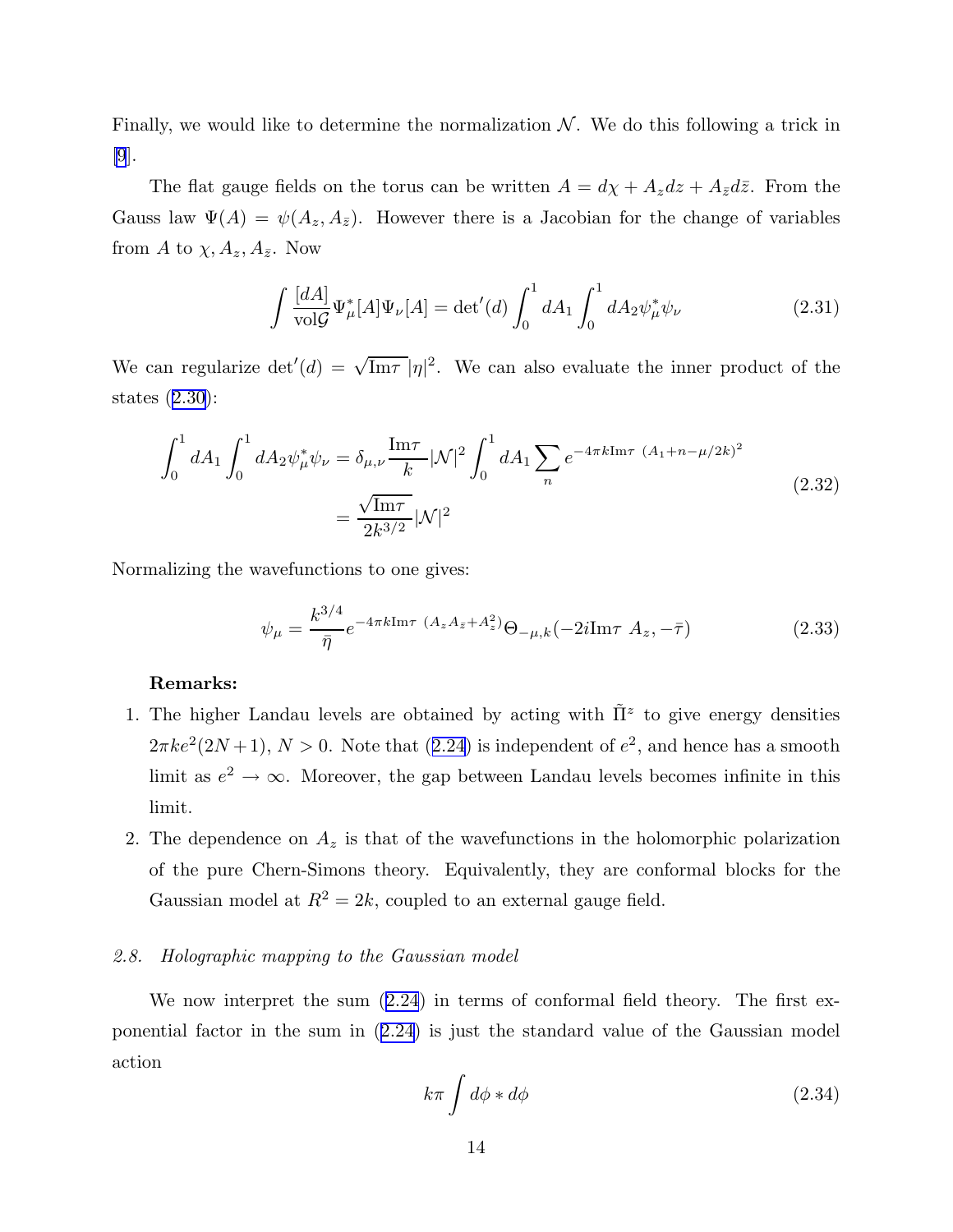<span id="page-15-0"></span>evaluated on a soliton configuration  $d\phi = \omega = n_1 d\sigma^1 + n_2 d\sigma^2$ . In our conventions, we use a scalar of periodicity 1 and hence we get the Gaussian model on a circle with radius

$$
R^2 = k\alpha',\tag{2.35}
$$

*with both left-movers and right-movers*. Of course, we then recognize the Narain lattice in  $(2.26)$  $(2.26)$  $(2.26)$  with  $\alpha' = 2$ . Note, however, that the coupling of  $\phi$  to  $A_z$  is chiral, and given by the Lagrangian

$$
4\pi ik \int \bar{\partial}\phi \wedge A^{1,0} \tag{2.36}
$$

For  $k > 0$  we have holomorphic functions of  $A<sub>z</sub>$  coupling to the rightmoving current  $\bar{\partial}\phi$  and for  $k < 0$  we have holomorphic functions of  $A_{\bar{z}}$  coupling to the leftmoving current ∂φ.

#### Remarks:

- 1. In[[17\]](#page-40-0) Carlip and Kogan discuss very closely related matters in their attempt to rewrite string theory as a topological membrane theory. The Landau levels are solved for in their eq. 3.4, which they are thinking of as the solutions of the full Schrodinger equation in the limit  $e^2 \to \infty$ . Their motivation was to introduce dependence on the conformal structure of the boundary into the wavefunctions. They intended to get left and right-moving degrees of freedom from the inner and outer radii of an annulus, as in[[31](#page-41-0)[,9](#page-40-0)].
- 2. We now propose a somewhat heterodox interpretation of the equation([2.24](#page-13-0)). We propose that the dual conformal field theory is a theory of both a left-moving and a right-moving boson with the radius (2.35). The fact that both chiralities are present is surprising since the canonical quantization of the pure Chern-Simons theory is wellknown to lead to a single chiral boson. In particular, with appropriate boundary conditions the quantization on the disk gives a chiral boson degree of freedom on the boundary. One should distinguish between the *modes of* A *on the boundary* which, with proper boundary conditions are those of a chiral scalar and *the dual field theory variable*  $\phi$ . Note that  $\partial \phi$  *couples* to A, it is not one of the degrees of freedom of A. Moreover, only one chirality of  $\phi$  couples to A. The other chirality is a "spectator" in the sense that in [\(2.24](#page-13-0)) only one chirality  $\omega_{\bar{z}}$  couples to the external gauge field. Nevertheless, there are really two chiralities present in [\(2.24\)](#page-13-0). Both chiralities couple to the conformal metric.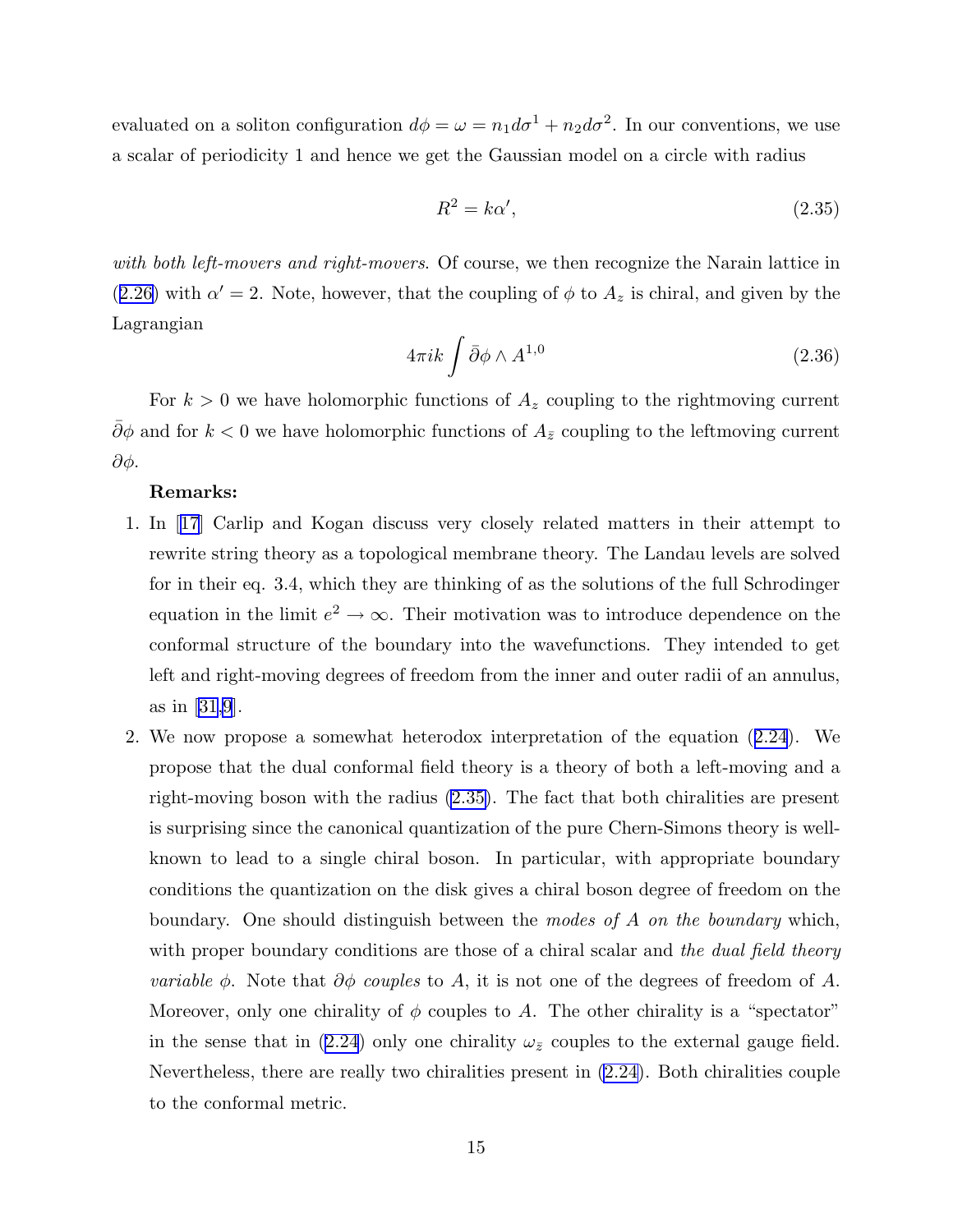<span id="page-16-0"></span>3. One way to make the point about the "reality" of the spectator chirality is to note that we have identified a definite radius, [\(2.35](#page-15-0)). In order to understand why this is surprising one must recall some standard points from RCFT. In RCFT the wave-functions [\(2.33\)](#page-14-0) are the conformal blocks of a Gaussian model with " $U(1)$  level N current algebra." By definition, this is a holomorphic  $U(1)$  current algebra extended by holomorphic currents

$$
e^{\pm i\sqrt{2N}\phi(z)}\tag{2.37}
$$

of conformal dimension N. There are  $2N$  distinct representations of this algebra generated by  $\exp[i\frac{r}{\sqrt{2N}}\phi(z)]$  for  $r \sim r + 2N$ . The conformal blocks of this theory on the torus are level  $N$  theta functions. This theory is dual to the pure Chern-Simons theory with action

$$
2\pi i N \int A dA \tag{2.38}
$$

in a normalization where dA has integer periods. In units  $\alpha' = 2$  the Gaussian model with radius R has  $U(1)$  level N current algebra whenever  $R^2$  is rational. More precisely, if  $R^2 = p/q$  is in lowest terms then  $N = 2pq$  for p odd and  $N = pq/2$  for p even. In the present section we have  $R^2 = 2k$  and hence  $N = k$ , hence 2k topological states. Returning to the general case, for a given  $N$  there are several Gaussian models with the same chiral algebra, corresponding to the different ways of factoring N. The choice of a definite radius is a choice of how to combine left- and right-moving conformal blocks [\[12](#page-40-0),[13\]](#page-40-0). One cannot speak of the radius without introducing both left and right movers.

4. The role of the spectator chiralities is further clarified if one compares carefully the Euclidean and Lorentzian versions of holography. In the Lorentzian case we have an isomorphism of Hilbert spaces. As we have mentioned, quantization on  $D \times \mathbf{R}$ yields the Hilbert space of a chiral boson, depending on which boundary condition we impose. Since we could impose either boundary condition, both chiralities are "present." Perhaps a good analogy is the light-cone gauge quantization of a massless scalar. Making one gauge choice one only sees one of two chiralities. In the Euclidean formulation, the path integral on the bulk manifold is equivalent to the path integral of some CFT on the boundary. Here we impose Dirichlet boundary conditions on the gauge field and compute a wavefunctional  $\Psi(A)$  of the boundary value of A. It is here that we see the necessity of both chiralities in identifying  $\Psi(A)$  with a conformal field theory partition function.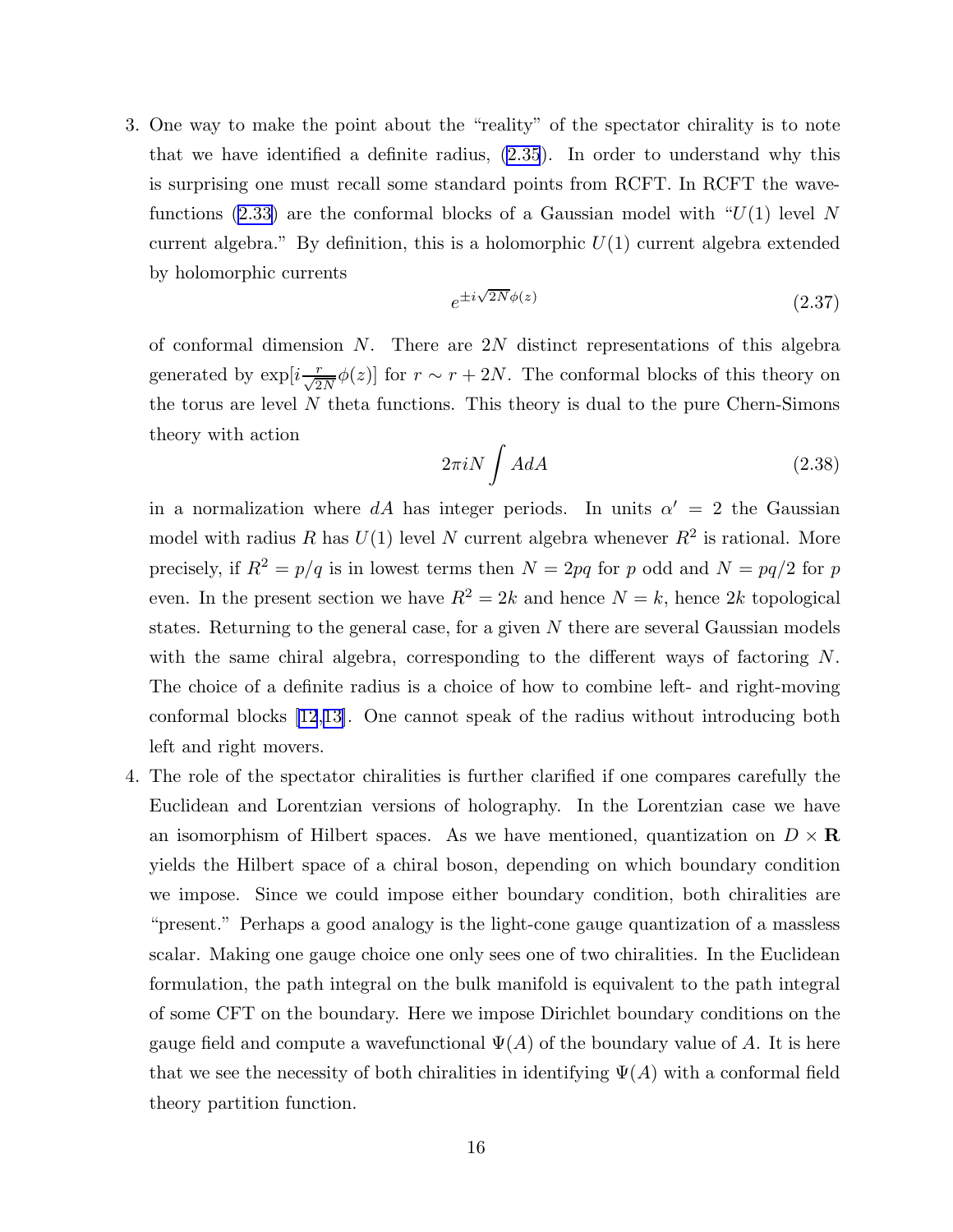#### <span id="page-17-0"></span>3. The AB theory

## *3.1. Action*

Now let us consider the AB theory with action:

$$
S_a = \int \frac{-1}{2e_A^2} dA * dA + \frac{-1}{2e_B^2} dB * dB + 2\pi k A dB \tag{3.1}
$$

The gauge group is  $U(1) \times U(1)$ , and in particular large gauge transformations are  $A \rightarrow$  $A + \omega^A$  and  $B \to B + \omega^B$  where the  $\omega^A, \omega^B$  are closed 1-forms with integral periods.

The above treatment is asymmetric in  $A, B$ . By using

$$
\int A dB = \int B dA + \int d(BA) \tag{3.2}
$$

we can convert to a theory with action:

$$
S_s = \int \frac{-1}{2e_A^2} dA * dA + \frac{-1}{2e_B^2} dB * dB + \pi k (AdB + BdA)
$$
 (3.3)

which is manifestly symmetric under exchanging  $A \leftrightarrow B$ ,  $e_A \leftrightarrow e_B$ . More generally, we can use (3.2) to formulate the action

$$
S_x = \int \frac{-1}{2e_A^2} dA * dA + \frac{-1}{2e_B^2} dB * dB + \pi k [(1+x)A dB + (1-x)B dA]. \tag{3.4}
$$

It is very useful to introduce  $\mu := |e_B/e_A|$  and the linear combinations

$$
A^{(+)} := \frac{1}{\sqrt{2}} \left( \mu^{-1/2} B + \mu^{1/2} A \right)
$$
  

$$
A^{(-)} := \frac{1}{\sqrt{2}} \left( \mu^{-1/2} B - \mu^{1/2} A \right)
$$
 (3.5)

theinverse relation being ([1.4](#page-3-0)). If (and only if)  $x = 0$  in (3.4) we may use these fields to write the action as a sum of two "decoupled" theories:

$$
S_s = \int \left[ \frac{-1}{2|e_A e_B|} dA^{(+)} * dA^{(+)} + \pi k A^{(+)} dA^{(+)} \right] + \int \left[ \frac{-1}{2|e_A e_B|} dA^{(-)} * dA^{(-)} - \pi k A^{(-)} dA^{(-)} \right] \tag{3.6}
$$

One might conclude that the AB theory is merely two copies of the one-field case with opposite signs of k. *However*, if  $\mu$  is not rational then  $A^{(+)}$ ,  $A^{(-)}$  cannot be defined as *connections on topologically nontrivial line bundles. They are not truly independent. In particular, to implement the Gauss law on wavefunctions we cannot simply take a product*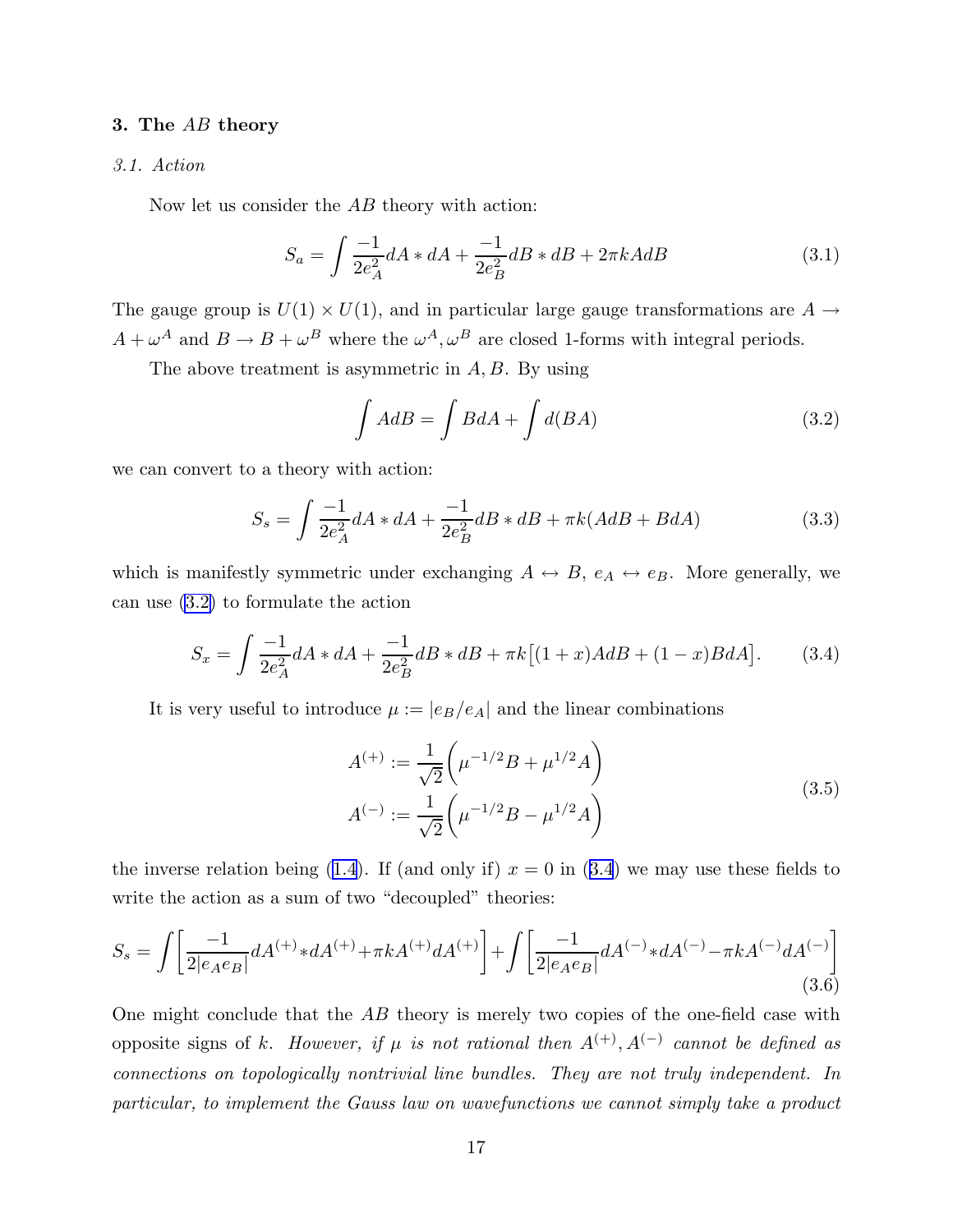<span id="page-18-0"></span>*of wavefunctions for*  $A^{(+)}$ ,  $A^{(-)}$  *and implement the Gauss laws separately. This is what makes the* AB *theory an interesting and nontrivial extension of the one-field case.*

Another interesting new point is that the topological limit is  $e_A^2 \to \infty, e_B^2 \to \infty$ holding  $\mu$  fixed. Thus, the topological sector of the theory has a *continuous* parameter  $\mu$ , in addition to the discrete parameter  $k$ . It is usually said that in the long distance limit the kinetic terms have no effect. As we shall see, this is not quite true. The ratio  $\mu$  does affect the wavefunctions in the topological Hilbert space.

#### *3.2. Equations of motion*

The equations of motion are

$$
d * dA^{(+)} = 2\pi k |e_A e_B| dA^{(+)}
$$
  
\n
$$
d * dA^{(-)} = -2\pi k |e_A e_B| dA^{(+)}
$$
\n(3.7)

and therefore there are two propagating vector fields of  $m^2 = (2\pi k e_A e_B)^2$ .

The boundary conditions should be such that when pulled back we have

$$
-\frac{1}{e_A^2} \delta A * dA - \frac{1}{e_B^2} \delta B * dB + \pi k((1+x)\delta BA + (1-x)\delta AB) = 0
$$
 (3.8)

# *3.3. Hamiltonian formalism: Symmetric formulation* (x = 0)

The Hamiltonian formulation is easily deduced by combining ([3.6](#page-17-0)) with section 2.3. We have

$$
S_s = -H + \int \Pi_+^i \dot{A}_i^{(+)} + \Pi_-^i \dot{A}_i^{(-)} + A_0^+(\partial_i \Pi_+^i + \pi k \epsilon^{ij} \partial_i A_j^{(+)}) + A_0^-(\partial_i \Pi_-^i - \pi k \epsilon^{ij} \partial_i A_j^{(-)})
$$
\n(3.9)

where  $H$  is the Hamiltonian (two copies of the usual one) and

$$
\Pi_{+}^{i} = \frac{1}{e_{A}e_{B}} \sqrt{g} g^{ij} (\partial_{0} A_{i}^{(+)} - \partial_{i} A_{0}^{(+)}) + \pi k \epsilon^{ij} A_{j}^{+}
$$
\n
$$
\Pi_{-}^{i} = \frac{1}{e_{A}e_{B}} \sqrt{g} g^{ij} (\partial_{0} A_{i}^{(-)} - \partial_{i} A_{0}^{(-)}) - \pi k \epsilon^{ij} A_{j}^{+}
$$
\n(3.10)

The symplectic structure is

$$
\Omega = \int_X \delta \Pi_+^i \delta A_i^{(+)} + \delta \Pi_-^i \delta A_i^{(-)} = \int_X \delta \Pi_A^i \delta A_i + \delta \Pi_B^i \delta B_i \tag{3.11}
$$

The Gauss laws become:

$$
\partial_i \Pi_B^i + \pi k \epsilon^{ij} \partial_i A_j = 0
$$
  
\n
$$
\partial_i \Pi_A^i + \pi k \epsilon^{ij} \partial_i B_j = 0
$$
\n(3.12)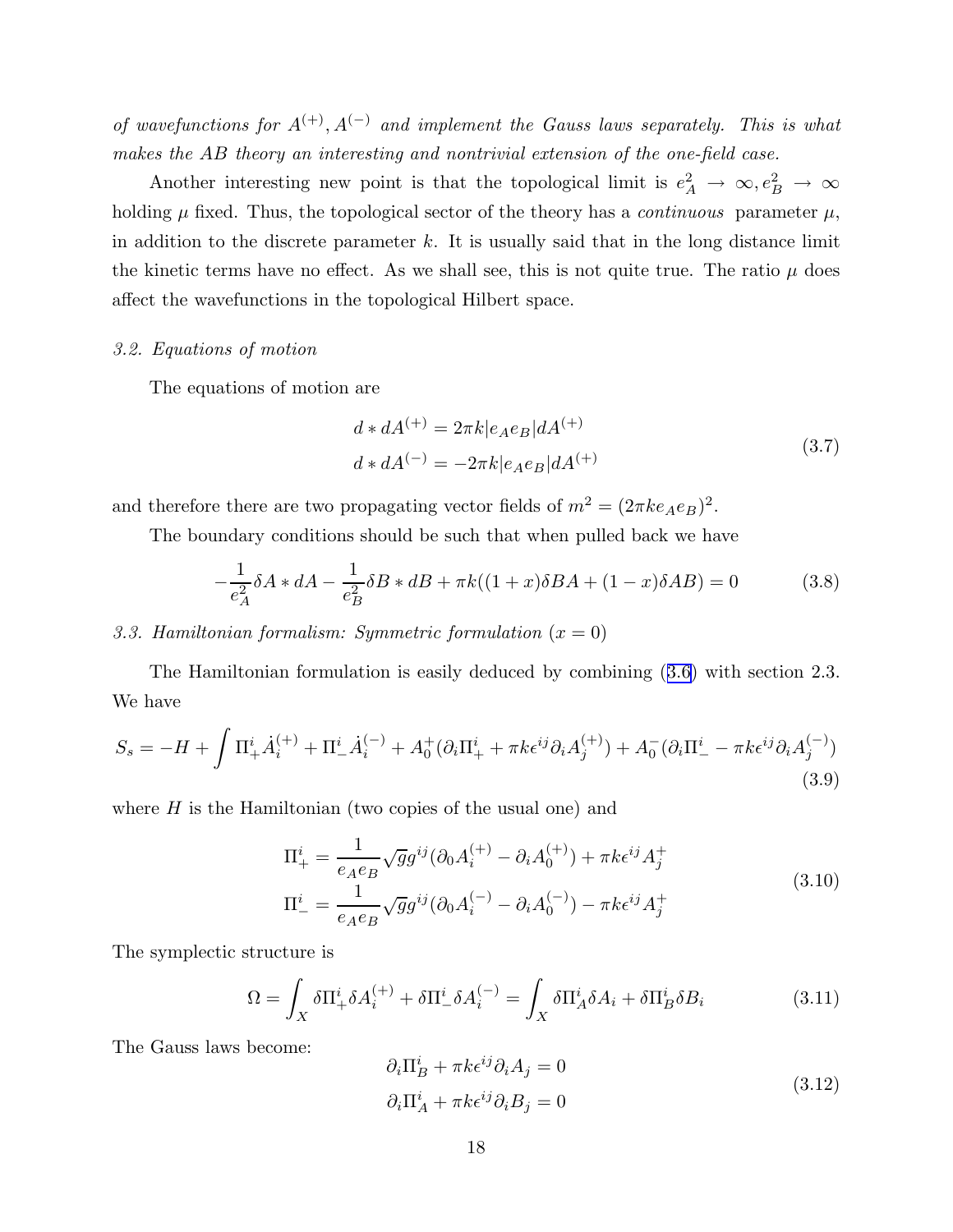<span id="page-19-0"></span>Imposing the second class constraints of restriction to flat gauge fields gives symplectic form

$$
\Omega_f = \int_X 2\pi k \epsilon^{ij} \delta B_i \wedge \delta A_j \tag{3.13}
$$

Quantum mechanically, working in "upstairs formalism" the Gauss laws become

$$
\Psi_s(A + \omega_A, B) = e^{-\pi i k \int \omega_A \wedge B} \Psi_s(A, B)
$$
\n
$$
\Psi_s(A, B + \omega_B) = e^{-\pi i k \int \omega_B \wedge A} \Psi_s(A, B)
$$
\n(3.14)

Thus, if we shift by both  $\omega^A, \omega^B$  then:

$$
\Psi_s(A + \omega^A, B + \omega^B) = e^{-\pi i k \int \omega^A \omega^B + \omega^A B + \omega^B A} \Psi_s(A, B)
$$
\n(3.15)

Note that this is only a consistent transformation law so long as  $\omega^A, \omega^B$  have integral periods and  $k$  is an integer.

Remark: Here we encounter a truly treacherous point. Since the action separates as in([3.6](#page-17-0)) one might have expected the Gauss law to be simply the product of that for the  $A^{(+)}$  and the  $A^{(-)}$  theory. That is, one might have expected that

$$
\Psi_s(A^{(+)} + \omega^{(+)}, A^{(-)} + \omega^{(-)}) \stackrel{?}{=} e^{i\pi k} \int (\omega^{(-)} A^{(-)} - \omega^{(+)} A^{(+)}) \Psi_s(A^{(+)}, A^{(-)}) \tag{3.16}
$$

While this indeed agrees with (3.14) if  $\omega^A = 0$  or if  $\omega^B = 0$  *it does not agree with (3.15)!* We will discuss this subtlety more thoroughly in the general case in section 4.2 below.

#### *3.4. Hamiltonian analysis*

For completeness, in this subsection we give the formulation for an arbitrary value of x. The conjugate momenta are:

$$
\Pi_A^i = \tilde{\Pi}_A^i + \pi k (1 - x) \epsilon^{ij} B_j
$$
  
\n
$$
\Pi_B^i = \tilde{\Pi}_B^i + \pi k (1 + x) \epsilon^{ij} A_j
$$
\n(3.17)

where  $\tilde{\Pi}_{A,B}^{i}$  is *x*-independent. Then

$$
\int \Pi_A^i \dot{A}_i + \Pi_B^i \dot{B}_i - S = \int H dt
$$
  
+ 
$$
\int \Pi_A^i \partial_i A_0 - \pi k (1+x) A_0 \epsilon^{ij} \partial_i B_j
$$
  
+ 
$$
\int \Pi_B^i \partial_i B_0 - \pi k (1-x) B_0 \epsilon^{ij} \partial_i B_j
$$
 (3.18)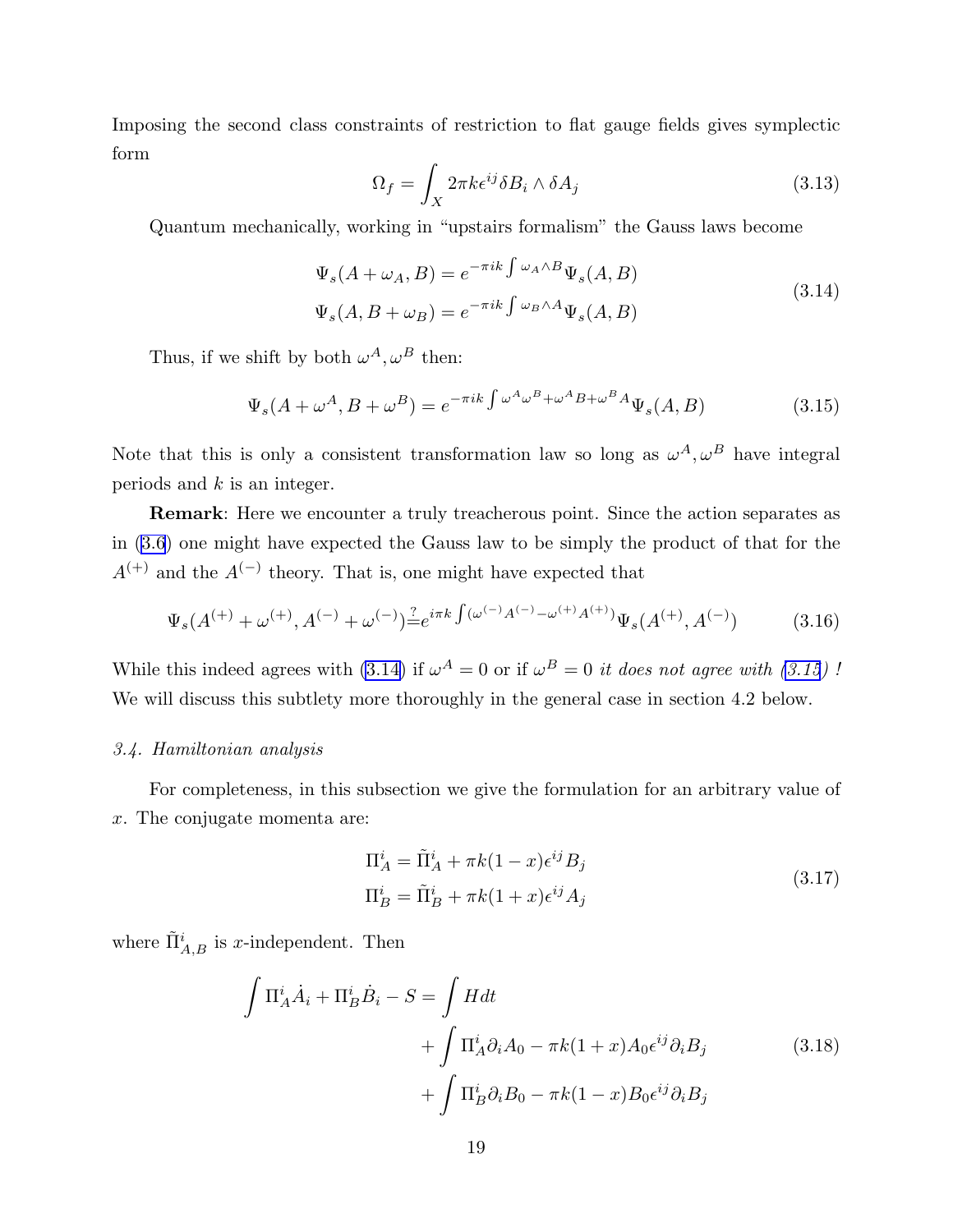<span id="page-20-0"></span>Note that *no integration by parts has been used at this point.*

The classical Gauss law expressed in terms of  $\Pi$  is x-independent. On the other hand, the quantum Gauss law is

$$
\Psi_x(A + \omega^A, B) = e^{-i\pi(1+x)k} \int \omega^A \wedge B \Psi_x(A, B)
$$
\n
$$
\Psi_x(A, B + \omega_B) = e^{-i\pi(1-x)k} \int \omega^B \wedge A \Psi_x(A, B) \tag{3.19}
$$

The wavefunction and Hamiltonian depend on the choice of  $x$ . The general transformation between wavefunctions is

$$
\Psi_x(A, B) = \Omega_x \Psi_s(A, B) = e^{-i\pi kx \int A \wedge B} \Psi_s(A, B)
$$
\n(3.20)

where  $x = 0$  is the symmetric formulation. The Hamiltonian is obtained from  $H_x$  =  $\Omega_x H_s \Omega_x^{-1}.$ 

We henceforth set  $x = 0$  but the formulae for general x can be obtained using (3.20).

# *3.5. Groundstates on* T 2

The standard Hamiltonian analysis on  $D \times \mathbf{R}$  yields a left- and right-moving chiral boson, once one chooses appropriate boundary conditions. However, as in the previous section, we focus on the Euclidean path integral on the solid torus, since the natural Dirichlet boundary conditions on the fields distinguishes a Hamiltonian for the singleton modes. Therefore, we use the same trick of considering the gauge invariant groundstate wavefunctions on  $T^2$ .

Again we have the factorization  $\mathcal{H}_f \otimes \mathcal{H}_{nf}$  of the Hilbert space and we concentrate on the wavefunctions of flat gauge fields. We do this, and fix the small gauge transformations by taking our wavefunctions to be functions of the constant gauge potentials.

The Hamiltonian can be written as:

$$
H_s = -\frac{e_A^2}{2\text{Im}\tau} \left( \frac{\partial}{\partial A_z} - 2\pi k \text{Im}\tau \ B_{\bar{z}} \right) \left( \frac{\partial}{\partial A_{\bar{z}}} + 2\pi k \text{Im}\tau \ B_z \right) - \frac{e_B^2}{2\text{Im}\tau} \left( \frac{\partial}{\partial B_z} - 2\pi k \text{Im}\tau \ A_{\bar{z}} \right) \left( \frac{\partial}{\partial B_{\bar{z}}} + 2\pi k \text{Im}\tau \ A_z \right)
$$
(3.21)

and one can solve for the Landau levels. A trick for finding these is to write the Hamiltonian asa sum of two copies of  $(2.19)$  $(2.19)$ , with opposite signs of k. From  $(2.20)$  and  $(2.21)$  we can write without further ado the wavefunctions in the lowest Landau level (assuming  $k > 0$ ):

$$
\Psi_{\lambda,\bar{\lambda}} := e^{-2\pi k \text{Im}\tau \ A_z^{(+)} A_{\bar{z}}^{(+)} - 2\pi k \text{Im}\tau \ A_z^{(-)} A_{\bar{z}}^{(-)} e^{\bar{\lambda} A_z^{(+)} + \lambda A_{\bar{z}}^{(-)}}}
$$
(3.22)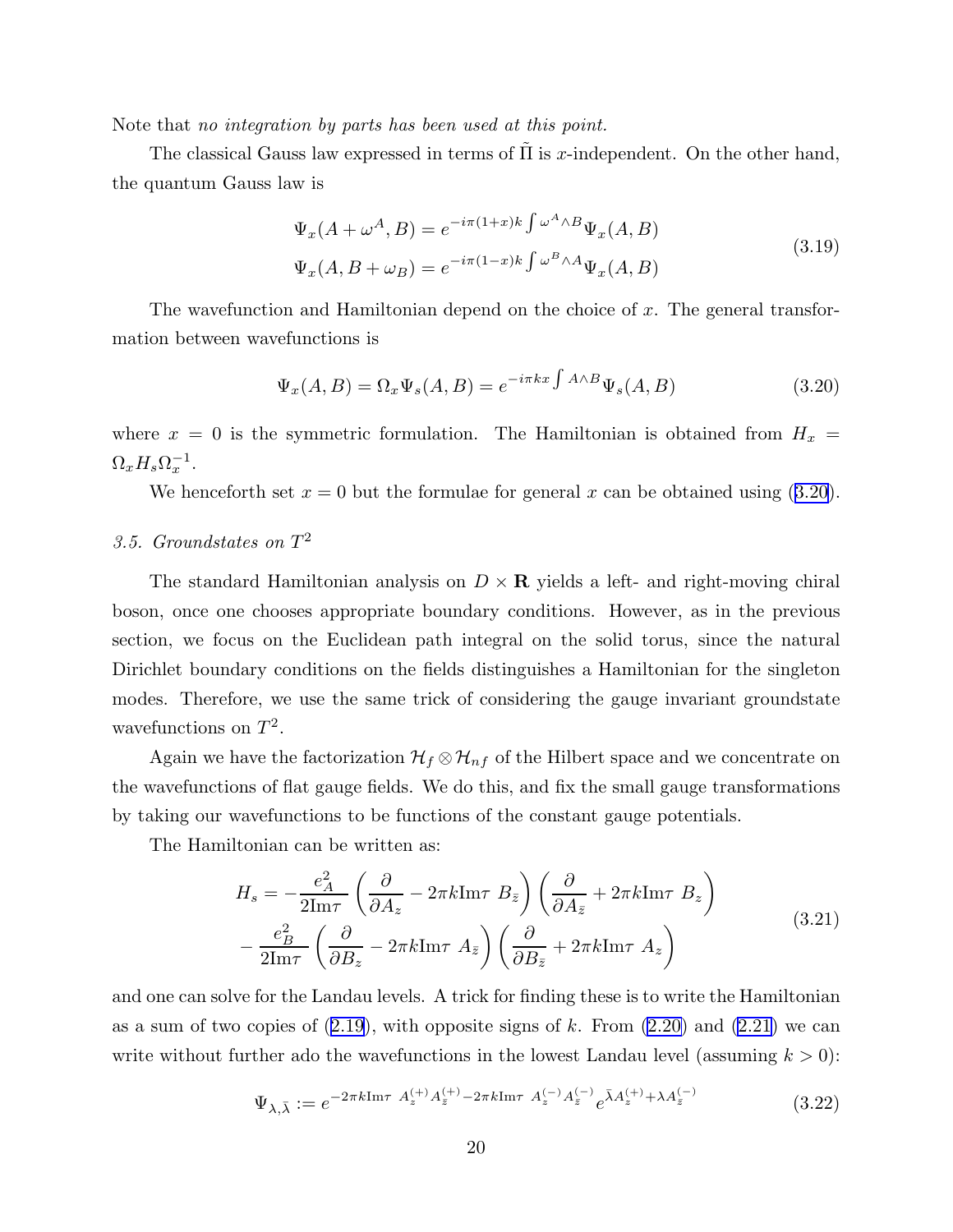<span id="page-21-0"></span>These have energy  $2\pi k|e_Ae_B|$  for all values of  $\lambda, \lambda$ , (they are not related by complex conjugation), and [\(3.22\)](#page-20-0) forms an overcomplete set for the LLL. Again, this space of states is infinite dimensional.

Let us now follow the procedure used in the one-field case. Averaging the wavefunc-tions $(3.22)$  $(3.22)$  over the large gauge transformations for  $A, B$  to enforce the Gauss laws  $(3.14)$ gives a family of gauge invariant ground states parametrized by  $\lambda$ ,  $\lambda$ :

$$
\overline{\Psi_{\lambda,\bar{\lambda}}} = \sum_{\omega^A,\omega^B} \Psi_{\lambda,\bar{\lambda}} (A + \omega^A, B + \omega^B) \times
$$
\n
$$
\times e^{i\pi k \int \omega^A \omega^B + i\pi k \int \omega^A B + i\pi k \int \omega^B A}
$$
\n(3.23)

Applying this to the wavefunctions([3.22](#page-20-0)) we have the averaged sum:

$$
\overline{\Psi_{\lambda,\bar{\lambda}}} = \Psi_{\lambda,\bar{\lambda}}(A,B) \sum e^{-2\pi k \text{Im}\tau} \left( \omega_z^{(+)} \omega_{\bar{z}}^{(+)} + \omega_z^{(-)} \omega_{\bar{z}}^{(-)} \right) e^{i\pi k \int \omega^A \wedge \omega^B}
$$
\n
$$
e^{\bar{\lambda}\omega_z^{(+)} - 4\pi k \text{Im}\tau} \; A_z^{(+)} \omega_{\bar{z}}^{(+)} - 4\pi k \text{Im}\tau \; A_{\bar{z}}^{(-)} \omega_z^{(-)} + \lambda \omega_{\bar{z}}^{(-)} \tag{3.24}
$$

where  $\omega^{\pm}$  are related to  $\omega^{A}, \omega^{B}$  by the same linear transformation as [\(3.5\)](#page-17-0).

Our next move is to give an interpretation of the sum (3.24) as an instanton sum in the partition function of a Gaussian model on the torus. To begin, we write

$$
\omega_z^{(+)}\omega_{\bar{z}}^{(+)} + \omega_z^{(-)}\omega_{\bar{z}}^{(-)} = \mu\omega_z^A\omega_{\bar{z}}^A + \mu^{-1}\omega_z^B\omega_{\bar{z}}^B
$$
\n(3.25)

Therefore, we see from the quadratic terms in  $\omega$  in (3.24) that we have *two Gaussian models*, one at radius  $R_A^2 = \frac{1}{2}$  $\frac{1}{2}k\mu\alpha'$  and one at radius  $R_B^2 = \frac{1}{2}$  $\frac{1}{2}k\mu^{-1}\alpha'$ . Let us call these Gaussian fields  $\phi^A$ ,  $\phi^B$ . They have periodicity 1 and both left- and right-movers, so  $\omega^A = d\phi^A$  in an instanton configuration on the torus. The quadratic piece of the action is

$$
S_1 = \frac{\pi k}{2} \int \mu d\phi^A * d\phi^A + \mu^{-1} d\phi^B * d\phi^B
$$
 (3.26)

There is evidentally a B-field:

$$
S_2 = i\pi k \int d\phi^A \wedge d\phi^B \tag{3.27}
$$

Now let us consider the coupling to the external gauge field. Let us form the linear combinations:

$$
\phi^{(+)} := \frac{1}{\sqrt{2}} (\mu^{-1/2} \phi^B + \mu^{1/2} \phi^A)
$$
  

$$
\phi^{(-)} := \frac{1}{\sqrt{2}} (\mu^{-1/2} \phi^B - \mu^{1/2} \phi^A)
$$
 (3.28)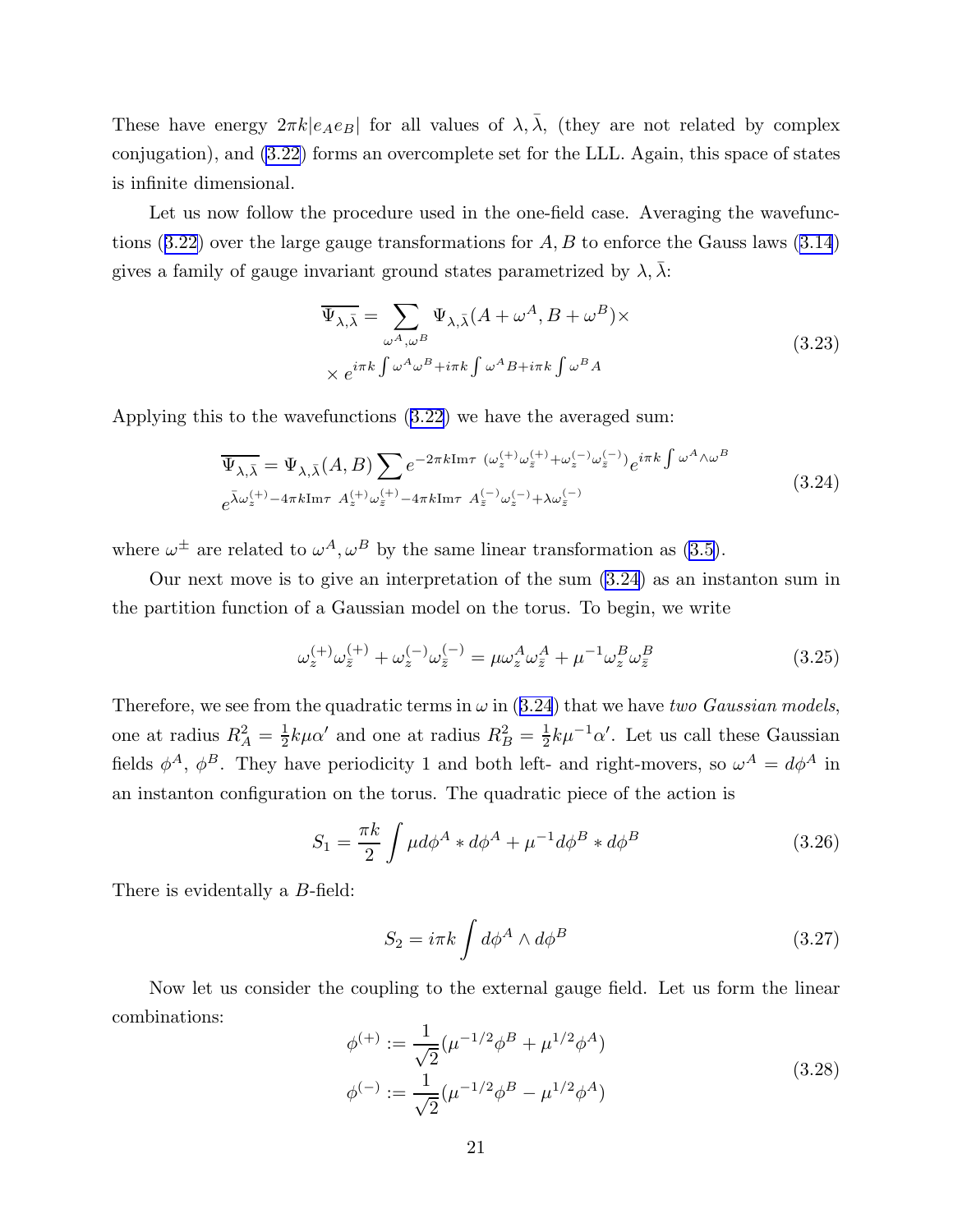<span id="page-22-0"></span>andsimilarly for  $\omega^{(\pm)}$ . Comparing with ([3.24](#page-21-0)) we see that the only couplings of the Gaussian fields are  $A_{\bar{z}}^{(-)}$  couples to  $\partial_z \phi^{(-)}$  while  $A_z^{(+)}$  couples to  $\partial_{\bar{z}} \phi^{(+)}$ . To be more precise, the linear terms correspond to an action:

$$
S_3 = 2\pi i k \int \left[ (A^{(-)})^{0,1} \wedge \partial \phi^{(-)} - (A^+)^{1,0} \wedge \bar{\partial} \phi^{(+)} \right] \tag{3.29}
$$

*Thus, the rightmoving part of*  $\phi^+$  *and the leftmoving part of*  $\phi^-$  *couple to the external gauge fields, and correspondingly, one chirality of each of*  $\phi^A$  *and*  $\phi^B$  "decouples" from the *gauge fields, but not from the metric.*

Note, that unless  $\mu$  is *rational* the scalar fields  $\phi^{(\pm)}$  do not individually have a discrete periodicity, that is, we cannot consider  $\phi^+$  to be a well-defined periodic scalar field on its own. The unusual and interesting point is that, nevertheless  $\phi_L^- + \phi_R^+$  and  $\phi_L^+ + \phi_R^-$  are very nearly well-defined periodic scalars.

#### Remarks:

- 1.Notice that (with  $\alpha' = 2$ ) the radii satisfy ([1.9\)](#page-4-0). The second equation relating  $R_A$ and  $R_B$  is analogous to the T-duality relation. Standard T-duality is  $R_A R_B = 2$  in units  $\alpha' = 2$ .
- 2.Note that the wavefunction ([3.22](#page-20-0)) only depends on  $e_A, e_B$  through the ratio  $\mu$ . Thus, if  $e_A, e_B \to \infty$  holding  $\mu$  fixed then the wavefunction has a smooth limit. This is the limit in which we expect the topological theory to dominate. The gap to the next Landau level is  $\sim 2\pi k |e_Ae_B|$ .

# *3.6. Vector space of wavefunctions on* T 2

At this point we could proceed with standard quantization of the CFT defined by  $(3.26)$  $(3.26)$  $(3.26)$  and  $(3.29)$ . Let us stress that for generic  $\mu$  this conformal field theory is *not* a rational conformal field theory. Nevertheless, as we will show momentarily, the space of wavefunctions [\(3.24](#page-21-0)) spanned by  $\lambda, \lambda \in \mathbb{C}$  is *finite dimensional* and defines an analog of the space of conformal blocks. Moreover, we will show that the partition function can be written as a finite sum of factorized terms in a fashion very reminiscent of RCFT.

In order to get at the spectrum we will take a shortcut and simply perform a Poisson resummationof the instanton sum ([3.24](#page-21-0)). We rewrite the sum in terms of  $\omega^A, \omega^B$ . We write  $\omega^A = n_1 d\sigma^1 + n_2 d\sigma^2$  and  $\omega^B = \tilde{n}_1 d\sigma^1 + \tilde{n}_2 d\sigma^2$ . Next we do a Poisson resummation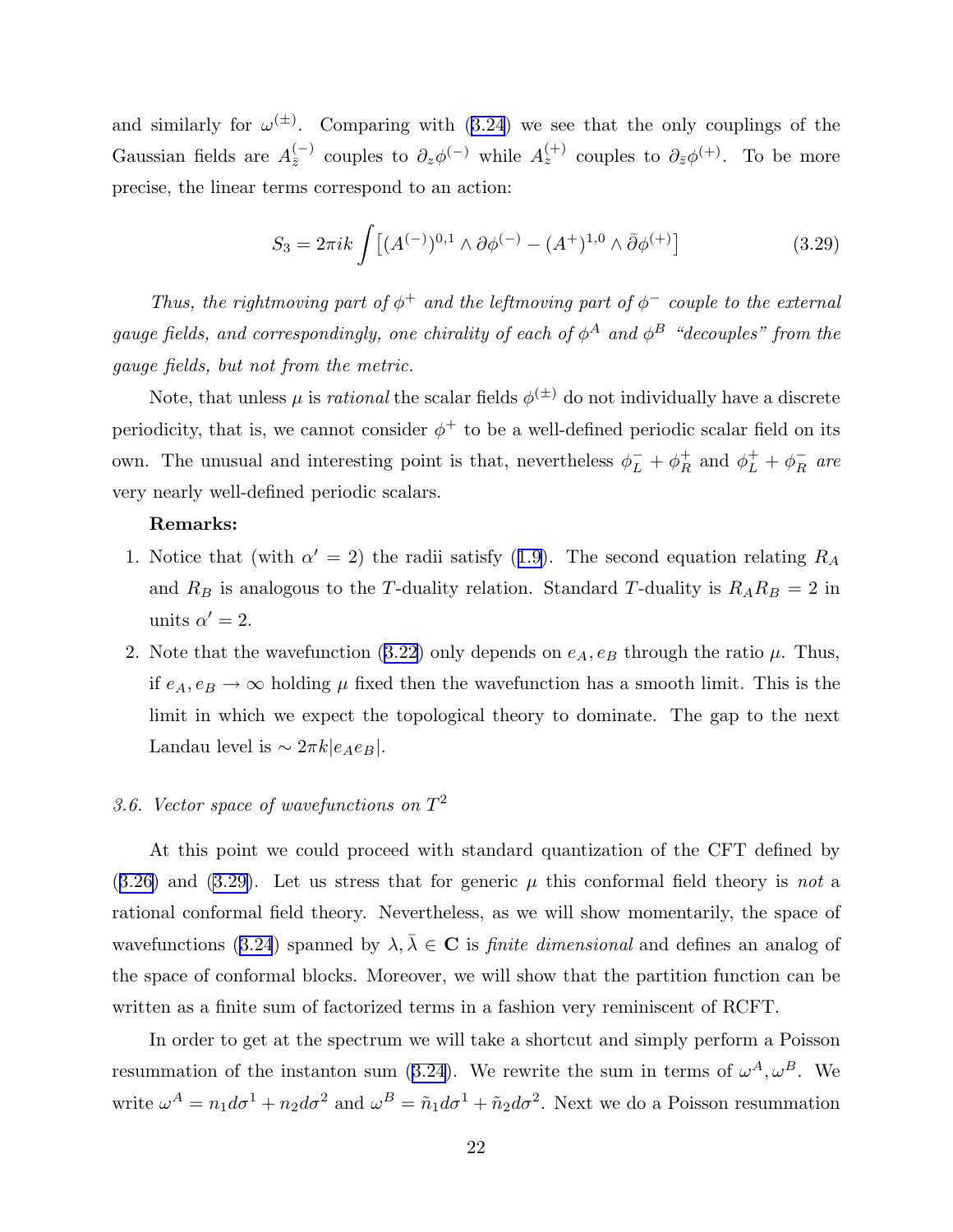<span id="page-23-0"></span>on  $n_2, \tilde{n}_2$  and convert the sum to a form where we recognize the Hamiltonian formalism (of the conformal field theory). After some algebra one arrives at the result:

$$
\overline{\Psi}_{\lambda,\bar{\lambda}} = \frac{2\text{Im}\tau}{k} e^{-Q} \sum q^{\frac{1}{2}(p_L^2 + \tilde{p}_L^2)} \overline{q}^{\frac{1}{2}(p_R^2 + \tilde{p}_R^2)} \n\exp[-4\pi\sqrt{k}\text{Im}\tau \ A_{z}^{(+)}(p_R + \tilde{p}_R)/\sqrt{2} - 4\pi\sqrt{k}\text{Im}\tau \ A_{\bar{z}}^{(-)}(p_L - \tilde{p}_L)/\sqrt{2} \n- \frac{\lambda}{\sqrt{k}}(p_R - \tilde{p}_R)/\sqrt{2} - \frac{\overline{\lambda}}{\sqrt{k}}(p_L + \tilde{p}_L)/\sqrt{2}]
$$
\n(3.30)

where the prefactor  $e^{-Q}$  is determined by

$$
Q = 2\pi k \text{Im}\tau \left[ A_z^+ A_{\bar{z}}^+ + A_z^- A_{\bar{z}}^- \right] + 2\pi k \text{Im}\tau \left( (A_z^+)^2 + (A_{\bar{z}}^-)^2 \right) + \frac{1}{8\pi k \text{Im}\tau} (\lambda^2 + \bar{\lambda}^2)
$$
(3.31)

Now we have

$$
\frac{p_L - \tilde{p}_L}{\sqrt{2}} = \frac{1}{R} m_2 - \frac{R}{2k} \tilde{m}_2
$$
\n
$$
\frac{p_R + \tilde{p}_R}{\sqrt{2}} = \frac{1}{R} m_2 + \frac{R}{2k} \tilde{m}_2
$$
\n
$$
\frac{p_L + \tilde{p}_L}{\sqrt{2}} = \frac{1}{R} (m_2 - k\tilde{n}_1) + \frac{R}{2k} (\tilde{m}_2 - k n_1)
$$
\n
$$
\frac{p_R - \tilde{p}_R}{\sqrt{2}} = \frac{1}{R} (m_2 - k\tilde{n}_1) - \frac{R}{2k} (\tilde{m}_2 - k n_1)
$$
\n(3.32)

where  $R = \sqrt{2}R_A = \sqrt{2\mu k}, m_2, \tilde{m}_2, n_1, \tilde{n}_1 \in \mathbf{Z}$ .

At this point we can recognize the following. The sum (3.30) is a sum over a signature  $(2, 2)$  Narain lattice. We can define two sublattices:  $\Lambda^A$  is the lattice of vectors "coupling" only to A and not to  $\lambda$ ." Thus, it is defined by  $p_R - \tilde{p}_R = 0$ ,  $p_L + \tilde{p}_L = 0$ . Similarly,  $\Lambda^{\lambda}$ is the lattice of vectors  $p_R + \tilde{p}_R = 0$ ,  $p_L - \tilde{p}_L = 0$ . The main observation is that these are each sublattices of signature  $(1, 1)$  and  $\Lambda^A \oplus \Lambda^\lambda$  is of *finite index* in the full Narain lattice. The analog of the chiral splitting of RCFT is obtained by summing over the lattice vectors in  $\Lambda^A \oplus \Lambda^\lambda$ . This sum is a factorized product of a function of A and a function of  $\lambda$ . Then, the full sum is given by a sum of this factorized form over the coset representatives and takes the form

$$
\sum_{\beta \in \Lambda^*/\Lambda} \Psi_{\beta}(A) \Psi_{\bar{\beta}}(\lambda) \tag{3.33}
$$

where the lattice  $\Lambda$  will be defined presently. In this way we have defined a factorization into "nonholomorphic conformal blocks."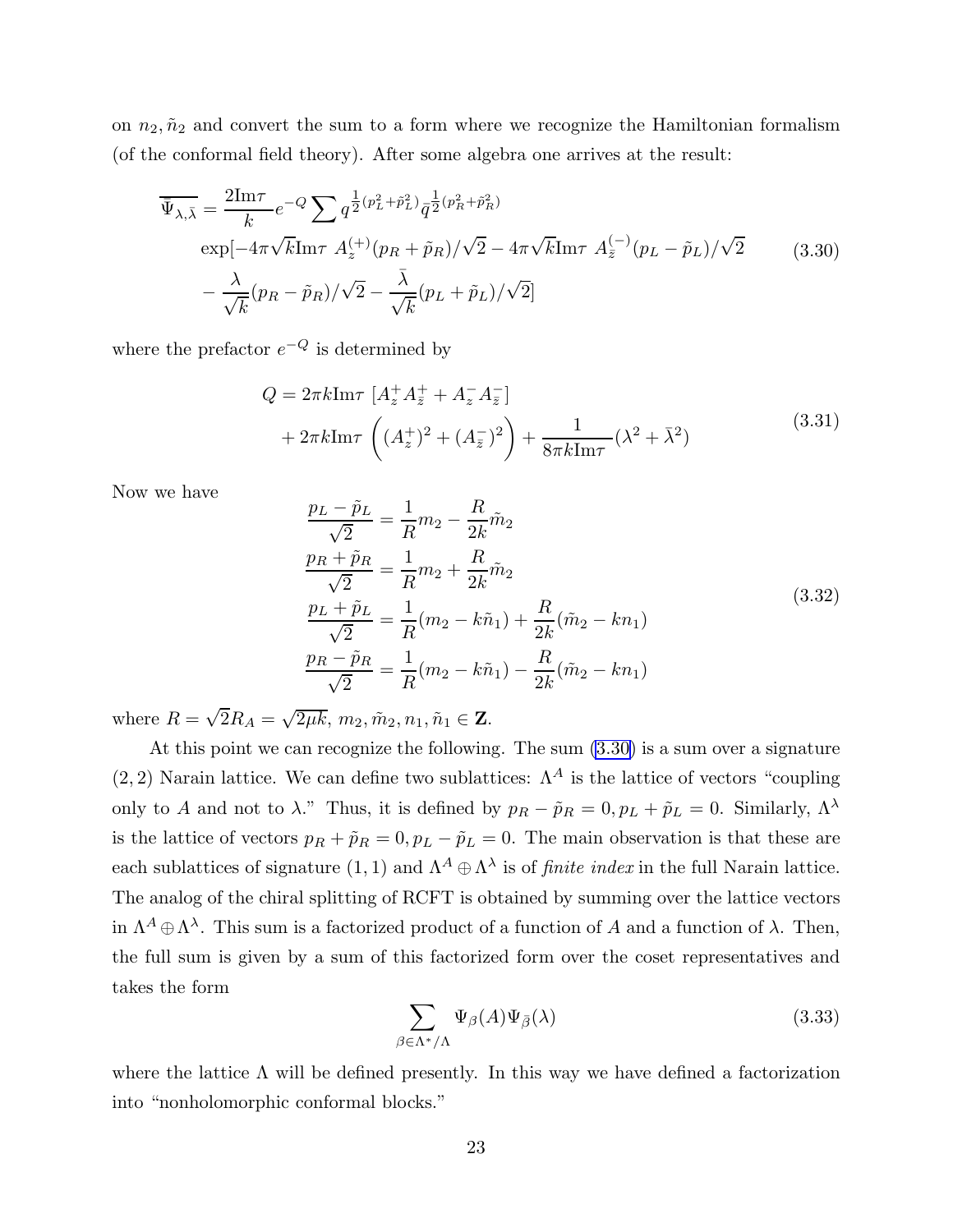Let us make all this explicit. Note that we may write

$$
m_2 = ka + \rho
$$
  
\n
$$
\tilde{m}_2 = kb + \tilde{\rho}
$$
  
\n
$$
m_2 - k\tilde{n}_1 = kc + \rho
$$
  
\n
$$
\tilde{m}_2 - kn_1 = kd + \tilde{\rho}
$$
\n(3.34)

with  $a, b, c, d \in \mathbb{Z}$  and  $0 \leq \rho, \tilde{\rho} \leq k-1$  all uncorrelated. In this parametrization we may write

$$
\left(\frac{p_L - \tilde{p}_L}{\sqrt{2}}; \frac{p_R + \tilde{p}_R}{\sqrt{2}}\right) = a \sqrt{\frac{k}{2\mu}} e_0 - b \sqrt{\frac{\mu k}{2}} f_0 + \beta
$$
  

$$
\equiv a e_1 - b f_1 + \beta
$$
  

$$
\left(\frac{p_L + \tilde{p}_L}{\sqrt{2}}; \frac{p_R - \tilde{p}_R}{\sqrt{2}}\right) = c \sqrt{\frac{k}{2\mu}} e_0 + d \sqrt{\frac{\mu k}{2}} f_0 + \bar{\beta}
$$
  

$$
= c e_1 - df_1 + \bar{\beta}
$$
 (3.35)

where  $\beta = \rho/ke_1 - \tilde{\rho}/kf_1$  and  $\bar{\beta} = \rho/ke_1 + \tilde{\rho}/kf_1$ . Here  $e_0 := (1, 1), f_0 := (1, -1)$  generate the lattice  $\sqrt{2}II^{1,1}$ . The vectors  $e_1, f_1$  generate a lattice  $\Lambda = e_1 \mathbf{Z} + f_1 \mathbf{Z} \cong \sqrt{k}II^{1,1}$ . Note that  $\Lambda^* \cong \frac{1}{k}$  $\frac{1}{k}\Lambda$ , and we may regard  $\beta$ ,  $\bar{\beta}$  as representatives of elements of the dual quotient group Λ∗/Λ.

Now, with any lattice of indefinite signature, but with a projection into definite signature subspaces one may form a Siegel-Narain theta function. The definition is reviewed in appendix A. We may write our analogs of "conformal blocks" in terms of Siegel-Narain theta functions for  $\Lambda$ . Specifically, we have

$$
\Psi_{\beta}(A) = \mathcal{N}\frac{2\mathrm{Im}\tau}{k}e^{-\pi k\int [A^{(+)}*A^{(+)}+A^{(-)}*A^{(-)}]} \Theta_{\Lambda}(\tau,0,\beta;P;\xi(A))
$$
(3.36)

 $\mathcal N$  is a normalization constant and

$$
\Psi_{\bar{\beta}}(\lambda) = \Theta_{\Lambda}(\tau, 0, \bar{\beta}; P; \xi(\lambda)) \tag{3.37}
$$

where we have defined:

$$
\xi(A) = (\sqrt{k}2i\mathrm{Im}\tau \ A_{\bar{z}}^{(-)}; -\sqrt{k}2i\mathrm{Im}\tau \ A_{z}^{(+)})
$$
\n(3.38)

$$
\xi(\lambda) = \left(-\frac{\bar{\lambda}}{2\pi i\sqrt{k}};\frac{\lambda}{2\pi i\sqrt{k}}\right) \tag{3.39}
$$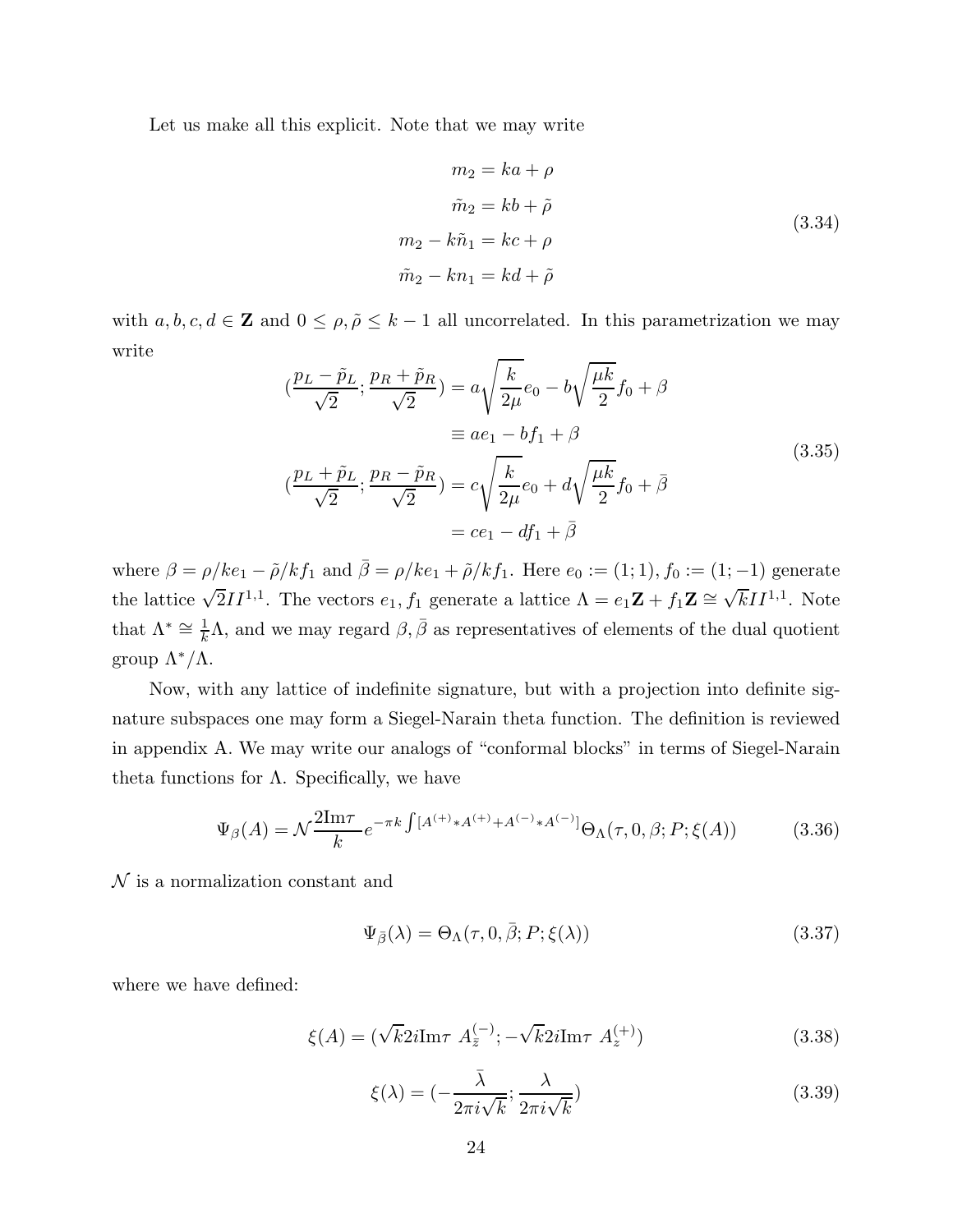<span id="page-25-0"></span>One can now compute that

$$
\int_0^1 dA_1 dA_2 dB_1 dB_2 (\Psi_\beta(A, B))^* \Psi_{\beta'}(A, B) = \delta_{\beta, \beta'} \frac{2 \text{Im} \tau}{k^3} |\mathcal{N}|^2 \tag{3.40}
$$

Taking into account the Jacobian factor  $\text{Im}\tau$  | $\eta$ |<sup>4</sup> for going from the wavefunctional  $\Psi(A(z))$ to the wavefunction on harmonic 1-forms we finally get  $^5$ 

$$
\Psi_{\beta}(A) = \frac{2k^{1/2}}{\eta \bar{\eta}} e^{-\pi k \int [A^{(+)} \ast A^{(+)} + A^{(-)} \ast A^{(-)}]} \Theta_{\Lambda}(\tau, 0, \beta; P; \xi(A))
$$
(3.41)

It is now straightforward to compute the representation of  $\Psi_{\beta}(\tau, A)$  under the action of the modular group. Specifically, the matrix elements of the  $T-$  and  $S-$ transformations are given by

$$
T_{\beta,\beta'} = e^{i\pi(\beta,\beta)} \delta_{\beta,\beta'} \tag{3.42}
$$

and

$$
S_{\beta,\beta'} = \frac{1}{k} e^{-2\pi i(\beta,\beta')}
$$
\n(3.43)

where  $\beta, \beta' \in \Lambda^*/\Lambda \cong (\mathbf{Z}/k\mathbf{Z})^2$  inherits a quadratic form from the hyperbolic inner product.

This is the same representation of  $SL(2, \mathbb{Z})$  as that studied in [\[28](#page-41-0)], and for similar reasons. There is a natural action of the modular group on the irrep of the discrete Heisenberg group which is a central extension of  $H^1(X; \mathbf{Z}/k\mathbf{Z}) \times H^1(X; \mathbf{Z}/k\mathbf{Z})$ .

#### *3.7. Comment on a clash of terminology*

The term "level  $k U(1)$  current algebra" is, regrettably, used in two very different ways in the context of the theories discussed in this paper. In [\[33](#page-41-0),[34\]](#page-41-0) Kutasov and Seiberg, and Larsen and Martinec, use it to refer to the structure of conformal weights  $h \sim p^2/k$ ,  $\tilde{h} \sim$  $\tilde{p}^2/k$  where  $(p, \tilde{p})$  lie in a (Narain) lattice of charges. Unfortunately, the same terminology is used with a different meaning in a closely related context in rational conformal field theory. In the latter setting "level k  $U(1)$  current algebra" is the chiral algebra of the RCFT one obtains for a Gaussian model on a rational square-radius, as described near ([2.37](#page-16-0)) above. One of our motivations in this paper is to clarify the relation between the two uses of this term. We do this in the present section.

<sup>&</sup>lt;sup>5</sup> Of course, we have made a choice of factorization of Im $\tau |\eta|^4$ . Our choice was to take the positive square root. This seems reasonable, and gives a nice representation of the modular group below, but should be better justified. It is certainly necessary to match to the topological theory.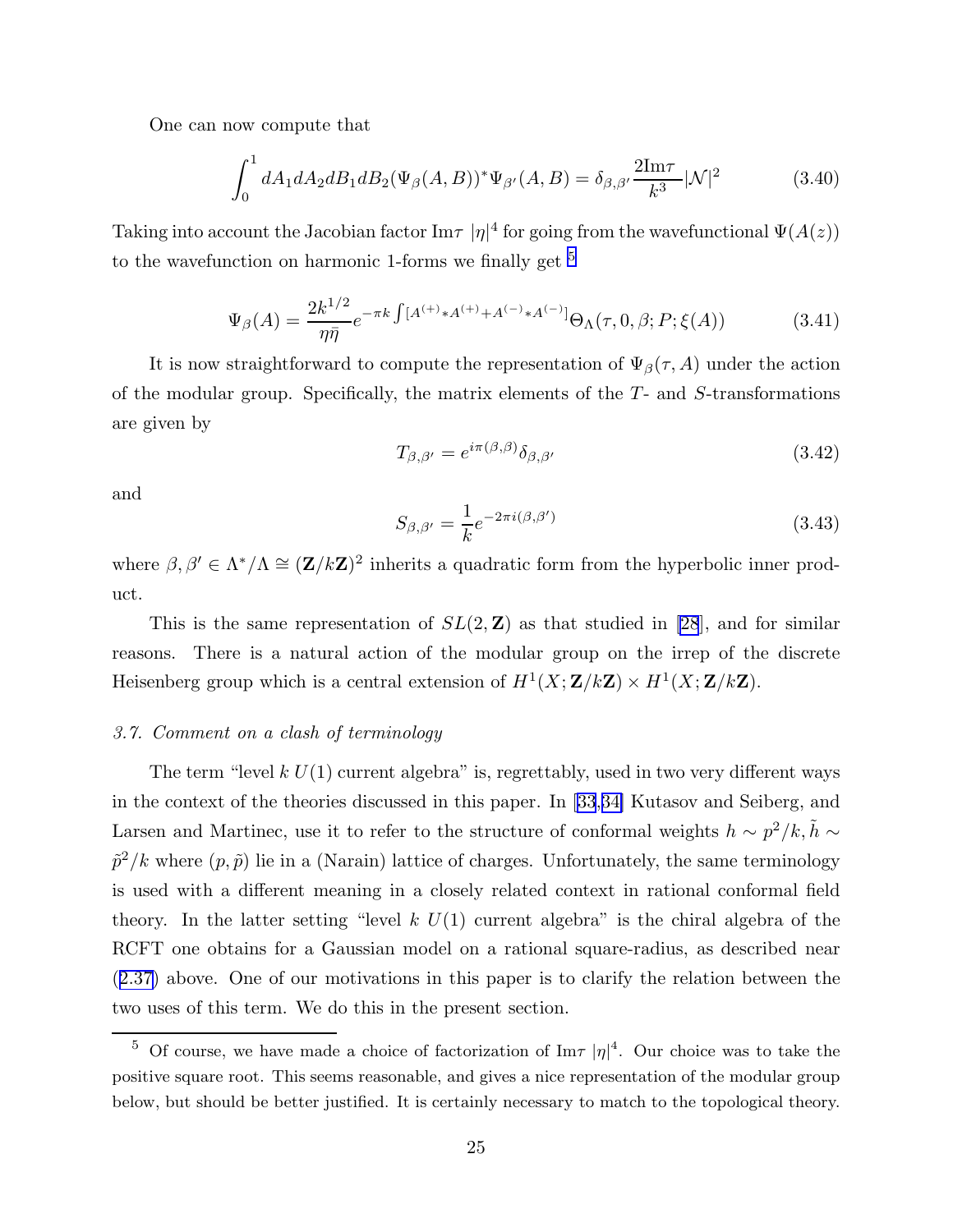<span id="page-26-0"></span>Let us consider only the momentum coupling to  $A^{(+)}$ ,  $A^{(-)}$ . Let us define the left and right "charges" by:  $U_{\infty} = \tilde{g}$ 

$$
u_L := \xi(p_L - \tilde{p}_L)
$$
  

$$
u_R := \xi(p_R + \tilde{p}_R)
$$
 (3.44)

where  $\xi$  is a real normalization constant to be determined below.

The set of charges (3.44) forms a lattice in  $\mathbb{R}^{1,1}$  defined by

$$
\Lambda := \{ (u_L; u_R) | n, m, \tilde{n}, \tilde{m} \in \mathbf{Z} \} \subset \mathbf{R}^{1,1}
$$
\n(3.45)

This lattice is generated by integral combinations of 2 vectors:

$$
e_1 = \xi \frac{1}{R_A} e_0
$$
  

$$
f_1 = \xi \frac{R_A}{k} f_0
$$
 (3.46)

where  $e_0 := (1; 1), f_0 := (1; -1)$  generate the lattice  $\sqrt{2}II^{1,1}$ . Thus,  $e_1 \cdot f_1 = 2\xi^2/k$ , while  $e_1^2 = f_1^2 = 0$ . The charge lattice is  $e_1 \mathbf{Z} \oplus f_1 \mathbf{Z}$ . So choosing

$$
\xi = \sqrt{\frac{k}{2}}\tag{3.47}
$$

we obtain a self-dual lattice.

In terms of these charges we can write the conformal weights of the states counted in ([3.30](#page-23-0)) as:

$$
h = \frac{1}{2} (p_L^2 + \tilde{p}_L^2)
$$
  
=  $\frac{1}{4} (p_L + \tilde{p}_L)^2 + \frac{1}{2k} u_L^2$  (3.48)

$$
\tilde{h} = \frac{1}{2} (p_R^2 + \tilde{p}_R^2) \n= \frac{1}{4} (p_R - \tilde{p}_R)^2 + \frac{1}{2k} u_R^2
$$
\n(3.49)

Now, for fixed values of the "spectator charges"  $(p_L + \tilde{p}_L; p_R - \tilde{p}_R)$  we recognize, after using (3.47) that the dependence of the conformal weight on  $(u_L; u_R)$  is that of "level k  $U(1)$  current algebra." Note especially that

$$
\frac{1}{4}(p_L - \tilde{p}_L)^2 - \frac{1}{4}(p_R + \tilde{p}_R)^2 = \frac{1}{4\xi^2}(u_L^2 - u_R^2)
$$
\n
$$
= -\frac{m_2\tilde{m}_2}{k} = \frac{N}{k}
$$
\n(3.50)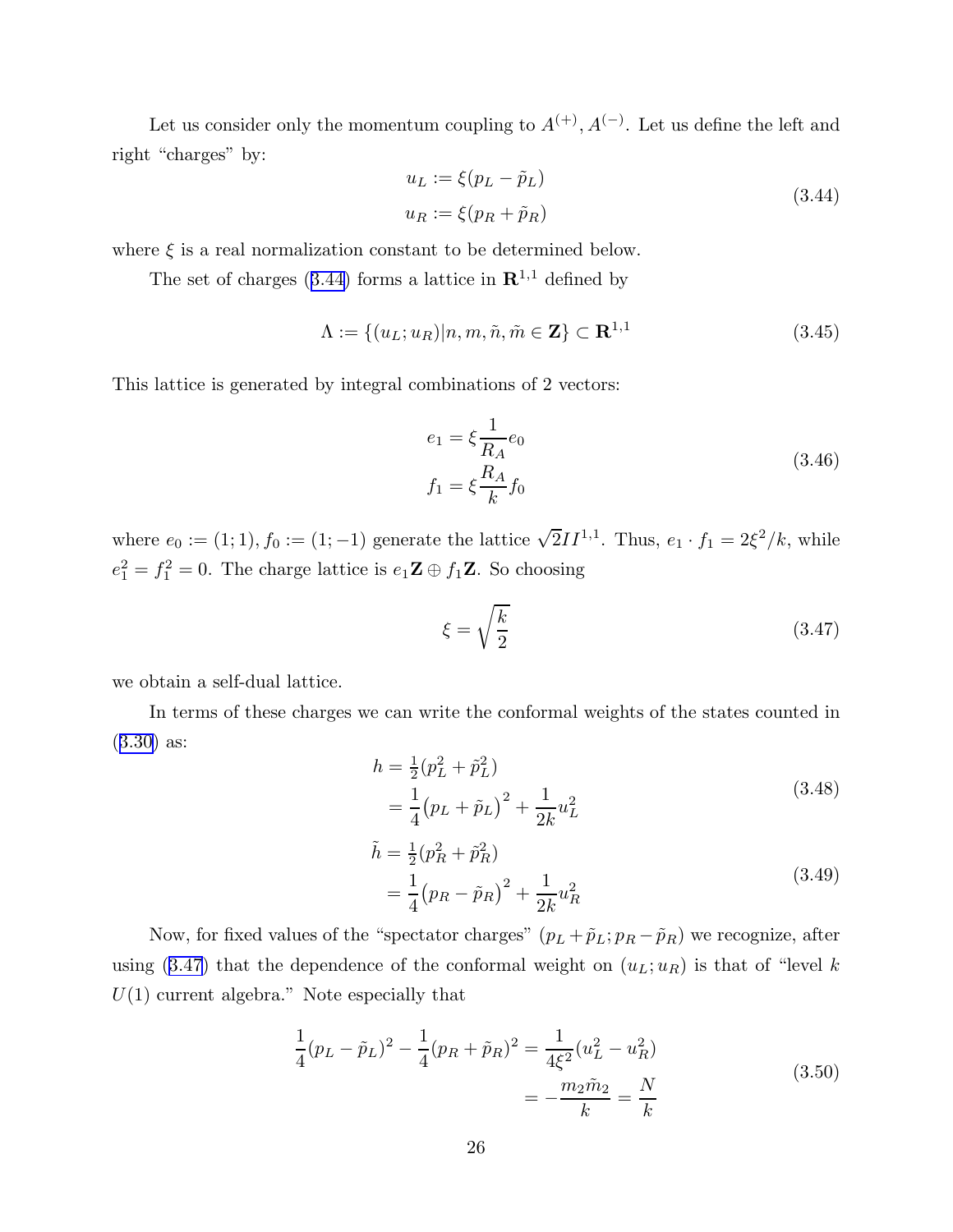<span id="page-27-0"></span>where  $N$  can be any integer.

Remark.*The purely topological quantization.* In[[10\]](#page-40-0) Witten studied the off-diagonal Chern-Simons theory for the case that  $k = 1$  and concluded that the pure Chern-Simons theroy is "trivial." It is straightforward to analyze the purely topological theory on  $D \times \mathbf{R}$ using the methods of [\[1](#page-40-0)][[31\]](#page-41-0)[[9\]](#page-40-0). One finds a left and a right-moving boson, but, we stress, *these are not the left- and right-moving components of a single boson of well-defined discrete periodicity*. One can compute  $L_0 - \bar{L}_0$  in this approach and one finds  $L_0 - \bar{L}_0 = N/k$ . Without further input it is difficult to decide whether we should allow all integers  $N$ , or whether one should project to  $N = 0 \text{ mod } k$ . The approach we are taking in this paper answers that question. We see that the integer N in([3.50](#page-26-0)) can be *any* integer.

#### 4. General massive abelian Chern-Simons theories

Bothin the theory of the quantum hall effect [[18,19,20](#page-41-0),[21,22](#page-41-0),[23,24\]](#page-41-0) and in  $AdS_3 \times$  $S^3 \times T^4$  one is naturally led to wonder about the extension of the above remarks to a collection of abelian gauge fields  $A^{\alpha}$ ,  $\alpha = 1, \ldots, d$ . We take the action

$$
\int -\frac{1}{2e^2} \lambda_{\alpha\beta}^{-1} dA^{\alpha} * dA^{\beta} + 2\pi K_{\alpha\beta} A^{\alpha} dA^{\beta}
$$
\n(4.1)

and the gauge fields are normalized so that  $F^{\alpha}$  has integral periods. The gauge group is  $U(1)<sup>d</sup>$ . The Euclidean version is  $e^{-S_E}$  with

$$
\int \frac{1}{2e^2} \lambda_{\alpha\beta}^{-1} dA^{\alpha} * dA^{\beta} - 2\pi i K_{\alpha\beta} A^{\alpha} dA^{\beta}
$$
 (4.2)

The coupling  $e^2$  has dimensions of mass, while  $\lambda_{\alpha\beta}^{-1}$  is a dimensionless positive definite symmetric matrix. Without loss of generality we may assume it has fixed determinant, say determinant one.

We will assume that  $K_{\alpha\beta}$  is nondegenerate. As we have seen above, by adding total derivatives, we can assume that  $K_{\alpha\beta}$  is symmetric, and these total derivatives do not affect the quantization of the theory. In order that the action makes sense on arbitrary manifolds we must have

$$
\int_{M_4} K_{\alpha\beta} c_1^{\alpha} c_1^{\beta} \in \mathbf{Z} \tag{4.3}
$$

where  $c_1^{\alpha}$  is a vector of integer cohomology classes on the four-manifold  $M_4$ . Clearly  $K_{\alpha\alpha} \in \mathbf{Z}$ . Using the example of  $S^2 \times S^2$  we see that  $K_{\alpha\beta} + K_{\beta\alpha} \in \mathbf{Z}$  for  $\alpha \neq \beta$ , and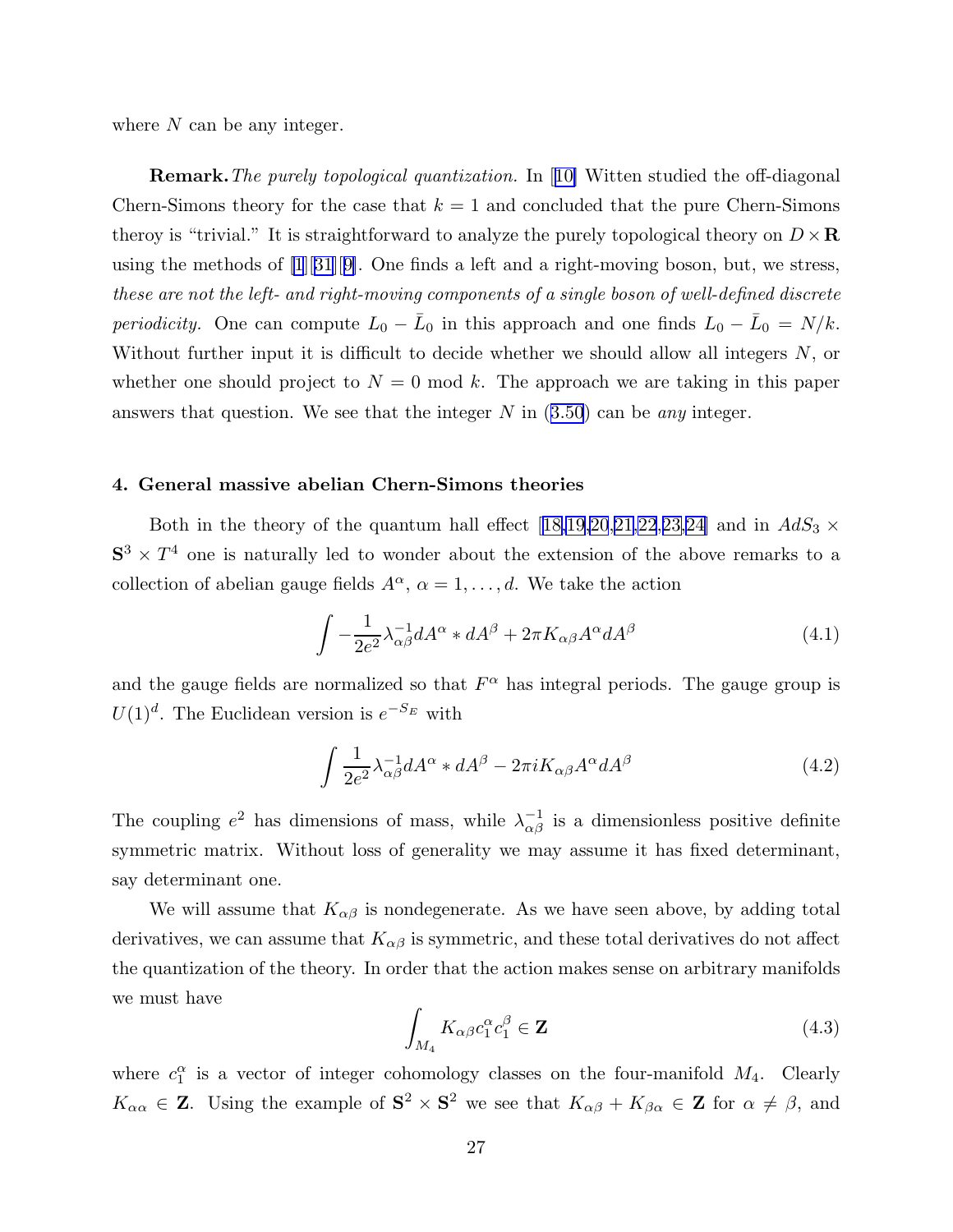<span id="page-28-0"></span>this is sufficient for well-definedness in general. <sup>6</sup> Thus, we conclude that  $2K_{\alpha\beta}$  is a nondegenerate, even, integral, symmetric matrix. It can have any signature. This matrix defines an integral lattice which we denote  $\Lambda$ . We will denote the integral lattice generated by  $-2K_{\alpha\beta}$  by  $\Lambda$ .

The matrix of Chern-Simons couplings  $\lambda_{\alpha\beta}^{-1}$  has inverse  $\lambda^{\alpha\beta}$ . The topological limit is obtained by taking  $e^2 \to \infty$ . Thus we expect both  $\lambda^{\alpha\beta}$  and  $K_{\alpha\beta}$  to show up in constructing the wavefunctions for the topological Hilbert space.

# *4.1. Quantization of the purely topological theory*

The quantization of the pure Chern-Simons theory is completely straightforward and was in fact already analyzed to some extent in[[9\]](#page-40-0). We have

$$
[A_j^{\alpha}, A_k^{\beta}] = \frac{\epsilon_{jk} K^{\alpha \beta}}{2\pi i}
$$
\n(4.4)

Choosing a real polarization on the torus we have wavefunctions  $\Psi(A_1^{\alpha})$ . Implementing the Gauss law for transformations in the  $\sigma^2$  direction we find the wavefunctions are supported on gauge potentials such that  $K_{\alpha\beta}A_1^{\beta}\omega_2^{\alpha} \in \mathbf{Z}$ , that is, on points in  $\Lambda^*$ . The Gauss law for transformations in the  $\sigma^1$  direction shows that the wavefunction descends to  $\Lambda^*/\Lambda$ . This leads to a standard representation of a finite Heisenberg group, and is associated to a representation of  $SL(2, \mathbb{Z})$  in a natural way.

#### *4.2. Hamiltonian analysis and Gauss law*

The conjugate momentum is

$$
\Pi_{\alpha}^{i} = \tilde{\Pi}_{\alpha}^{i} + 2\pi K_{\beta\alpha} \epsilon^{ij} A_{j}^{\beta}
$$
\n(4.5)

where  $\tilde{\Pi}^i_a = \lambda^{-1}_{\alpha\beta} g^{ij} \sqrt{g} (\partial_0 A^\beta_j - \partial_j A^\beta_0)$  $\binom{6}{0}$  is the electric field. The Hamiltonian is

$$
H = \int_X \frac{g_{ij}}{2\sqrt{g}} \lambda^{\alpha\beta} \tilde{\Pi}^i_{\alpha} \tilde{\Pi}^j_{\beta} + \frac{1}{2} \lambda^{-1}_{\alpha\beta} F^{\alpha} *_{2} F^{\beta}
$$
(4.6)

The classical Gauss law is

$$
\partial_i \Pi^i_\alpha + 2\pi K_{\alpha\beta} \partial_i A^\beta_j \epsilon^{ij} = 0 \tag{4.7}
$$

 $6\,$  By choosing a spin structure and only considering bounding manifolds compatible with the spin structure we can allow theories with more general Chern-Simons couplings[[35\]](#page-41-0). This involves several new issues, and we will not investigate that case here.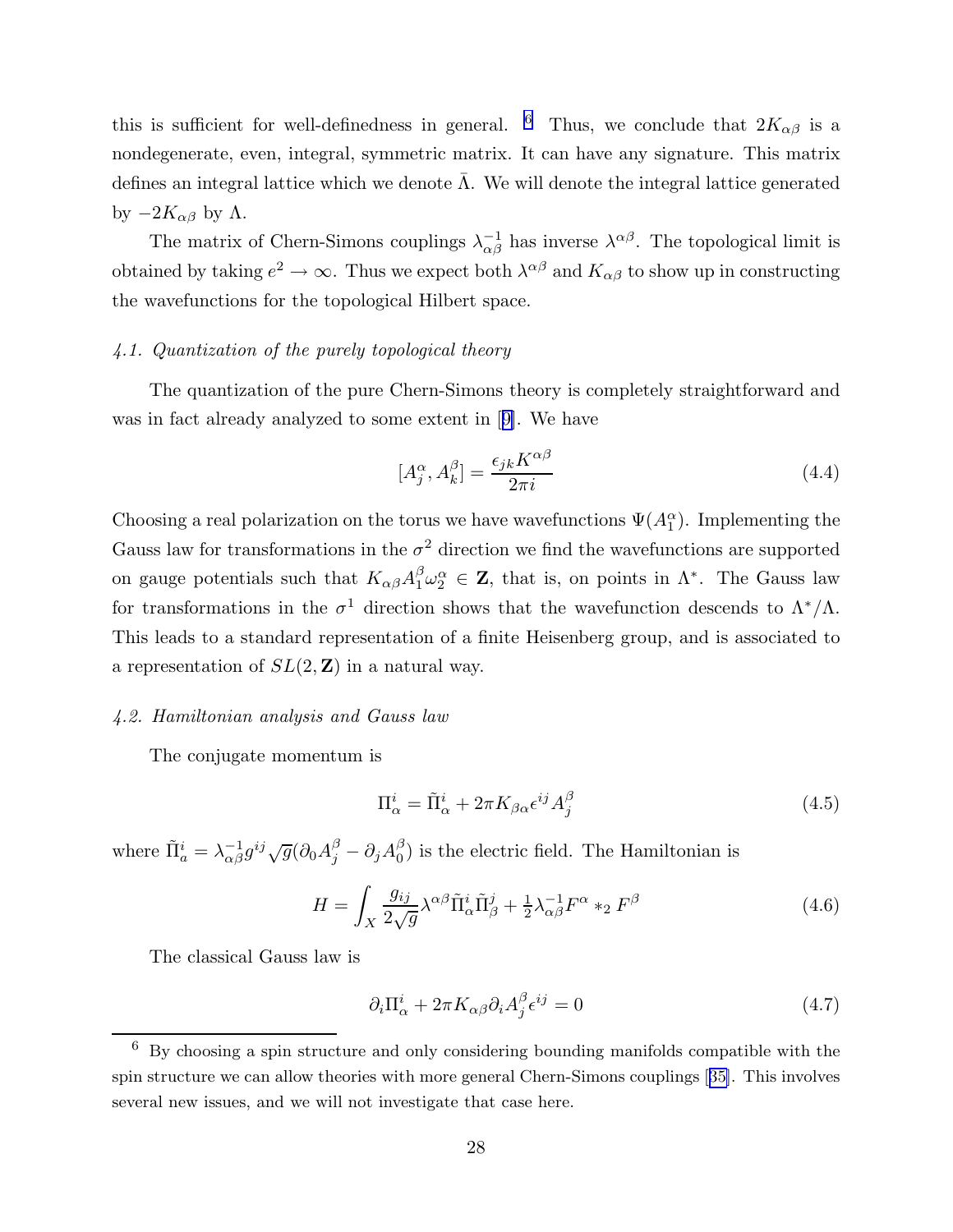<span id="page-29-0"></span>Implementing the quantum Gauss law one encounters a subtlety. Let  $\omega^{\alpha}$  be a 1-form with integral periods. Define the operator

$$
\mathcal{G}_{\alpha}(\omega^{\alpha}) := i \int \omega_i^{\alpha} \Pi_{\alpha}^i + 2\pi \sum_{\beta} \omega^{\alpha} K_{\alpha\beta} A^{\beta}
$$
\n(4.8)

where *there is no sum on*  $\alpha$ . One easily computes that

$$
e^{\mathcal{G}_{\alpha}(\omega^{a})}e^{\mathcal{G}_{\alpha}(\tilde{\omega}^{\alpha})} = e^{\mathcal{G}_{\alpha}(\omega^{\alpha} + \tilde{\omega}^{\alpha}) + 2\pi i \int K_{\alpha\alpha}\omega^{\alpha}\tilde{\omega}^{\alpha}} = e^{\mathcal{G}_{\alpha}(\omega^{a} + \tilde{\omega}^{a})}
$$
(4.9)

since  $K_{\alpha\alpha}$  is integral. Similarly, if  $\alpha \neq \beta$  then

$$
e^{\mathcal{G}_{\alpha}(\omega^{\alpha})}e^{\mathcal{G}_{\beta}(\omega^{\beta})} = e^{\mathcal{G}_{\alpha}(\omega^{\alpha}) + \mathcal{G}_{\beta}(\omega^{\beta}) - 2\pi i \int K_{\alpha\beta}\omega^{\alpha}\omega^{\beta}} = e^{\mathcal{G}_{\beta}(\omega^{\beta})}e^{\mathcal{G}_{\alpha}(\omega^{\alpha})}
$$
(4.10)

Since  $K_{\alpha\beta} \in \frac{1}{2}\mathbf{Z}$ , the operators  $e^{\mathcal{G}_{\alpha}}$  are simultaneously commuting and can all be imposed as constraints. However, one *cannot* enforce the Gauss laws

$$
e^{\mathcal{G}_{\alpha}(\omega^{\alpha}) + \mathcal{G}_{\beta}(\omega^{\beta})}\Psi = \Psi \tag{4.11}
$$

because they have a nontrivial cocycle in the group law. This is the origin of the B-field (4.22) in the holographically dual theory.

Enforcing all the Gauss laws  $e^{\mathcal{G}_{\alpha}}\Psi = \Psi$  for  $\alpha = 1, \ldots, d$  is equivalent to the quantum Gauss law:

$$
\Psi(A^{1} + \omega^{1}, \dots, A^{d} + \omega^{d}) = e^{-2\pi i \int \sum_{\alpha < \beta} K_{\alpha\beta} \omega^{\alpha} \omega^{\beta}} e^{-2\pi i \int \sum_{\alpha, \beta} K_{\alpha\beta} \omega^{\alpha} A^{\beta}} \Psi(A^{1}, \dots, A^{d})
$$
\n(4.12)

# *4.3. Landau levels*

On the flat torus we have Hamiltonian

$$
H = -\int \frac{1}{2\mathrm{Im}\tau} \lambda^{\alpha\beta} \left( \frac{\partial}{\partial A_z^{\alpha}} - 4\pi \mathrm{Im}\tau \ K_{\gamma\alpha} A_{\bar{z}}^{\gamma} \right) \left( \frac{\partial}{\partial A_{\bar{z}}^{\beta}} + 4\pi \mathrm{Im}\tau \ K_{\gamma\beta} A_z^{\gamma} \right) \tag{4.13}
$$

where we have chosen a normal ordering. On the plane a complete set of functions for the lowest Landau level is generated by the wavefunctions

$$
\Psi_{v,\bar{v}} = \exp\left[-4\pi\mathrm{Im}\tau \ \mu_{\alpha\beta} A_z^{\alpha} A_{\bar{z}}^{\beta} + \bar{v}_{\alpha} A_z^{\alpha} + v_{\alpha} A_{\bar{z}}^{\alpha}\right]
$$
(4.14)

where  $\bar{v}_{\alpha}, v_{\alpha}$  are independent complex vectors.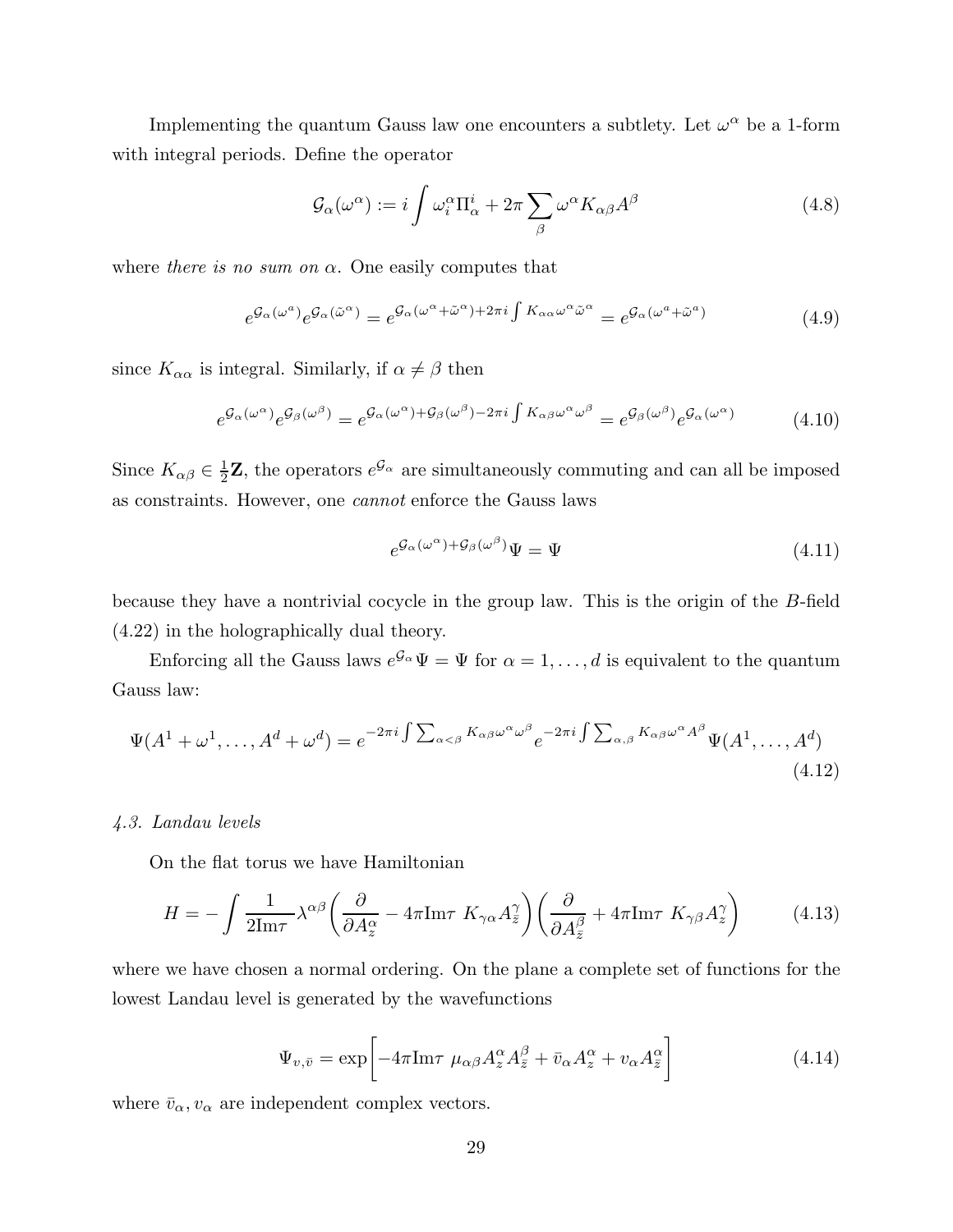One finds that [\(4.14\)](#page-29-0) is an eigenfunction of [\(4.13\)](#page-29-0) if and only if

$$
[\lambda K, \lambda \mu] = 0
$$
  
\n
$$
(\lambda \mu)^2 = (\lambda K)^2
$$
  
\n
$$
(\mu + K)\lambda v = 0
$$
  
\n
$$
(\mu - K)\lambda \bar{v} = 0
$$
\n(4.15)

where for simplicity we have assumed that  $\mu_{\alpha\beta}$  is symmetric.

Now, for normalizable wavefunctions we want  $\mu_{\alpha\beta}$  to be positive hermitian. In this case, the last two equations in (4.15) involve projection operators. Now, note that  $\lambda^{1/2} K \lambda^{1/2}$  is a symmetric form and therefore can be diagonalized by a real orthogonal matrix  $\mathcal{O}$ :

$$
K = \lambda^{-1/2} \mathcal{O}\begin{pmatrix} \Delta^+ & 0\\ 0 & \Delta^- \end{pmatrix} \mathcal{O}^{tr} \lambda^{-1/2}
$$
 (4.16)

where  $\Delta^{\pm}$  are diagonal matrices with  $\Delta_{ii}^{+} > 0$  and  $\Delta_{ii}^{-} < 0$ . We therefore can solve our equations by letting

$$
\mu = \lambda^{-1/2} \mathcal{O}\begin{pmatrix} \Delta^+ & 0\\ 0 & -\Delta^- \end{pmatrix} \mathcal{O}^{tr} \lambda^{-1/2}
$$
 (4.17)

Thus,  $\mu$  is positive definite. The energy eigenvalue with our normal ordering is  $-8\pi \sum_i \Delta_{ii}^{-}$ .

It is useful to introduce the vector space  $V \cong \mathbb{R}^d$  where  $A^{\alpha}$  is valued. We can regard  $\mu, K \in V^* \otimes V^*$  while  $\lambda, \mu^{-1} \in V \otimes V$ . Note that  $v = v_\alpha, \bar{v} = \bar{v}_\alpha$  are valued in  $V_c^*$ . The subscript c means that we have complexified. Note that  $\Gamma^{\alpha}_{\ \beta} = \mu^{\alpha\gamma} K_{\gamma\beta}$  is an operator  $\Gamma: V \to V$  and satisfies  $\Gamma^2 = 1$ . Here  $\mu^{\alpha\gamma}\mu_{\gamma\beta} = \delta^{\alpha}_{\beta}$ . We define projection matrices

$$
P_{\pm} := \frac{1}{2} (1 \pm \mu^{-1} K) \tag{4.18}
$$

and accordingly we have subspaces  $V_{\pm} := P_{\pm}V$ . With this choice  $\lambda v \in V_{-}$ , and  $\lambda \bar{v} \in V_{+}$ . The following identities are useful. Since  $\mu$  is symmetric,  $P_{\pm}^{tr}$  are also projection matrices, and  $\mu P_{\pm} = P_{\pm}^{tr} \mu$ . Moreover,  $(\mu^{-1} K)^{tr} = \lambda^{-1} (\mu^{-1} K) \lambda$ , so  $P_{\pm}^{tr} = \lambda^{-1} P_{\pm} \lambda$ , and so we can also say that

$$
v^{tr}P_{+} = 0
$$
  
\n
$$
\bar{v}^{tr}P_{-} = 0.
$$
\n(4.19)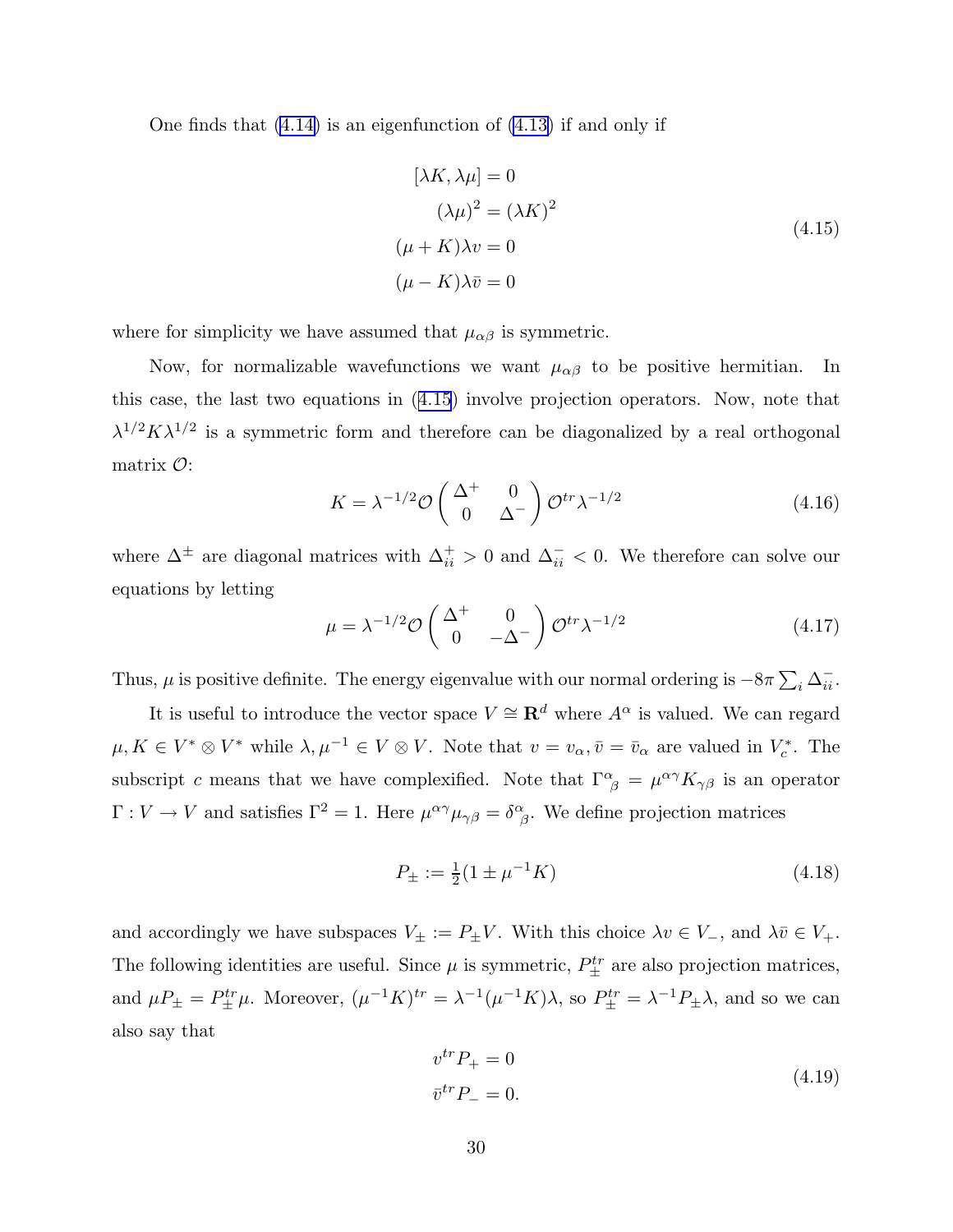# <span id="page-31-0"></span>*4.4. Averaged wavefunction*

Now we can proceed as before with the average

$$
\overline{\Psi_{v,\bar{v}}} = \sum_{\omega^{\alpha}} \Psi_{v,\bar{v}} (A + \omega) e^{2\pi i \sum_{\alpha < \beta} \int \omega^a K_{\alpha\beta} \omega^{\beta} + 2\pi i \int \omega^{\alpha} K_{\alpha\beta} A^{\beta}} \tag{4.20}
$$

Expanding out we find the soliton sum of a theory of bosons  $\phi \in V$ , with periodicity  $\phi^{\alpha} \sim \phi^{\alpha} + 1$ . The action is

$$
S = 2\pi \int d\phi^{\alpha} \mu_{\alpha\beta} * d\phi^{\beta} - i\pi \int B_{\alpha\beta} \omega^{\alpha} \wedge \omega^{\beta}
$$
 (4.21)

where  $B_{\alpha\beta} = -B_{\beta\alpha}$  is a B-field defined by

$$
B_{\alpha\beta} = K_{\alpha\beta} \qquad \alpha < \beta \tag{4.22}
$$

The chiral coupling to the gauge fields is

$$
-4\pi i \int \partial \phi^{\alpha} \mu_{\alpha\beta} (P_- A^{0,1})^{\beta} + 4\pi i \int \bar{\partial} \phi^{\alpha} \mu_{\alpha\beta} (P_+ A^{1,0})^{\beta}
$$
(4.23)

Thus, only holomorphic currents valued in  $V_-\$  couple to  $A_{\bar{z}}$ , while only antiholomorphic currents valued in  $V_+$  couple to  $A_z$ . Similarly, the coupling to  $v, \bar{v}$  in (4.20) is just:

$$
\exp[\bar{v}^{tr}P_{+}\omega_{z}+v^{tr}P_{-}\omega_{\bar{z}}] \tag{4.24}
$$

We stressed above in the AB theory that  $\phi^+, \phi^-$  were not scalars with definite periodicity. The generalization of this statement is that the gauge group (or periodicity lattice for  $\phi$ ) defines a lattice  $\mathbf{Z}^d \subset V$ . The subspaces  $V_{\pm}$  in general do not contain any lattice vectors. Thus, the chiral scalars  $P_-\phi_L$  and  $P_+\phi_R$  in general do not form a single well-defined scalar. Indeed, the lattice  $\bar{\Lambda}$  in general has signature  $(r_+, r_-)$  with  $r_+ \neq r_-$ .

# *4.5. Vector space of states on* T 2

One can quantize the theory of chiral bosons as before. The averaged wavefunction may be expressed in terms of a sum over an even unimodular Narain lattice of signature  $(d, d)$ . We endow the real vector space  $V \oplus V$  with the quadratic form:

$$
(p_L; p_R) \cdot (q_L; q_R) := p_L^{\alpha} \mu_{\alpha\beta} q_L^{\beta} - p_R^{\alpha} \mu_{\alpha\beta} q_R^{\beta}
$$
\n
$$
(4.25)
$$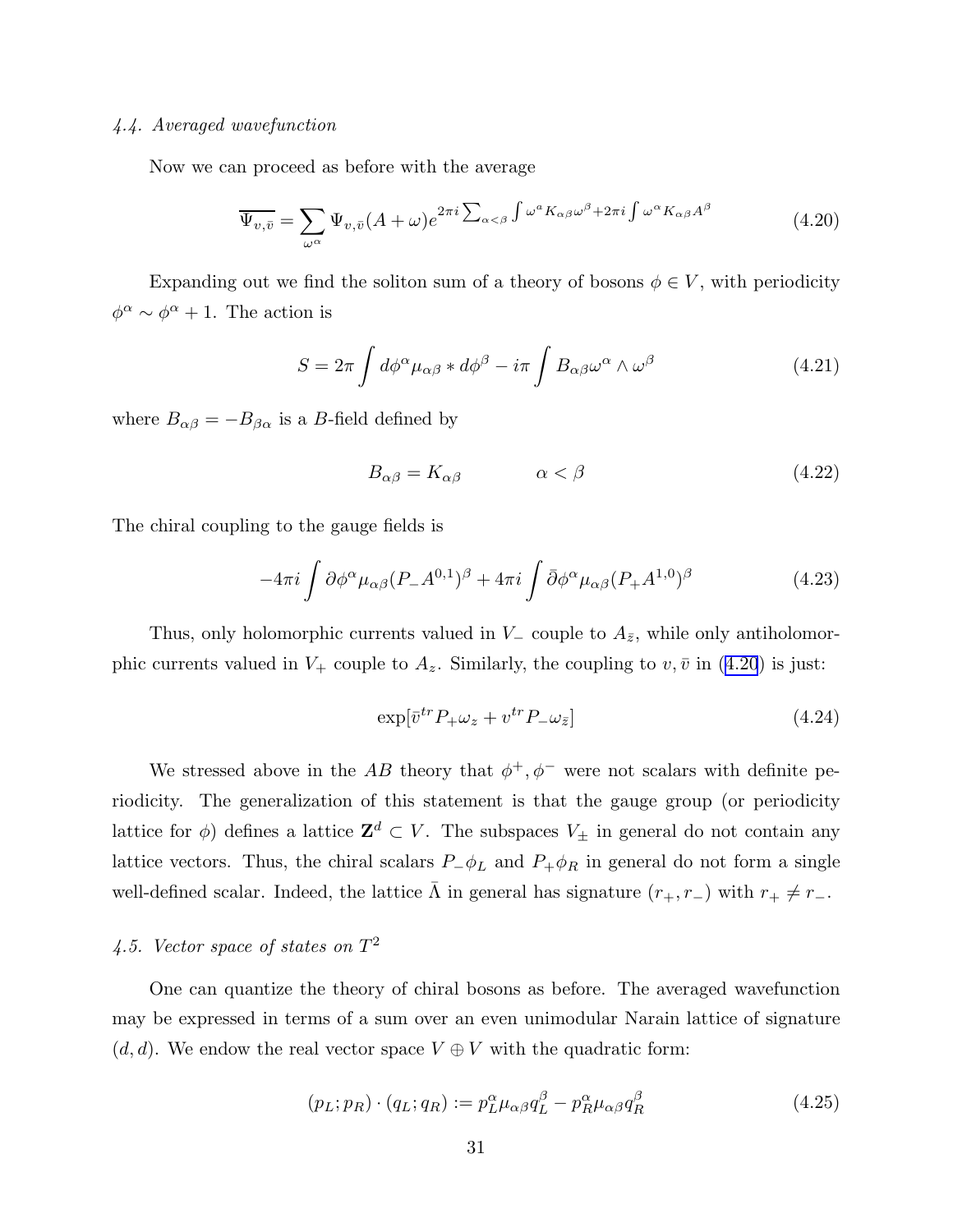Note that there are now two totally independent projections in the game. We have  $P_{\pm}$ projecting onto subspaces of V determined by the Chern-Simons coupings  $\lambda, K$ . In addition we have the left- and right-moving projections of Narain theory, related to the chirality of the bosons. The latter projections are denoted by L, R. The embedding of  $II^{d,d} \otimes \mathbf{R} \subset$  $V \oplus V$  is accomplished by the basis vectors:

$$
e_{\alpha} = \frac{1}{\sqrt{2}} (\delta^{\gamma}_{\alpha} - \mu^{\gamma \zeta} B_{\zeta \alpha}; \delta^{\gamma}_{\alpha} + \mu^{\gamma \zeta} B_{\zeta \alpha}) \qquad \alpha = 1, ..., d
$$
  
\n
$$
f^{\alpha} = \frac{1}{\sqrt{2}} (\mu^{\gamma \alpha}; -\mu^{\gamma \alpha}) \qquad \alpha = 1, ..., d
$$
\n(4.26)

In the above formulae we denote the components of the  $L, R$  projection by the superscript  $\gamma$ . One easily checks that

$$
e_{\alpha} \cdot e_{\beta} = 0
$$
  
\n
$$
f^{\alpha} \cdot f^{\beta} = 0
$$
  
\n
$$
e_{a} \cdot f^{\beta} = \delta^{\alpha}_{\beta}
$$
\n(4.27)

and hence integral combinations of these vectors define an embedding of the even unimodular lattice  $II^{d,d}$  into  $V \oplus V$ .

Now,by examining  $(4.20)$  $(4.20)$  or by quantizing  $(4.21)(4.23)$  $(4.21)(4.23)$  one finds that only the projection of  $A_{\bar{z}}$  into  $V_{-}$  couples to  $p<sub>L</sub>$  while only the projection of  $A_{z}$  into  $V_{+}$  couples to  $p<sub>R</sub>$ . Similarly, in the averaged wavefunction, the projection of  $\bar{v}$  into  $V_+$  couples to  $p<sub>L</sub>$  while the projection of v into  $V_-\$ couples to  $p_R$ . Thus we define two collections of d vectors:

$$
\nu_{\alpha} = \sqrt{2} \left( (P_{-})^{\gamma}_{\alpha}; (P_{+})^{\gamma}_{\alpha} \right) \qquad \alpha = 1, ..., d
$$
\n
$$
\bar{\nu}_{\alpha} = \sqrt{2} \left( (P_{+})^{\gamma}_{\alpha}; (P_{-})^{\gamma}_{\alpha} \right) \qquad \alpha = 1, ..., d
$$
\n(4.28)

The real span of the  $\nu_{\alpha}$  is a subspace of  $V_L \oplus V_R$  which we can denote  $V_{-,L} \oplus V_{+,R}$  while the real span of the  $\bar{\nu}_{\alpha}$  is  $V_{+,L} \oplus V_{-,R}$ .

Moreover, one easily computes that

$$
\nu_{\alpha} \cdot \nu_{\beta} = -2K_{\alpha\beta}
$$
  
\n
$$
\bar{\nu}_{\alpha} \cdot \bar{\nu}_{\beta} = +2K_{\alpha\beta}
$$
  
\n
$$
\nu_{\alpha} \cdot \bar{\nu}_{\beta} = 0
$$
\n(4.29)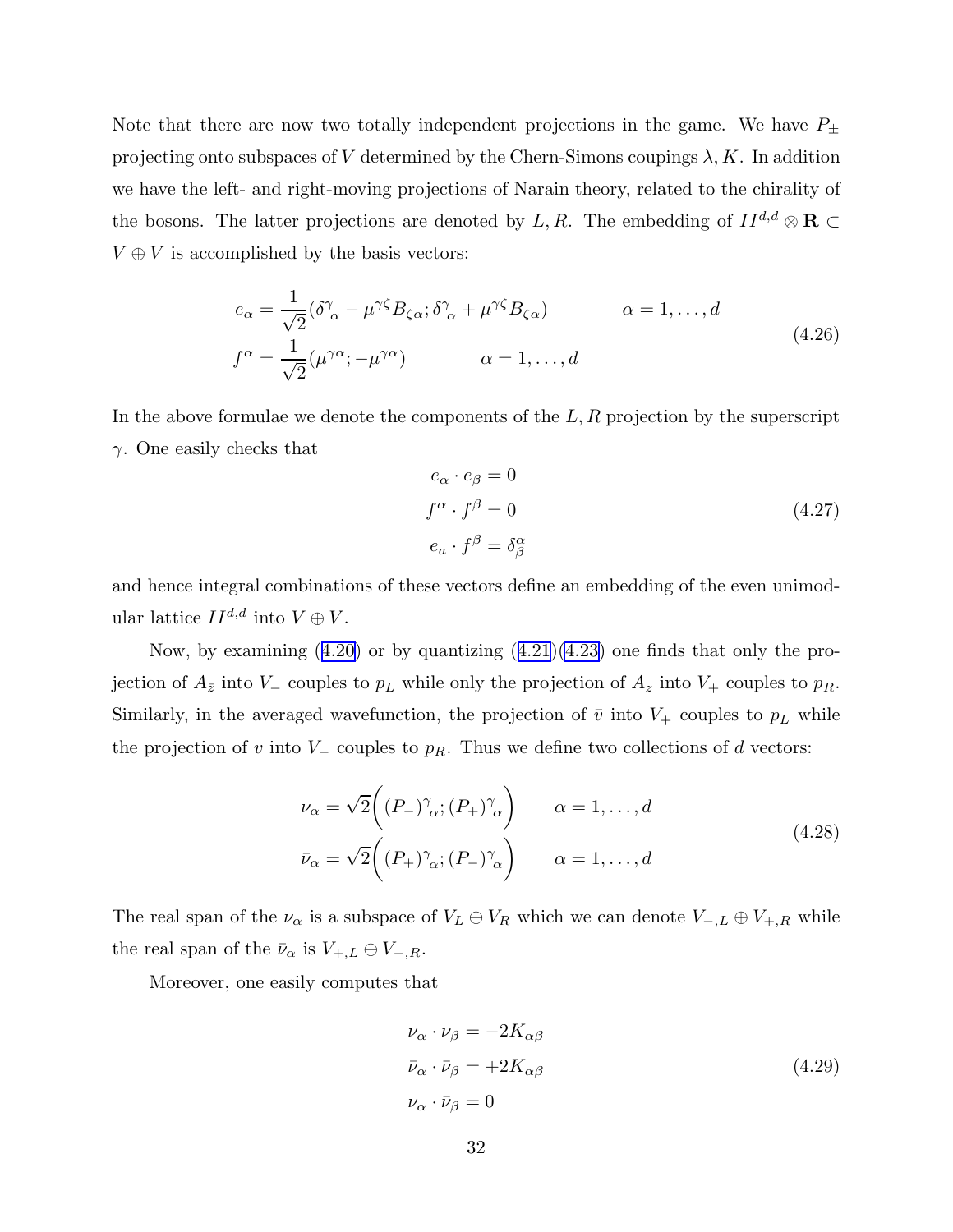and hence integral combinations of  $\nu_{\alpha}$  generate a lattice  $\Lambda$ , while integral combinations of  $\bar{\nu}_{\alpha}$  generate a lattice Λ. Furthermore,

$$
f^{\beta} \cdot \nu_{\alpha} = \delta^{\beta}_{\alpha}
$$
  
\n
$$
f^{\beta} \cdot \bar{\nu}_{\alpha} = \delta^{\beta}_{\alpha}
$$
  
\n
$$
e_{\alpha} \cdot \nu_{\beta} = -K_{\alpha\beta} + B_{\alpha\beta}
$$
  
\n
$$
e_{\alpha} \cdot \bar{\nu}_{\beta} = K_{\alpha\beta} + B_{\alpha\beta}
$$
  
\n(4.30)

Since  $II^{d,d}$  is unimodular,  $\Lambda$  and  $\bar{\Lambda}$  are sublattices of the Narain lattice generated by  $e_{\alpha}, f^{\alpha}$ . The lattice  $\Lambda \oplus \bar{\Lambda}$  is of finite index in  $II^{d,d}$ . We can now uniquely decompose any Narain vector in terms of its projection into  $\Lambda \otimes \mathbf{R} \oplus \bar{\Lambda} \otimes \mathbf{R}$ . These projections consist of a vector in  $\Lambda$  plus a glue vector in  $\Lambda^*/\Lambda$ . To be specific, there exist a finite set of vectors  $\beta \in \Lambda^*$ ,  $\bar{\beta} \in \bar{\Lambda}^*$  such that  $\beta + \bar{\beta} \in II^{d,d}$  and such that we can write:

$$
p = n^{\alpha} e_{\alpha} + m_{\alpha} f^{\alpha} = p_{\Lambda} + p_{\bar{\Lambda}} \tag{4.31}
$$

where

$$
p_{\Lambda} = (\ell^{\alpha} - \frac{1}{2} K^{\alpha \beta} \delta_{\beta}) \nu_{\alpha} = \ell^{\alpha} \nu_{\alpha} + \beta
$$
  
\n
$$
p_{\bar{\Lambda}} = (\bar{\ell}^{\alpha} + \frac{1}{2} K^{\alpha \beta} \delta_{\beta}) \bar{\nu}_{\alpha} = \bar{\ell}^{\alpha} \bar{\nu}_{\alpha} + \bar{\beta}
$$
\n(4.32)

Here  $\ell^{\alpha}, \bar{\ell}^{\alpha}$  are independent vectors of integers. Moreover,  $\delta_{\alpha}$  runs over a finite set of integral vectors. Put differently, we can make a 1-1 transform on the integers  $n^{\alpha}, m_{\alpha}$  in (4.31) in such a way that and we use a finite set of vectors  $\delta_{\alpha}$  representing  $\Lambda^*/\Lambda$ . To be specific, every vector of integers  $m_{\alpha}$  can be uniquely written in terms of a vector of integers  $\ell^\alpha$  and the vectors  $\delta_\alpha$  as

$$
m_{\alpha} = 2K_{\alpha\beta}\ell^{\beta} + \delta_{\alpha} \tag{4.33}
$$

We may take  $\beta = -\frac{1}{2}K^{\alpha\beta}\delta_{\beta}\nu_{\alpha}$  and  $\bar{\beta} = +\frac{1}{2}K^{\alpha\beta}\delta_{\beta}\bar{\nu}_{\alpha}$ . The mapping  $\beta \to \bar{\beta}$  should be viewed as an isomorphism of dual quotient groups  $\Lambda^*/\Lambda \to \bar{\Lambda}^*/\bar{\Lambda}$ . Indeed, the Nikulin embedding theorem [\[26](#page-41-0)] describes the embedding of an even integral lattice, such as  $\Lambda$ , into any even unimodular lattice, such as  $II^{d,d}$ , in terms of an isomorphism of dual quotient groups between Λ and its complementary lattice Λ. Here we have made that isomorphism ¯ explicit.

Now, it turns out that the left- and right- projections to  $p<sub>L</sub>$ ,  $p<sub>R</sub>$  are compatible with the projections  $P_{\pm}$  onto the subspaces  $V_{\pm}$ . Thus, for example, we have

$$
\nu_{\alpha,L} \cdot \bar{\nu}_{\beta,L} = 0 \qquad \nu_{\alpha,R} \cdot \bar{\nu}_{\beta,R} = 0 \tag{4.34}
$$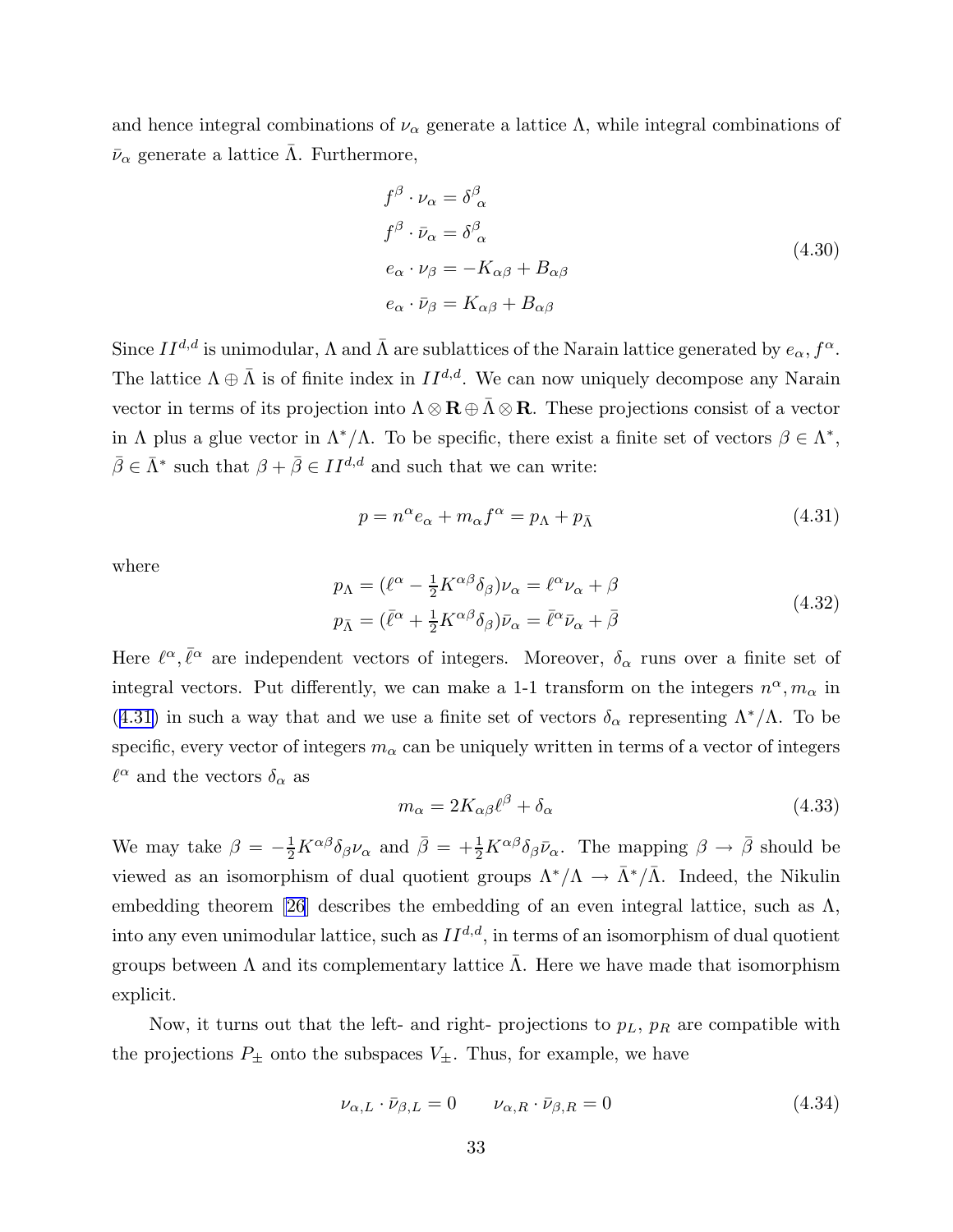Thus, we can split the sum over the Narain lattice  $II^{d,d}$  into a finite sum over  $\Lambda^*/\Lambda$  of factorized wavefunctions coupling only to A and  $v, \bar{v}$ , respectively. The averaged wavefunction can be written in terms of higher-level Siegel-Narain theta functions as:

$$
\overline{\Psi_{v,\bar{v}}}=e^{-2\pi\int\mu_{\alpha\beta}A^{\alpha}*A^{\beta}}\frac{\text{Im}\tau}{\sqrt{\det\mu}}\sum_{\beta\in\Lambda^*/\Lambda}\Theta_{\Lambda}(\tau,0,\beta;P;\xi(A))\Theta_{\bar{\Lambda}}(\tau,0,\bar{\beta};P;\xi(v))\qquad(4.35)
$$

where

$$
\xi(A) = -\sqrt{8} \left( P_-(i \text{Im}\tau \ A_{\bar{z}}); P_+(i \text{Im}\tau \ A_z) \right) \tag{4.36}
$$

$$
\xi(v) = \frac{\sqrt{2}}{2\pi i} \left( P_+(\mu^{-1}\bar{v}); -P_-(\mu^{-1}v) \right) \tag{4.37}
$$

As in the previous case, (4.35) only gives the wavefunctional of the gauge fields up to a normalization constant. As before, a basis of wavefunctions for the topological theory can be given in the form

$$
\Psi_{\beta} = e^{-2\pi \int \mu_{\alpha\beta} A^{\alpha} * A^{\beta}} \frac{\Theta_{\Lambda}(\tau, 0, \beta; P; \xi(A))}{\eta^{r+ \bar{\eta}^{r-}}} \tag{4.38}
$$

where  $(r_+, r_-)$  is the signature of  $\Lambda$ . The representation of the modular group is precisely analogous to what we had before:

$$
T_{\beta,\beta'} = e^{-2\pi i (r_+ - r_-)/24} e^{i\pi(\beta,\beta)} \delta_{\beta,\beta'} \tag{4.39}
$$

$$
S_{\beta,\beta'} = \frac{1}{\sqrt{|\Lambda^*/\Lambda|}} e^{-2\pi i(\beta,\beta')}
$$
\n(4.40)

where  $\Lambda^*/\Lambda$  inherits a quadratic form defined by

$$
q(\beta \bmod \Lambda) := (\beta, \beta) \bmod 2, \tag{4.41}
$$

where  $\beta$  is any lift of  $\beta$  mod  $\Lambda$  to a vector in  $\Lambda^*$ .

#### Remarks:

- 1. We can say precisely in what sense this is a generalization of the chiral splitting of RCFT. The latter case corresponds to the case where  $\Lambda$  and  $\Lambda$  are lattices of definite signature, hence  $\Lambda$  is purely left-moving and  $\overline{\Lambda}$  is purely right-moving. We would like to stress that, despite the notation,  $\Theta_{\Lambda}(\tau, \cdots)$  is *not* holomorphic in  $\tau$  if  $\Lambda$  is not of definite signature.
- 2. In[[24](#page-41-0)] there are some related computations. However, these authors assume that the edge state bosons have well-defined periodicity, and hence are not describing the dual to the most general abelian Chern-Simons theory.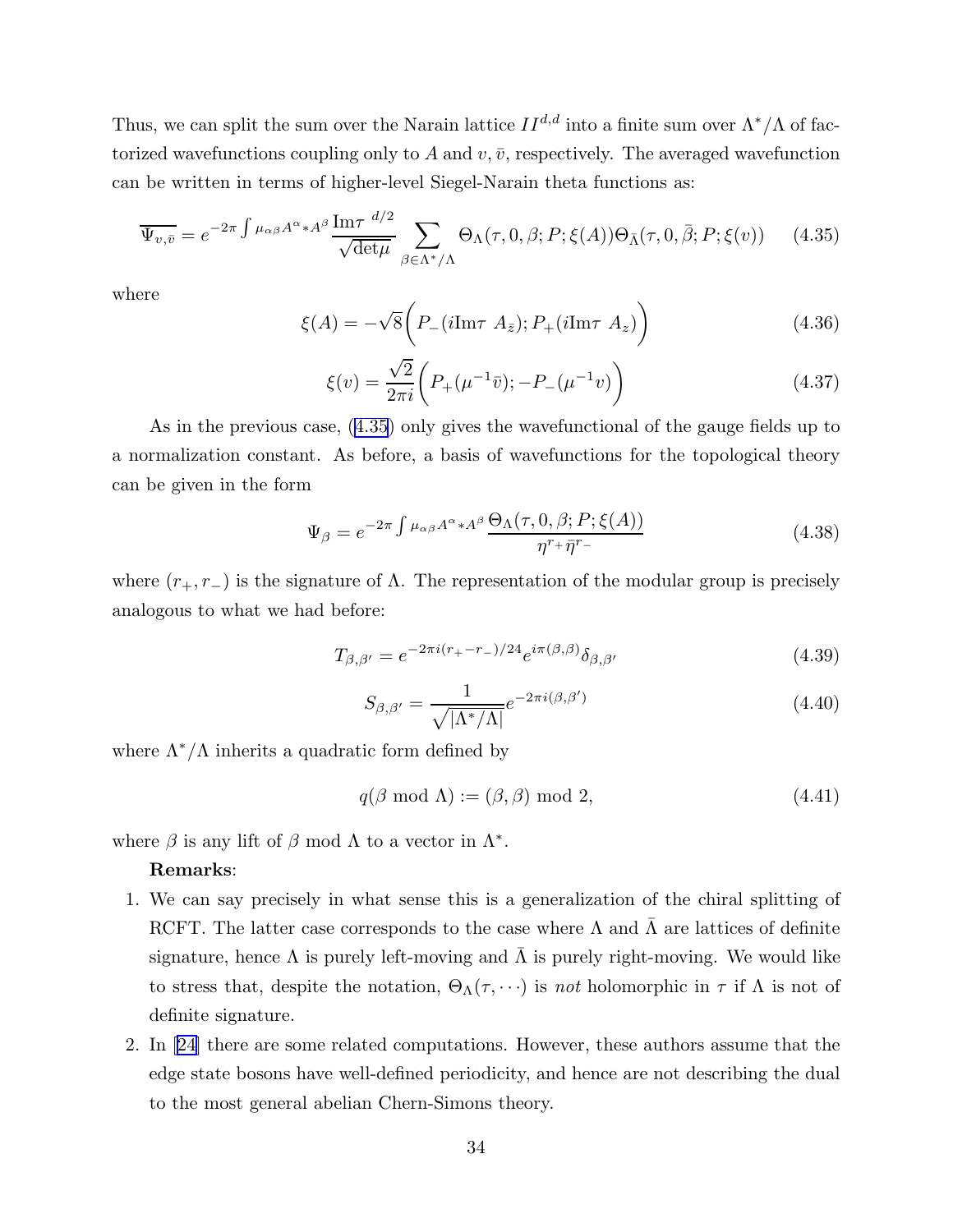### <span id="page-35-0"></span>*4.6. Generalization to higher genus surfaces*

The above computations generalize to higher genus surfaces  $X$ . Our wavefunctions are functions on the vector space of real harmonic one-forms on  $X$ . We define coordinates by choosing a basis  $\omega^a = \omega_z^a dz$  of holomorphic 1-forms, while  $\bar{\omega}^{\bar{a}}$  is a basis of anti-holomorphic 1-forms, with  $a, \bar{a} = 1, \ldots h$ , h is the genus of X.

Recall that the momentum is a vector-valued density, so

$$
\Pi^i_{\alpha} \frac{\partial}{\partial x^i} \otimes d^2 x, \qquad \alpha = 1, \dots, d \tag{4.42}
$$

is coordinate invariant. The Hamiltonian is

$$
H = \int_X \frac{g_{ij}}{2\sqrt{g}} \lambda^{\alpha\beta} \tilde{\Pi}_{\alpha}^i \tilde{\Pi}_{\beta}^j d^2 x + \frac{1}{2} \lambda_{\alpha\beta}^{-1} F^{\alpha} *_{2} F^{\beta}
$$
(4.43)

Our phase space is the cotangent space  $T^{\ast}\Gamma(\Omega^{1}(X))$ . Our strategy is to restrict to the sub-phase space of the cotangent bundle to the space of real harmonic forms. We refer to this as the "small phase space" for brevity. Just as on the torus, we can introduce complex coordinates so that

$$
g_{ij}d\sigma^i \otimes d\sigma^j = g_{z\bar{z}}(dz \otimes d\bar{z} + d\bar{z} \otimes dz)
$$
 (4.44)

Now, in restricting to the small phase space we take

$$
A^{\alpha} = \sum_{a=1}^{h} \left( A^{\alpha}_{a} \omega_{z}^{a} dz + A^{\alpha}_{\bar{a}} \omega_{\bar{z}}^{\bar{a}} d\bar{z} \right)
$$
(4.45)

Note that  $A_{\bar{a}}^{\alpha} = (A_{a}^{\alpha})^*$  are complex coordinates on phase space and are  $z, \bar{z}$ -independent. The symplectic form is

$$
\Omega = \int_X \delta \Pi_\alpha \wedge \delta A^\alpha \tag{4.46}
$$

Restricting to the subspace (4.45) we define the conjugate coordinates on phase space by

$$
\delta \Pi_{\alpha}^{z} = \delta \Pi_{\alpha}^{b} (\tau^{-1})_{\bar{c}b} \omega_{\bar{z}}^{\bar{c}}
$$
\n
$$
\delta \Pi_{\alpha}^{\bar{z}} = \delta \Pi_{\alpha}^{\bar{b}} (\tau^{-1})_{\bar{b}c} \omega_{z}^{c}
$$
\n(4.47)

Here we have introduced the period matrix

$$
\tau^{a\bar{c}} := \int_X \omega^a \wedge \omega^{\bar{c}} \tag{4.48}
$$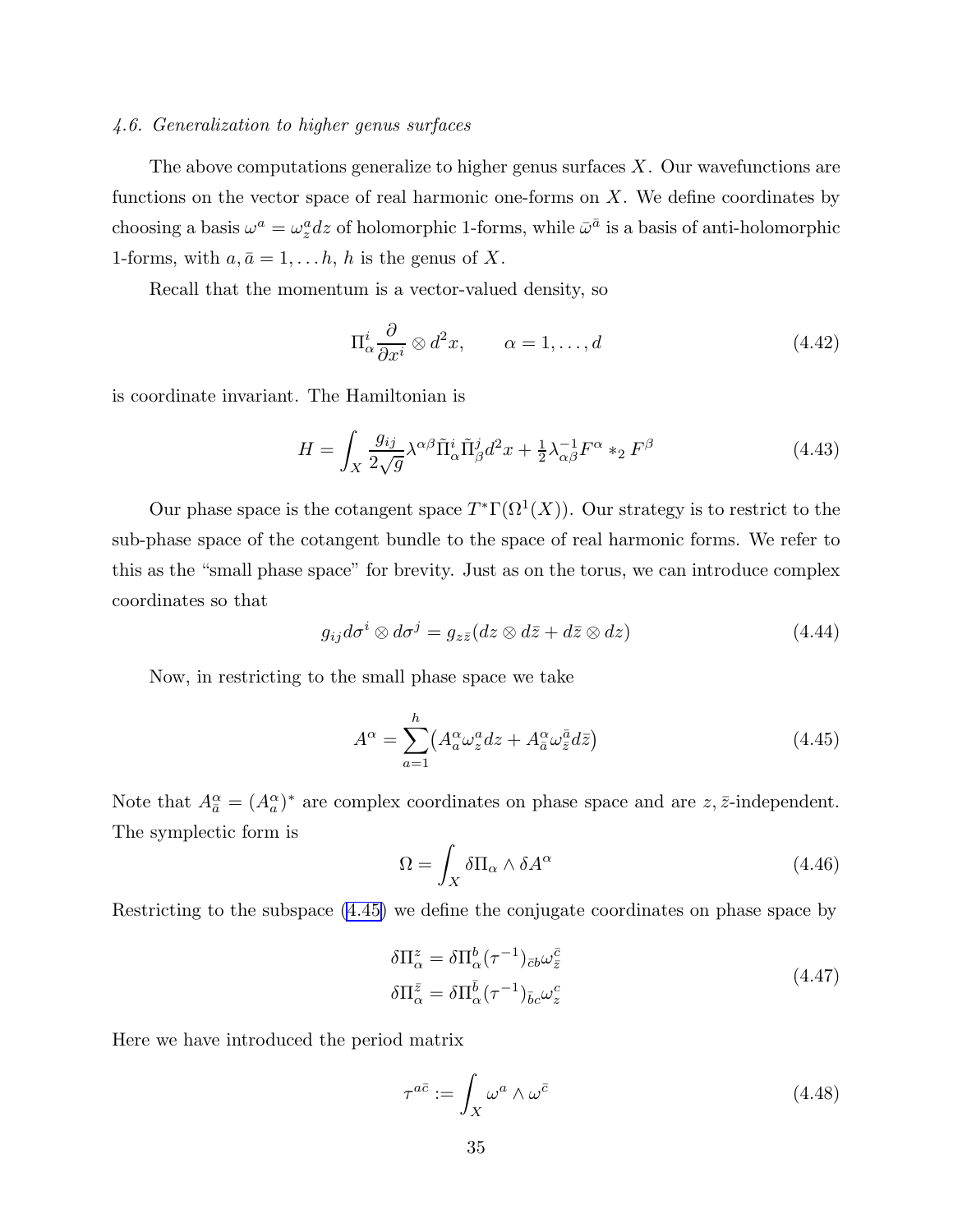<span id="page-36-0"></span>The symplectic form on the small phase space is

$$
\Omega = \delta \Pi_{\alpha}^{a} \wedge \delta A_{a}^{\alpha} + cplx.comj.
$$
\n(4.49)

and this fixes the quatization:

$$
\Pi^a_\alpha = -i \frac{\partial}{\partial A^a_\alpha} \qquad \Pi^{\bar{a}}_\alpha = -i \frac{\partial}{\partial A^{\bar{a}}_{\bar{a}}} \tag{4.50}
$$

There is no misprint here. We have a minus sign on the RHS of both expressions.

Now we find

$$
\tilde{\Pi}_{\alpha}^{z} = -i\omega_{\bar{z}}^{\bar{a}}(\tau^{-1})_{\bar{a}b} \left[ \frac{\partial}{\partial A_{b}^{\alpha}} - 2\pi K_{\beta\alpha} i\tau^{b\bar{c}} A_{\bar{c}}^{\beta} \right]
$$
\n
$$
\tilde{\Pi}_{\alpha}^{\bar{z}} = -i\omega_{z}^{c}(\tau^{-1})_{\bar{b}c} \left[ \frac{\partial}{\partial A_{\bar{b}}^{\alpha}} + 2\pi K_{\beta\alpha} i\tau^{d\bar{b}} A_{d}^{\beta} \right]
$$
\n(4.51)

Finally we substitute into [\(4.43\)](#page-35-0) with  $F = 0$ . We get a (1, 1) form, and the integral over  $X$  is

$$
H = -\frac{1}{2}\lambda^{\alpha\beta}\tau_{\bar{d}b}^{-1}\left\{ \left( \frac{\partial}{\partial A_b^{\alpha}} - 2\pi i K_{\gamma\alpha}\tau^{b\bar{e}}A_{\bar{e}}^{\gamma} \right), \left( \frac{\partial}{\partial A_{\bar{d}}^{\beta}} + 2\pi i K_{\delta\beta}\tau^{f\bar{d}}A_f^{\delta} \right) \right\}
$$
(4.52)

Thus, we see that the above discussion easily generalizes to arbitrary genus. Roughly speaking  $\tau$  becomes the period matrix, and we replace  $\lambda \to \lambda \otimes \tau^{-1}$  while  $K \to K \otimes \tau$ .

#### 5. Open problems and further questions

The present paper will appear somewhat trivial to many readers. While the computations are elementary — after all we are discussing free field theory — we think it is important to have a clear idea of the wavefunctions which naturally come up in the study of holography of massive Chern-Simons theory. To conclude, we discuss briefly some natural continuations of the above results.

First, much of the structure of the rational Gaussian model can be understood in terms of the extended chiral algebra, where one extends the  $u(1)$  chiral algebra generated by  $i\partial\phi(z)$  by the operators  $e^{\pm i\sqrt{2k}\phi(z)}$ . This defines the "level k  $U(1)$  chiral algebra" in the sense of RCFT. The conformal blocks of the RCFT are the holomorphic theta functions which are characters of this chiral algebra. Is there an analogous nonholomorphic algebra in the present case? A related question is to understand in detail how Wilson lines piercing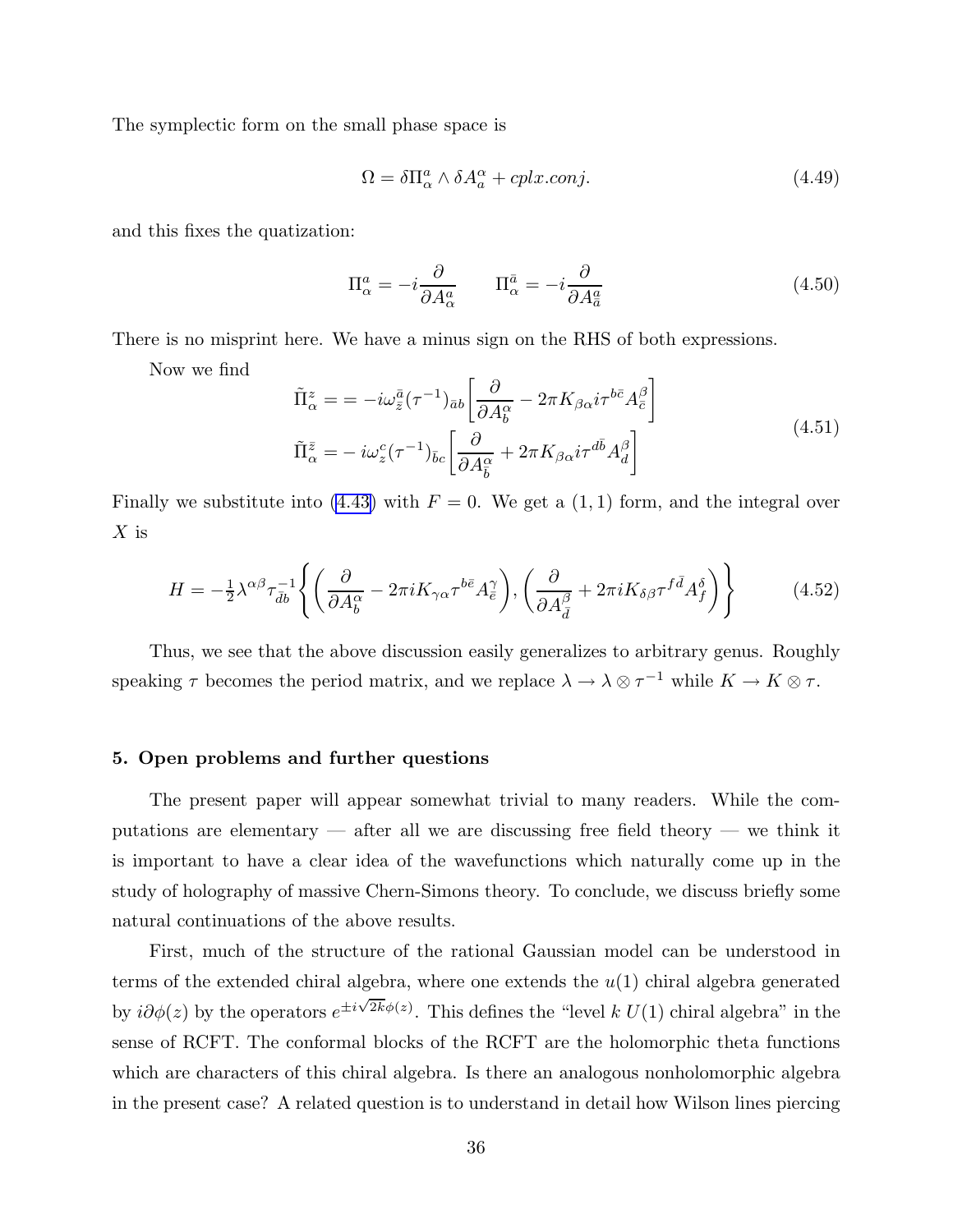the cylinder/torus correspond to vertex operator insertions in the boundary conformal field theory.

Second, there might be some interesting connections with the idea of integrable structures in the AdS/CFT correspondence. In the above discussion we have always assumed that  $\mu$  is irrational. However, when  $\mu$  is rational the dual *is* an RCFT. By the correspondence there is an infinite set of "extra" holomorphic conserved charges in the string dual on  $AdS_3 \times K_7$ . It would be worth seeing if this enhanced symmetry gives useful information on the holographic correspondence and how, in detail, it leads to greater solvability of the string theory.

A natural question one can ask is what the nonabelian generalization of the AB-type theory might be. In fact, Kaluza-Klein reduction of six-dimensional supergravity on  $AdS_3\times$  $S<sup>3</sup>$  yields a very interesting and subtle generalization of  $SU(2)$  massive Chern-Simons theory, which deserves to be understood better than it is at present [\[36](#page-41-0),[37,](#page-41-0)[38,39](#page-42-0),[40,41](#page-42-0)].

The simple free field theory we are discussing might offer a useful laboratory to explore some issues of holography. In the massive Chern-Simons theory, which is not holographic, there is a many-to-one map from "interior data" such as the choice of metric within the solid torus, or the presence of local operators, to the coefficients  $\zeta^{\beta}$  of the wavefunction appearing in [\(1.10](#page-4-0)). Some aspects of this map (such as the metric dependence) could in principle be made quite explicit. When embedded in string theory the analogous  $\zeta_{st}^{\beta}$ string in([1.14](#page-7-0)) is supposed to be a "1-1 map" between the internal data and the data of the boundary conditions of all the string fields. Understanding this better, in the present context might be useful in addressing the puzzles raised in the recent paper [\[42](#page-42-0)]. Let  $X_3 = H^3/\Gamma$  be the quotient of hyperbolic 3-space by a quasi-Fuchsian group. Then there are Riemann surfaces  $X, X'$  at the two ends. The partition function of the massive abelian Chern-Simons theory on this manifold has the "entangled" form:

$$
\sum_{\beta,\beta'} \zeta^{\beta\beta'} \Psi_{\beta}(A) \Psi_{\beta'}(A') \tag{5.1}
$$

where  $\zeta^{\beta\beta'}$  depends on the details of what operators have been inserted in the interior of the 3-manifold. According to our general conjecture,  $\zeta_{\text{string}}^{\beta\beta'}$  should only depend on (arbitrary) boundary conditions on the two end surfaces  $X, X'$ . AdS/CFT leads us to expect that it is an outer product of two vectors. We see no *a priori* reason why this cannot be true, and we believe this is the resolution of the puzzles described in [[42\]](#page-42-0).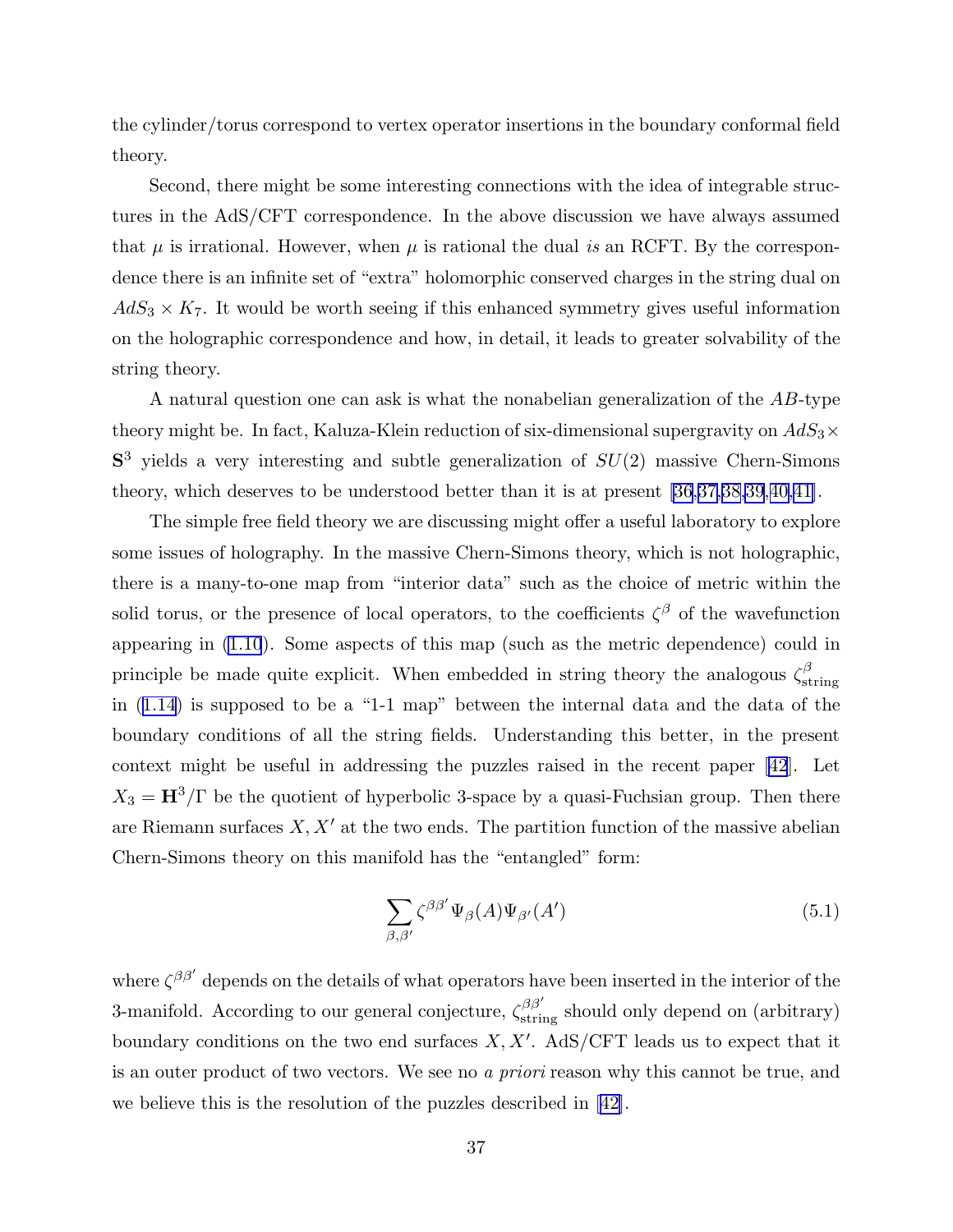<span id="page-38-0"></span>It is quite natural to try to extend the discussion here to two higher dimensional analog systems. The first natural generalization is to the  $(B_{NS}, B_{RR})$  system on spacetimes which are asymptotically hyperbolic and have boundary  $X_4 \times \mathbf{S}^5$ , where  $X_4$  is a 4-manifold. The analysis of the associated topological field theory was undertaken in [\[28](#page-41-0)]. In [\[28](#page-41-0)] the kinetic terms were neglected, as is appropriate for the study of the representation of  $SL(2, \mathbb{Z})$ . However, we have seen that for finer questions involving natural bases of wavefunctions one should retain the kinetic terms. A computation analogous to that above indeed produces the partition function of a boundary theory of a  $U(1)$  gauge field coupling to a "chiral" combination of  $(B_{NS}, B_{RR})$ . In this case, the "new" parameters, analogous to  $\mu$  above, include the complex dilaton  $\tau$  of the type IIB string and the conformal class of the metric on  $X_4$ . We expect that the full string theory partition function gives an analog of the decomposition [\(1.14\)](#page-7-0), where  $\zeta_{\text{string}}^{\beta}$  is the partition function of  $SU(N)/\mathbf{Z}_N$  SYM theory in different 't Hooft flux sectors, and  $Z_{\text{string}}$  is the partition function of  $U(N)$  SYM theory.

Finally, we hope that the method of this paper will help in understanding better the pairing between the 5-brane partition function and the supergravity path integral for the C-field and that there will be a nice combination of the results of [\[32](#page-41-0)] with the techniques of this paper.

#### Acknowledgements:

We would like to thank J. Maldacena and E. Witten for discussions and C. Schweigert and N. Read for correspondence. G.M. would like to that the KITP for hospitality during the course of some of this work. This work was conducted during the period S.G. served as a Clay Mathematics Institute Long-Term Prize Fellow. The work of E.M. is supported in part by DOE grant DE-FG02-90ER40560, that of G.M. by DOE grant DE-FG02-96ER40949 and that of A.S. by DE-FG02-91ER40654.

#### Appendix A. Siegel-Narain Theta functions

Let  $\Lambda$  be a lattice of signature  $(b_+, b_-)$ . Let P be a decomposition of  $\Lambda \otimes \mathbf{R}$  as a sum of orthogonal subspaces of definite signature:

$$
P: \Lambda \otimes \mathbf{R} \cong \mathbf{R}^{b_+,0} \perp \mathbf{R}^{0,b_-}
$$
 (A.1)

Let  $P_{\pm}(\lambda) = \lambda_{\pm}$  denote the projections onto the two factors. We also write  $\lambda = \lambda_{+} + \lambda_{-}$ . With our conventions  $P_-(\lambda)^2 \leq 0$ .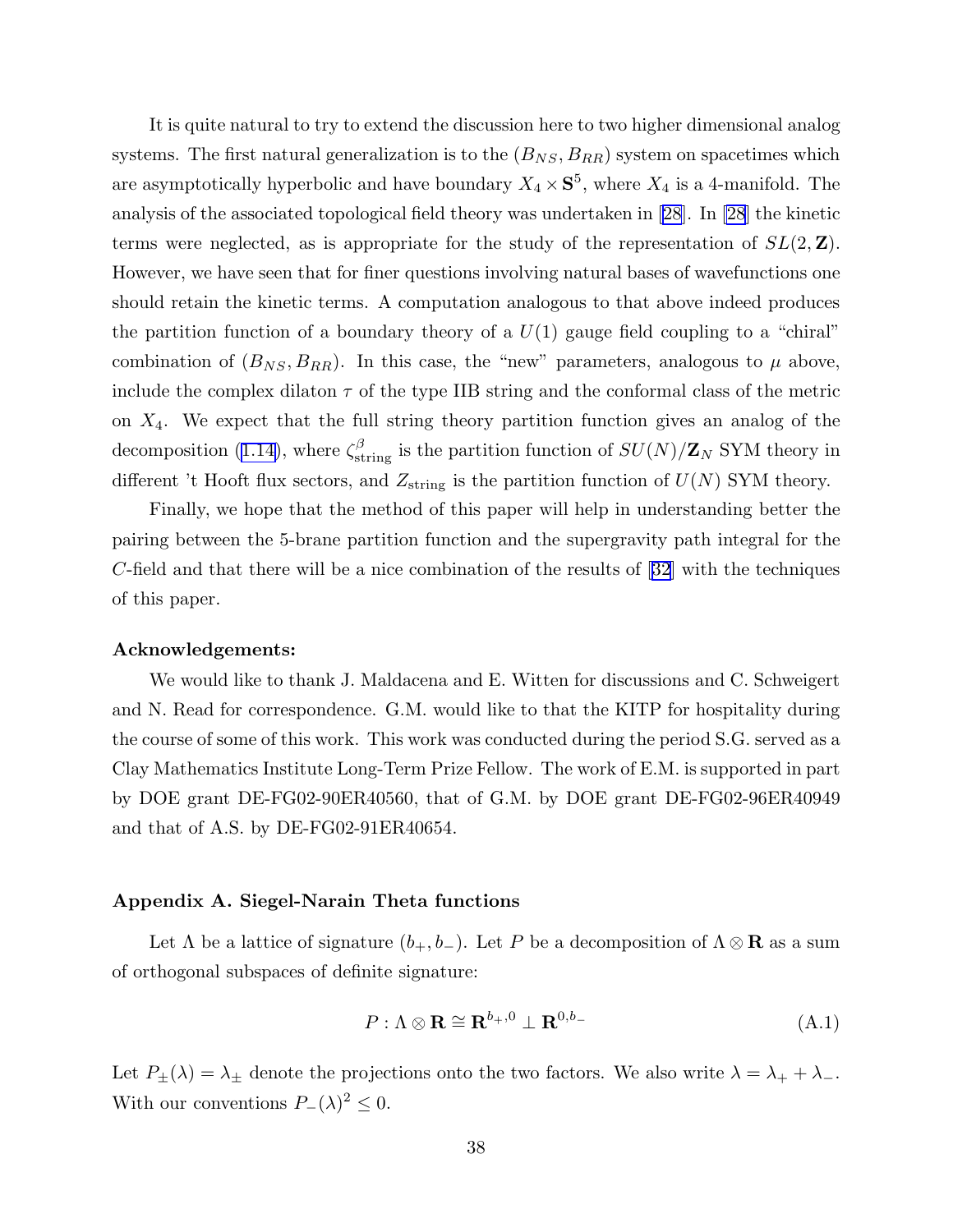Let  $\Lambda + \gamma$  denote a translate of the lattice  $\Lambda$ . We define the Siegel-Narain theta function

$$
\Theta_{\Lambda+\gamma}(\tau,\alpha,\beta;P,\xi) \equiv \exp[\frac{\pi}{2y}(\xi_{+}^{2}-\xi_{-}^{2})]
$$

$$
\sum_{\lambda \in \Lambda+\gamma} \exp\left\{i\pi\tau(\lambda+\beta)_{+}^{2}+i\pi\bar{\tau}(\lambda+\beta)_{-}^{2}+2\pi i(\lambda+\beta,\xi)-2\pi i(\lambda+\frac{1}{2}\beta,\alpha)\right\}
$$

$$
=e^{i\pi(\beta,\alpha)}\exp[\frac{\pi}{2y}(\xi_{+}^{2}-\xi_{-}^{2})]
$$
(A.2)
$$
\sum_{\lambda \in \Lambda+\gamma} \exp\left\{i\pi\tau(\lambda+\beta)_{+}^{2}+i\pi\bar{\tau}(\lambda+\beta)_{-}^{2}+2\pi i(\lambda+\beta,\xi)-2\pi i(\lambda+\beta,\alpha)\right\}
$$

where  $y = \text{Im}\tau$ .

The main transformation law is:

$$
\Theta_{\Lambda}(-1/\tau,\alpha,\beta;P,\frac{\xi_{+}}{\tau}+\frac{\xi_{-}}{\bar{\tau}})=\sqrt{\frac{|\Lambda|}{|\Lambda'|}}(-i\tau)^{b_{+}/2}(i\bar{\tau})^{b_{-}/2}\Theta_{\Lambda'}(\tau,\beta,-\alpha;P,\xi)
$$
 (A.3)

where  $\Lambda'$  is the dual lattice. If there is a characteristic vector, call it  $w_2$ , such that

$$
(\lambda, \lambda) = (\lambda, w_2) \text{ mod } 2
$$
\n
$$
(A.4)
$$

for all  $\lambda$  then we have in addition:

$$
\Theta_{\Lambda}(\tau+1,\alpha,\beta;P,\xi) = e^{-i\pi(\beta,w_2)/2} \Theta_{\Lambda}(\tau,\alpha-\beta-\frac{1}{2}w_2,\beta;P,\xi) \tag{A.5}
$$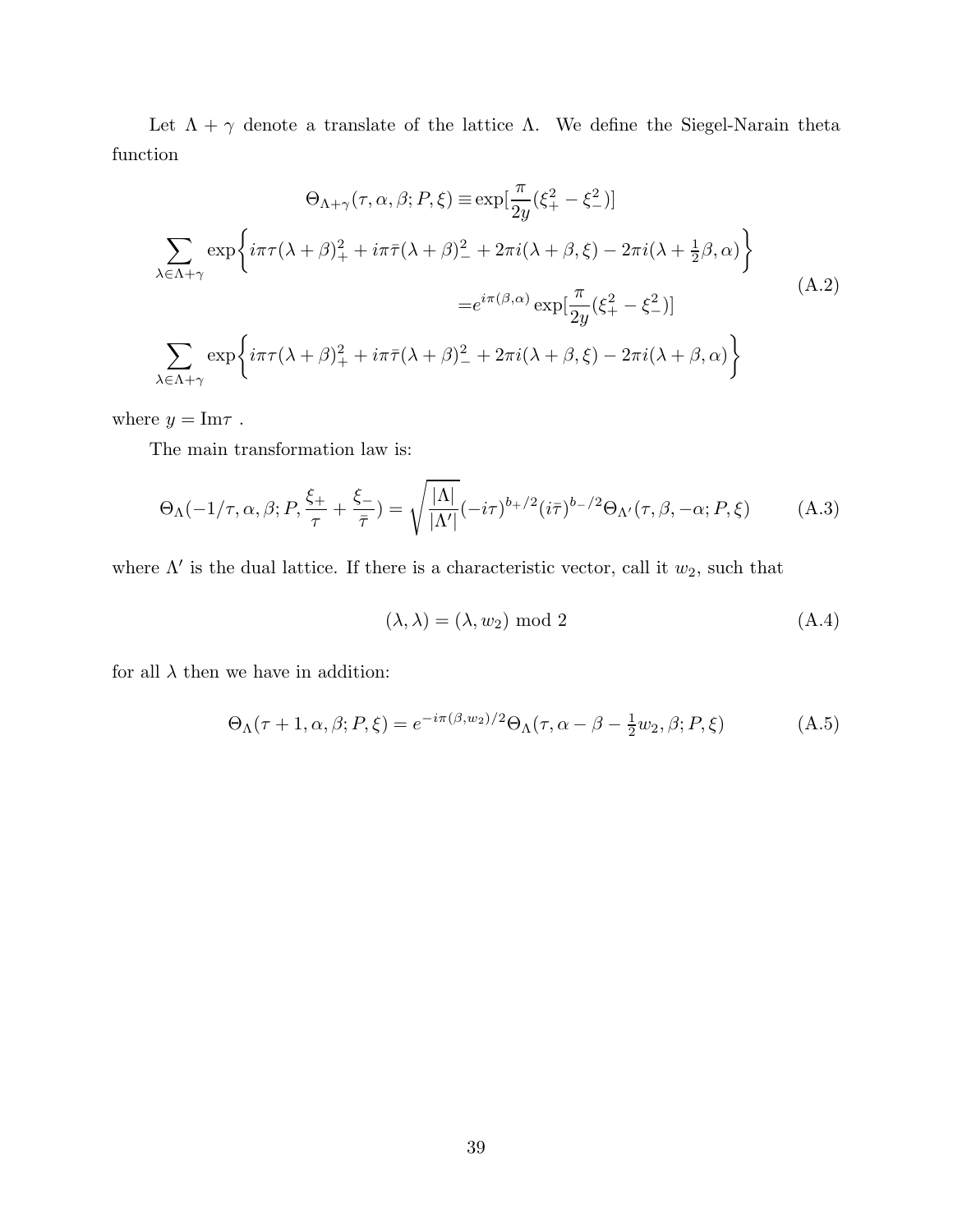#### References

- <span id="page-40-0"></span>[1] E. Witten, "Quantum Field Theory And The Jones Polynomial," Commun. Math. Phys. 121, 351 (1989).
- [2] G. W. Moore and N. Seiberg, "Lectures On Rcft," RU-89-32 *Presented at Trieste Spring School 1989*
- [3] S. Axelrod, S. Della Pietra and E. Witten, "Geometric Quantization Of Chern-Simons Gauge Theory," J. Diff. Geom. 33, 787 (1991).
- [4] M. Manoliu, "Abelian Chern-Simons theory," J. Math. Phys. 39 (1998) 170; "Quantization of symplectic tori in a real polarization," [dg-ga/9609012](http://arXiv.org/abs/dg-ga/9609012).
- [5] O. Aharony, S. S. Gubser, J. M. Maldacena, H. Ooguri and Y. Oz, "Large N field theories, string theory and gravity," Phys. Rept. 323, 183 (2000) [\[arXiv:hep-th/9905111\]](http://arXiv.org/abs/hep-th/9905111).
- [6] S. Deser, R. Jackiw and S. Templeton, "Topologically Massive Gauge Theories," Annals Phys. 140, 372 (1982) [Erratum-ibid. 185, 406.1988 APNYA,281,409 (1988 APNYA,281,409-449.2000)].
- [7] S. Deser, R. Jackiw and S. Templeton, "Three-Dimensional Massive Gauge Theories," Phys. Rev. Lett. 48, 975 (1982).
- [8] M. Bos and V. P. Nair, " $U(1)$  Chern-Simons Theory And  $C = 1$  Conformal Blocks," Phys. Lett. B 223 (1989) 61; "Coherent State Quantization Of Chern-Simons Theory," Int. J. Mod. Phys. A 5 (1990) 959.
- [9] S. Elitzur, G. W. Moore, A. Schwimmer and N. Seiberg, Nucl. Phys. B 326, 108 (1989).
- [10] E. Witten, "SL(2,Z) action on three-dimensional conformal field theories with Abelian symmetry," [arXiv:hep-th/0307041.](http://arXiv.org/abs/hep-th/0307041)
- [11] G. W. Moore and N. Seiberg, "Classical And Quantum Conformal Field Theory," Commun. Math. Phys. 123, 177 (1989).
- [12] G. W. Moore and N. Seiberg, "Naturality In Conformal Field Theory," Nucl. Phys. B 313, 16 (1989).
- [13] R. Dijkgraaf and E. Verlinde, "Modular Invariance And The Fusion Algebra," Nucl. Phys. Proc. Suppl. 5B, 87 (1988).
- [14] J. Fuchs, A. N. Schellekens and C. Schweigert, "Galois modular invariants of WZW models," Nucl. Phys. B 437, 667 (1995)[[arXiv:hep-th/9410010](http://arXiv.org/abs/hep-th/9410010)].
- [15] T. Gannon, "Boundary conformal field theory and fusion ring representations," Nucl. Phys. B 627, 506 (2002)[[arXiv:hep-th/0106105](http://arXiv.org/abs/hep-th/0106105)].
- [16] J. Fuchs, I. Runkel and C. Schweigert, "TFT construction of RCFT correlators. I: Partitionfunctions," Nucl. Phys. B  $646$ ,  $353$  (2002) [[arXiv:hep-th/0204148](http://arXiv.org/abs/hep-th/0204148)].
- [17] S. Carlip and I. I. Kogan, "Three-Dimensional Topological Field Theories And Strings," Mod. Phys. Lett. A 6, 171 (1991).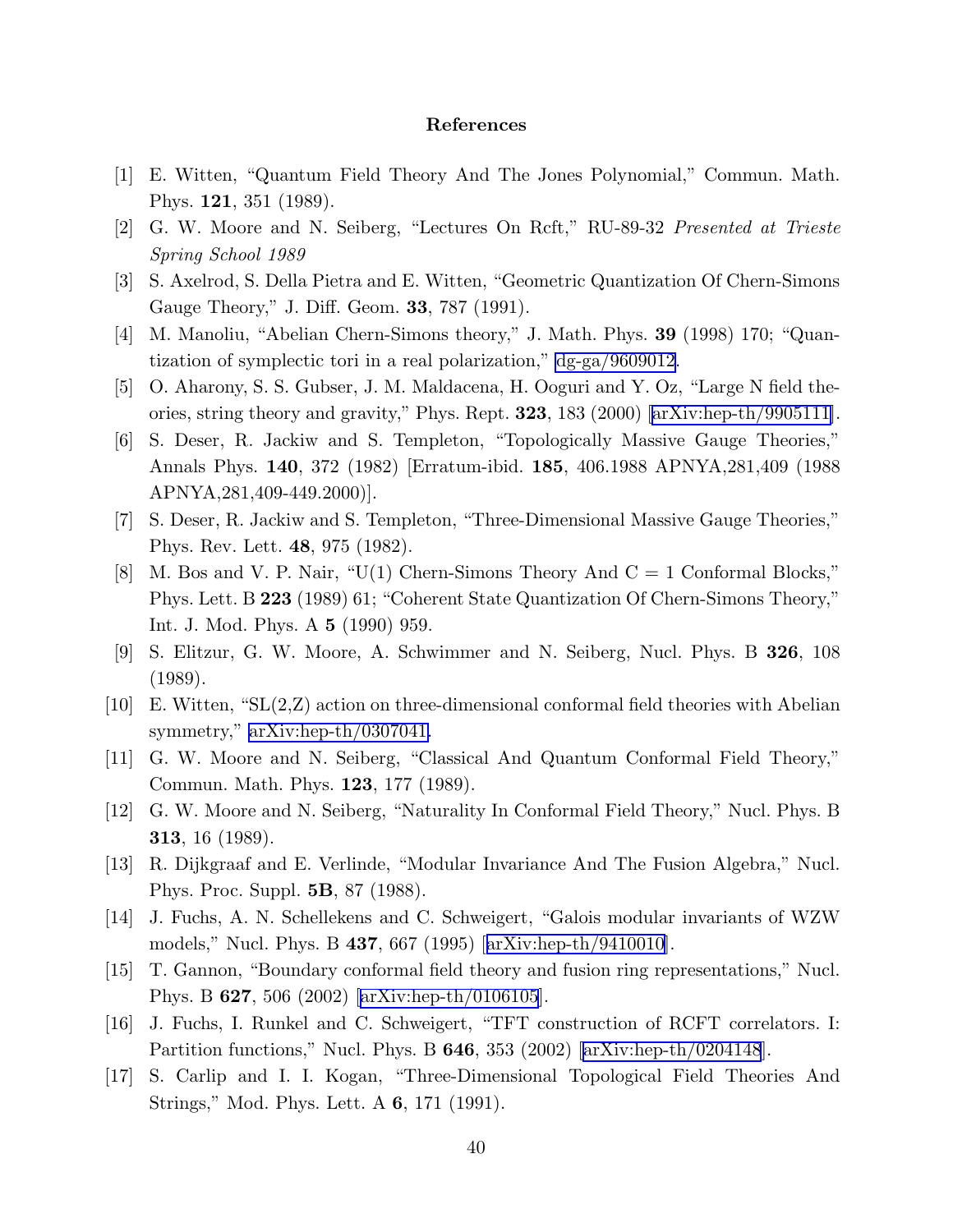- <span id="page-41-0"></span>[18] N. Read, "Excitation structure of the hierarchy scheme in the fractional quantum Hall effect," Phys. Rev. Lett. 65(1990)1502.
- [19] B. Blok and X. G. Wen, "Effective Theories Of Fractional Quantum Hall Effect: The Hierarchy Construction," Phys. Rev. B 42, 8145 (1990).
- [20] J. Frohlich, U. M. Studer and E. Thiran, "A Classification of quantum Hall fluids," KUL-TF-94-35
- [21] J. Frohlich, T. Kerler, U. M. Studer and E. Thiran, "Structure the set of imcompressible quantum hall fluids," Nucl. Phys. B  $453$ ,  $670$  (1995).
- [22] J. Frohlich *et al.*, "The Fractional Quantum Hall Effect, Chern-Simons Theory, And Integral Lattices," ETH-TH-94-18
- [23] A. Zee, "Quantum Hall Fluids," [cond-mat/9501022](http://arXiv.org/abs/cond-mat/9501022)
- [24] Joel E. Moore, Xiao-Gang Wen, "Classification of Disordered Phases of Quantum Hall Edge States," [cond-mat/9710208](http://arXiv.org/abs/cond-mat/9710208) ; Phys. Rev. B 57, 10138-10156 (1998)
- [25] M. Freedman et. al. "A class of P,T-invariant topological phases of interacting electrons," [cond-mat/0307511](http://arXiv.org/abs/cond-mat/0307511)
- [26] V.V. Nikulin, "Integral Symmetric Forms and Some of Their Applications," Math. USSR Izvestiya Vol. 14(1980) 103.
- [27] S. Gukov, E. Martinec, G. Moore and A. Strominger, "The search for a holographic dual to  $AdS(3) \times S(3) \times S(3) \times S(1)$ ," [arXiv:hep-th/0403090](http://arXiv.org/abs/hep-th/0403090).
- [28] E. Witten, "AdS/CFT correspondence and topological field theory," JHEP 9812, 012 (1998) [\[arXiv:hep-th/9812012\]](http://arXiv.org/abs/hep-th/9812012).
- [29] J. M. Maldacena, G. W. Moore and N. Seiberg, "D-brane charges in five-brane backgrounds," JHEP 0110, 005 (2001) [\[arXiv:hep-th/0108152\]](http://arXiv.org/abs/hep-th/0108152).
- [30] A. S. Schwarz, Commun. Math. Phys. 67, 1 (1979).
- [31] G. W. Moore and N. Seiberg, "Taming The Conformal Zoo," Phys. Lett. B 220, 422 (1989).
- [32] E. Diaconescu, G. Moore and D. S. Freed, "The M-theory 3-form and E(8) gauge theory," [arXiv:hep-th/0312069](http://arXiv.org/abs/hep-th/0312069).
- [33] D. Kutasov and N. Seiberg, "More comments on string theory on AdS(3)," Published in JHEP 9904:008,1999 e-Print Archive: [hep-th/9903219](http://arXiv.org/abs/hep-th/9903219)
- [34] F. Larsen and E. J. Martinec, "U(1) charges and moduli in the D1-D5 system," JHEP 9906, 019 (1999) [\[arXiv:hep-th/9905064\]](http://arXiv.org/abs/hep-th/9905064).
- [35] R. Dijkgraaf and E. Witten, "Topological Gauge Theories And Group Cohomology," Commun. Math. Phys. 129, 393 (1990).
- [36] S. Deger, A. Kaya, E. Sezgin and P. Sundell, "Spectrum of  $D = 6$ ,  $N = 4b$  supergravity on AdS(3) x S(3)," Nucl. Phys. B 536, 110 (1998), [hep-th/9804166](http://arXiv.org/abs/hep-th/9804166).
- [37] H. Lu, C. N. Pope and E. Sezgin, "SU(2) reduction of six-dimensional (1,0) supergravity," [hep-th/0212323](http://arXiv.org/abs/hep-th/0212323).